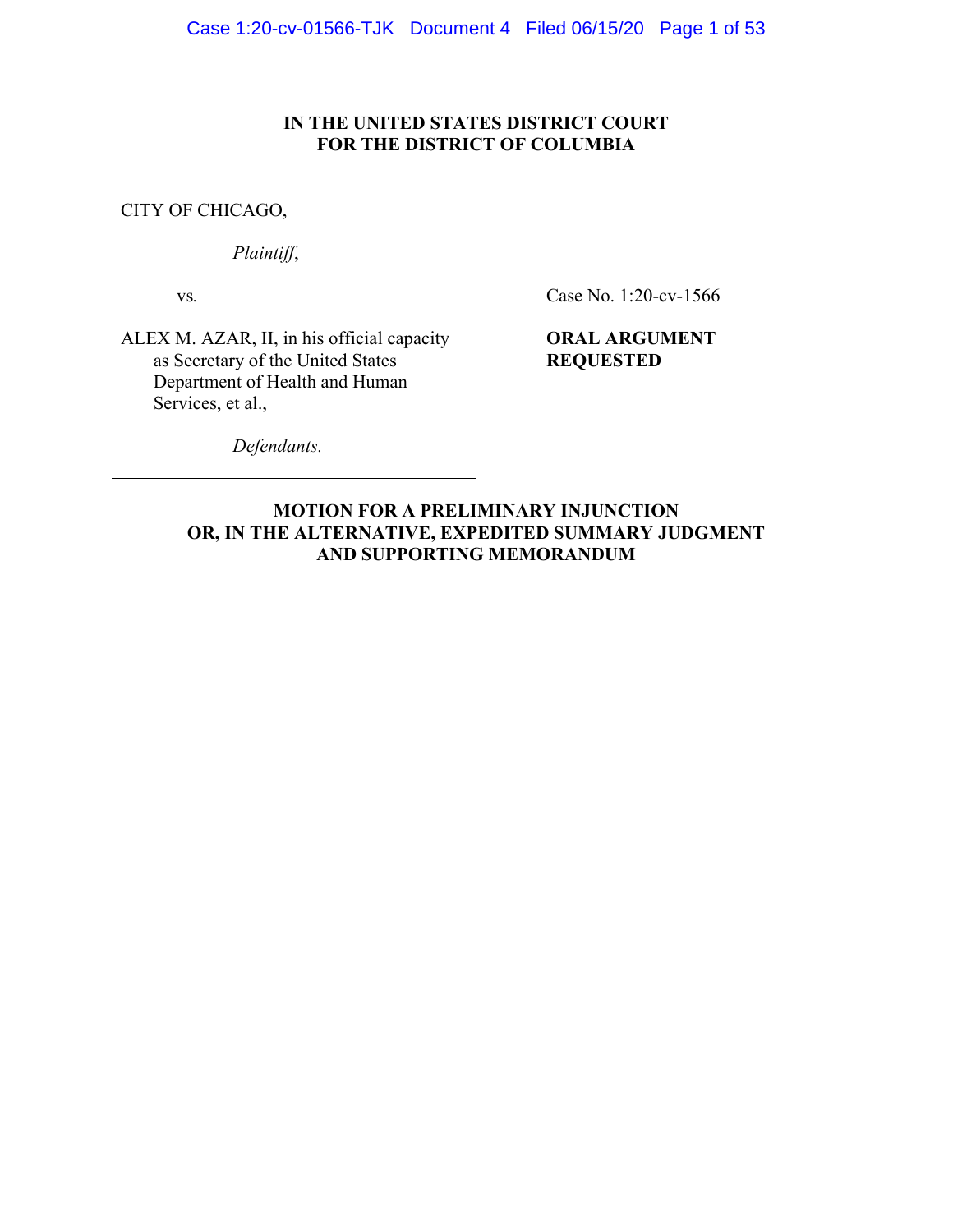# **TABLE OF CONTENTS**

|     | A.        |                                                                                                                                                                                                   |
|-----|-----------|---------------------------------------------------------------------------------------------------------------------------------------------------------------------------------------------------|
|     |           | 1.                                                                                                                                                                                                |
|     |           | 2.                                                                                                                                                                                                |
|     | <b>B.</b> |                                                                                                                                                                                                   |
|     |           | 1.                                                                                                                                                                                                |
|     |           | 2.<br>Defendants' refusal to provide a special enrollment period  12                                                                                                                              |
|     |           | 3.                                                                                                                                                                                                |
|     | C.        |                                                                                                                                                                                                   |
|     |           |                                                                                                                                                                                                   |
|     |           |                                                                                                                                                                                                   |
| I.  |           | Defendants' decision not to provide a special enrollment period is unlawful 17                                                                                                                    |
|     | А.        | Defendants have a nondiscretionary duty to provide a special enrollment                                                                                                                           |
|     | <b>B.</b> | Defendants' determination that the pandemic is not an "exceptional"<br>circumstance" is contrary to the Affordable Care Act and its implementing                                                  |
|     |           | The pandemic is an "exceptional circumstance" under any<br>1.                                                                                                                                     |
|     |           | 2.<br>The ACA's purpose reinforces the conclusion that the pandemic is                                                                                                                            |
|     |           | Both state Exchanges and the federal government in other contexts<br>3.<br>have recognized that the "exceptional circumstance" of the<br>pandemic should trigger a special enrollment period.  25 |
|     |           | CMS's own prior interpretations and practices confirm that the<br>4.                                                                                                                              |
|     | C.        | Defendants' refusal to provide a special enrollment period is arbitrary and                                                                                                                       |
|     |           | Defendants refused to open a special enrollment period to prevent<br>1.<br>Americans from enrolling in ACA-compliant coverage 30                                                                  |
|     |           | 2.                                                                                                                                                                                                |
|     | D.        | In the alternative, Defendants have unlawfully withheld a special                                                                                                                                 |
| II. |           | Defendants' decision not to provide a special enrollment period irreparably harms                                                                                                                 |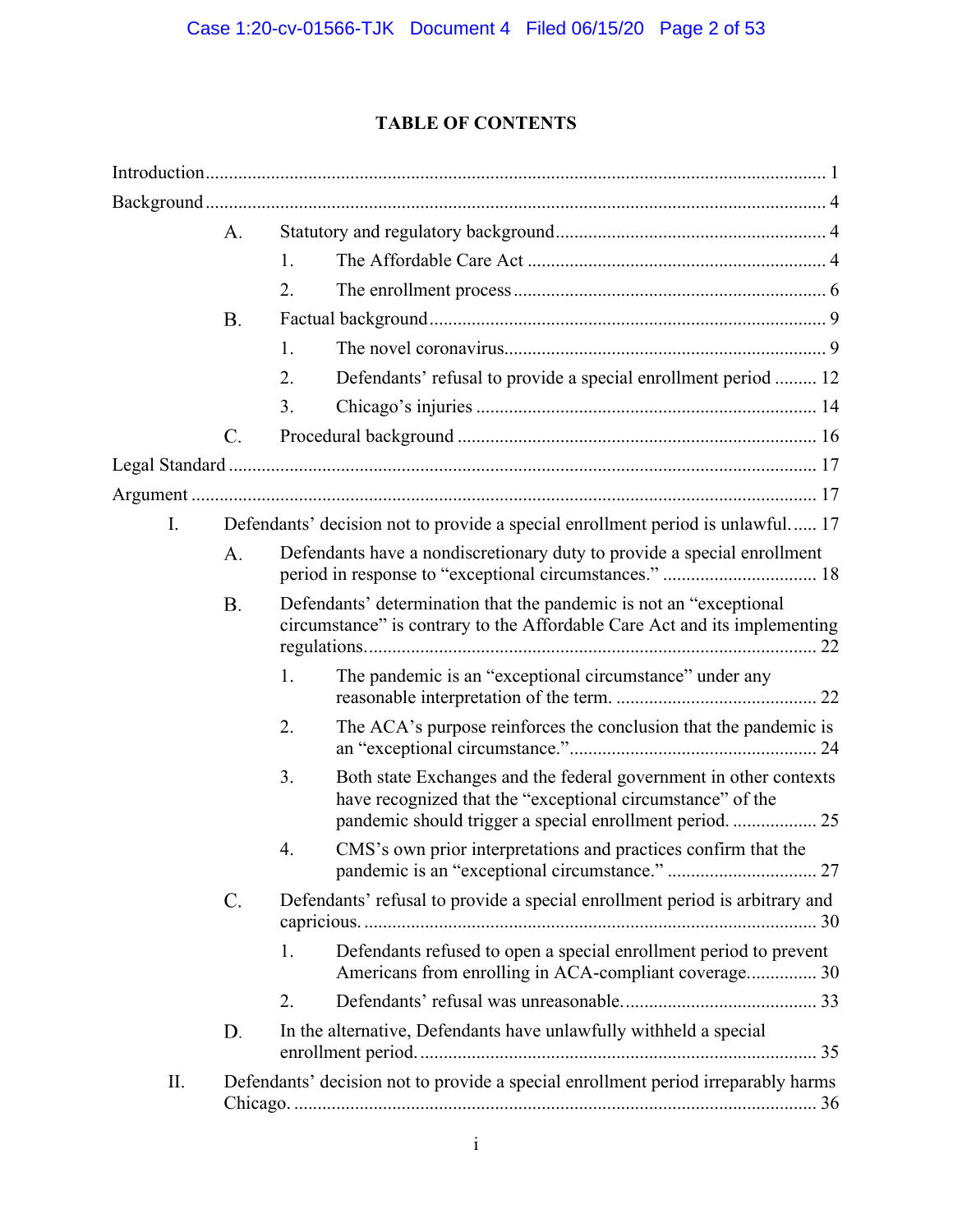# Case 1:20-cv-01566-TJK Document 4 Filed 06/15/20 Page 3 of 53

III. [The balance of equities and the public interest favor a preliminary injunction....](#page-48-0) 40

| In the alternative, the Court should convert Chicago's motion to a motion for   |
|---------------------------------------------------------------------------------|
| summary judgment, expedite consideration of that motion, and enter judgment for |
|                                                                                 |
|                                                                                 |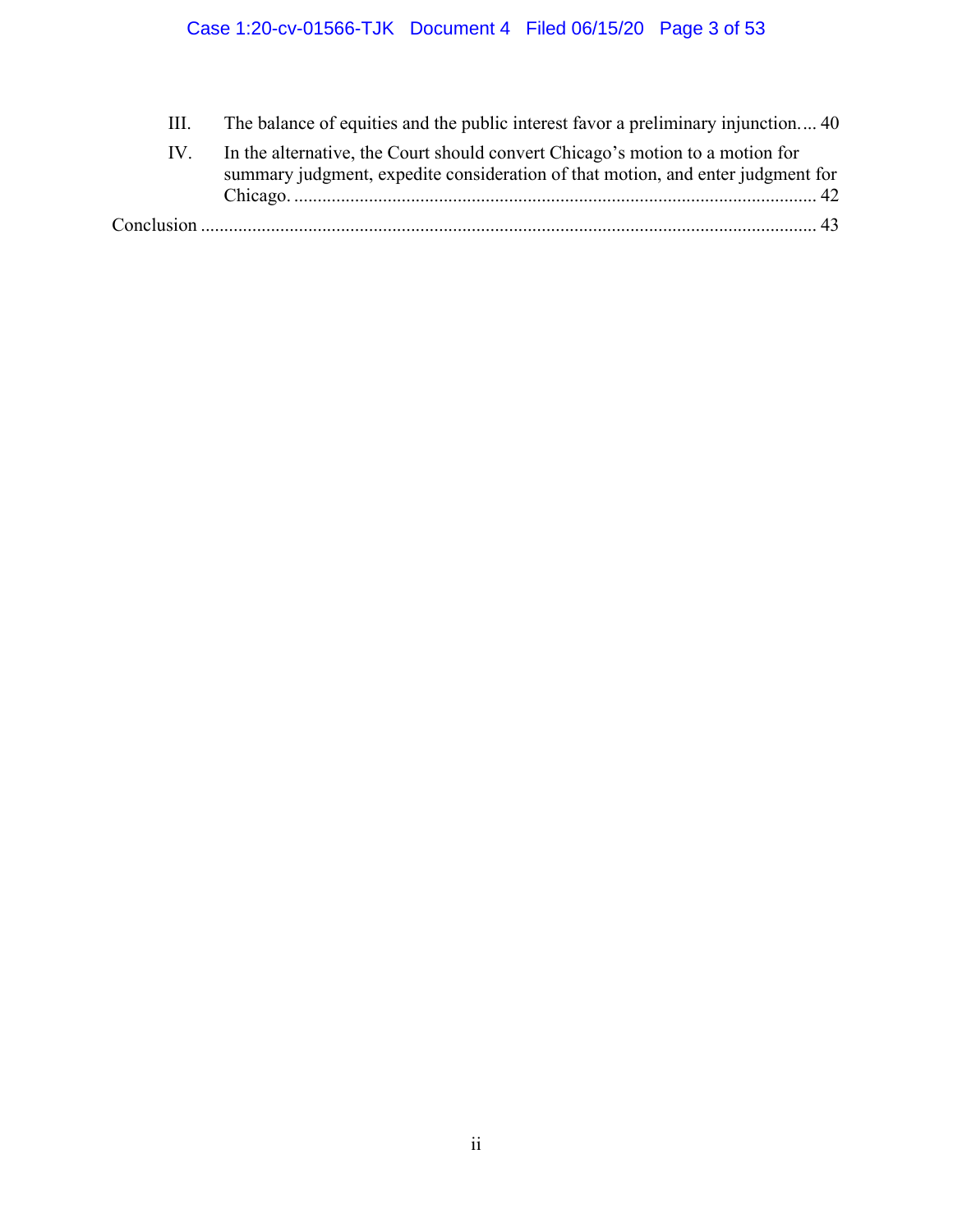# **TABLE OF AUTHORITIES**

# **Cases**

| In re Abbott,                                       |
|-----------------------------------------------------|
| In re Aiken Cty.,                                   |
| Allied-Signal, Inc. v. U.S. Nuclear Reg. Comm'n,    |
| Altman v. Santa Clara,                              |
| Am. Hosp. Ass'n v. HHS,                             |
| Anglers Conservation Network v. Pritzker,           |
| Antietam Battlefield KOA v. Hogan,                  |
| Asante v. Azar,                                     |
| Bayley's Campground Inc. v. Mills,                  |
| Benner v. Wolf,                                     |
| Bennett v. Spear,                                   |
| Bowen v. Am. Hosp. Ass'n,                           |
| Cal. Ass'n of Private Postsecondary Schs. v. DeVos, |
| Calvary Chapel of Bangor v. Mills,                  |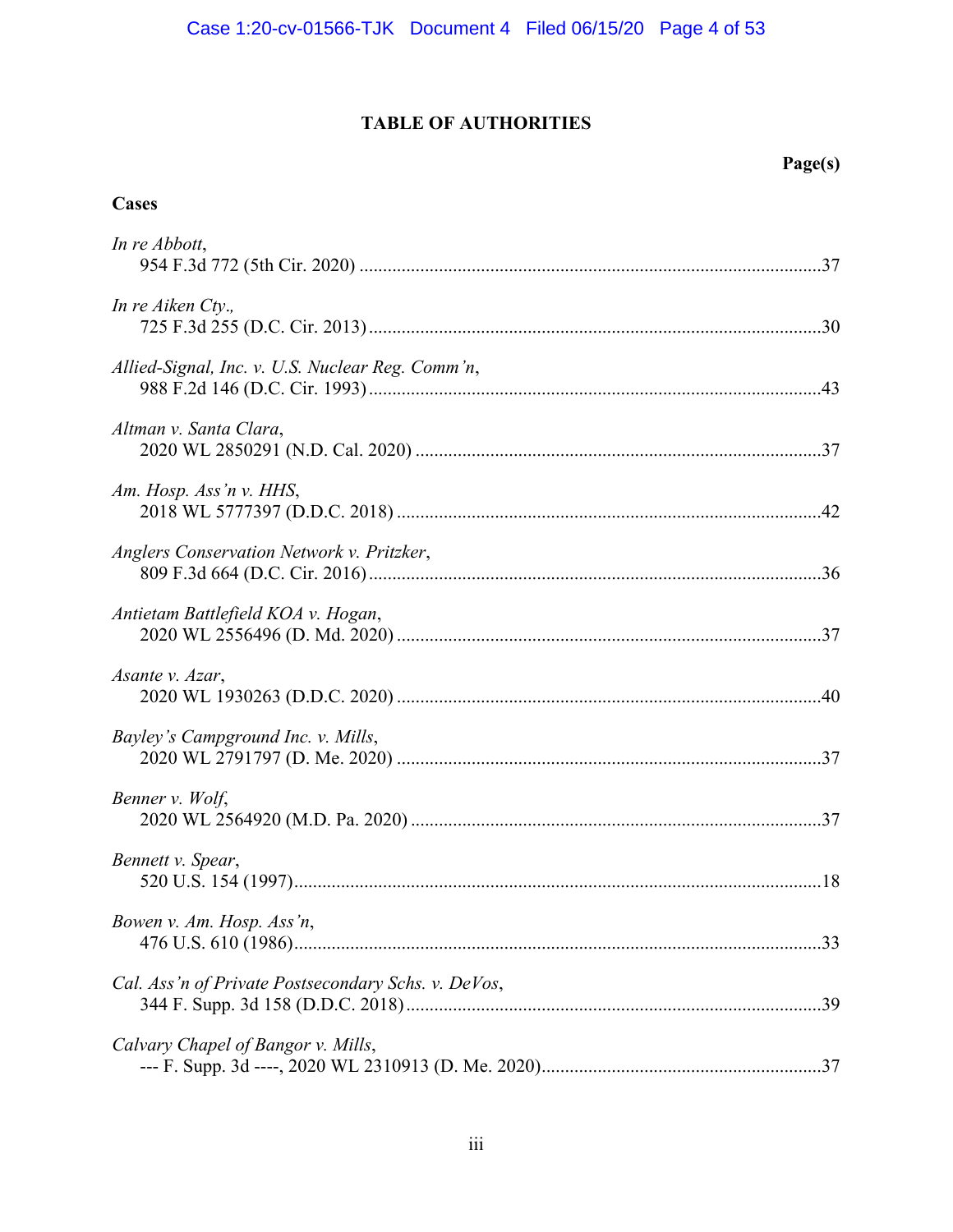# Case 1:20-cv-01566-TJK Document 4 Filed 06/15/20 Page 5 of 53

| Cassell v. Snyders,                                                                                      |  |
|----------------------------------------------------------------------------------------------------------|--|
| Clean Air Project v. EPA,                                                                                |  |
| Clean Water Action v. Pruitt,                                                                            |  |
| $Cody$ v. $Cox$ ,                                                                                        |  |
| Colorado River Indian Tribes v. Nat'l Indian Gaming Comm'n,                                              |  |
| Confederated Tribes of Chehalis Reservation v. Mnuchin,                                                  |  |
| Conservation Law Found. v. Pritzker,                                                                     |  |
| * Dep't of Commerce v. New York,                                                                         |  |
| * Dickson v. Sec'y of Def.,                                                                              |  |
| Doe # $l$ v. Trump,                                                                                      |  |
| Elim Romanian Pentecostal Church v. Pritzker,                                                            |  |
| * Gresham v. Azar,                                                                                       |  |
| Guedes v. Bureau of Alcohol, Tobacco, Firearms & Explosives,                                             |  |
| Int'l Union, United Auto., Aerospace & Agr. Implement Workers of Am. v. Gen.<br>Dynamics Land Sys. Div., |  |
| Jacinto-Castanon de Nolasco v. ICE,                                                                      |  |
| Jacksonville Port Auth. v. Adams,                                                                        |  |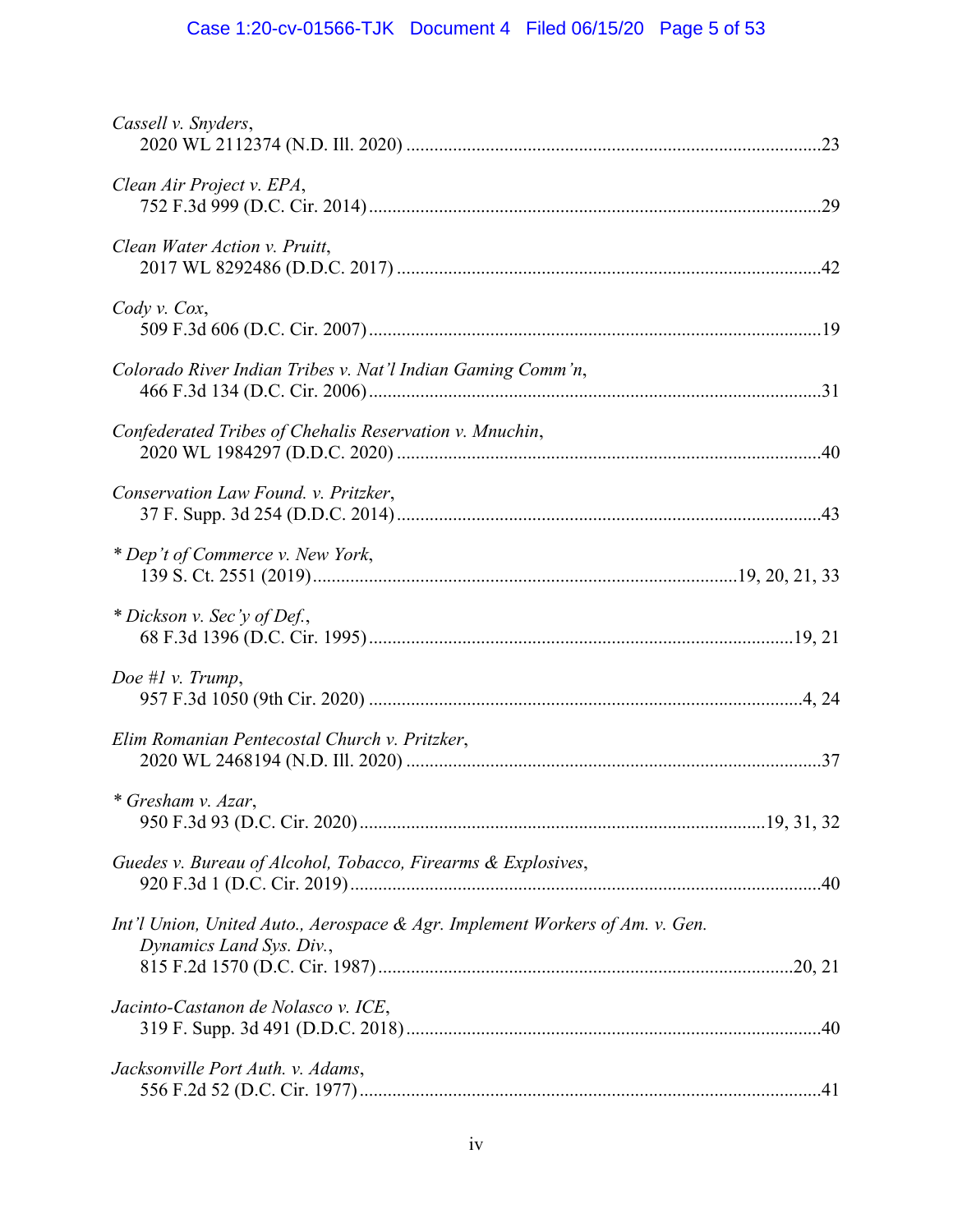# Case 1:20-cv-01566-TJK Document 4 Filed 06/15/20 Page 6 of 53

| * King v. Burwell,                                              |  |
|-----------------------------------------------------------------|--|
| L.M.-M. v. Cuccinelli,                                          |  |
| * League of Women Voters v. Newby,                              |  |
| Legacy Church, Inc. v. Kunkel,                                  |  |
| Mach Mining, LLC v. EEOC,                                       |  |
| * Maine Cmty. Health Options v. United States,                  |  |
| Marshall County Health Care Auth. v. Shalala,                   |  |
| Mexichem Specialty Resins, Inc. v. EPA,                         |  |
| * Motor Vehicles Mfrs. Ass'n v. State Farm Mut. Auto. Ins. Co., |  |
| N. Mariana Islands v. United States,                            |  |
| * Nat'l Fed'n of Indep. Bus. v. Sebelius,                       |  |
| Nat'l R.R. Passenger Corp. v. Morgan,                           |  |
| Nat'l Treasury Emps. Union v. Nixon,                            |  |
| In re Navy Chaplaincy,                                          |  |
| Northport Health Servs. of Arkansas, LLC v. HHS,                |  |
| * Norton v. S. Utah Wilderness All.,                            |  |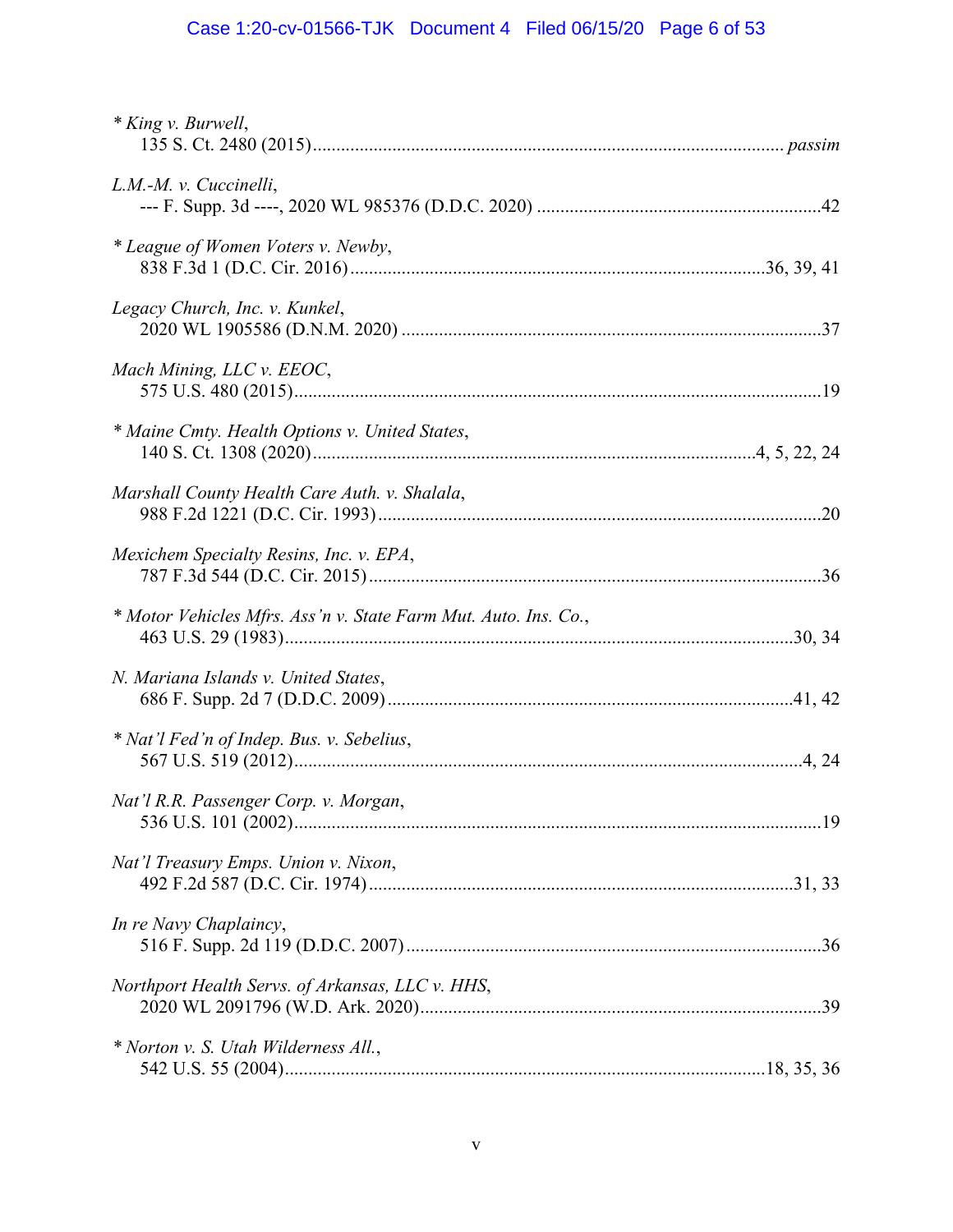# Case 1:20-cv-01566-TJK Document 4 Filed 06/15/20 Page 7 of 53

| * Octane Fitness, LLC v. ICON Health & Fitness, Inc., |  |
|-------------------------------------------------------|--|
| Open Am. v. Watergate Special Prosecution Force,      |  |
| Policy & Research, LLC v. HHS,                        |  |
| Robbins v. Reagan,                                    |  |
| S. Bay United Pentecostal Church v. Newsom,           |  |
| Salazar v. King,                                      |  |
| SH3 Health Consulting, LLC v. Page,                   |  |
| Sherley v. Sebelius,                                  |  |
| Sierra Club v. Pruitt,                                |  |
| Taylor v. Milwaukee Election Comm'n,                  |  |
| Texas v. United States,                               |  |
| United States v. Harris,                              |  |
| United States v. Roeder,                              |  |
| United Techs. Corp. v. U.S. Dep't of Def.,            |  |
| Util. Air Reg. Grp. v. EPA,                           |  |
| Weyerhaeuser Co. v. U.S. Fish & Wildlife Service,     |  |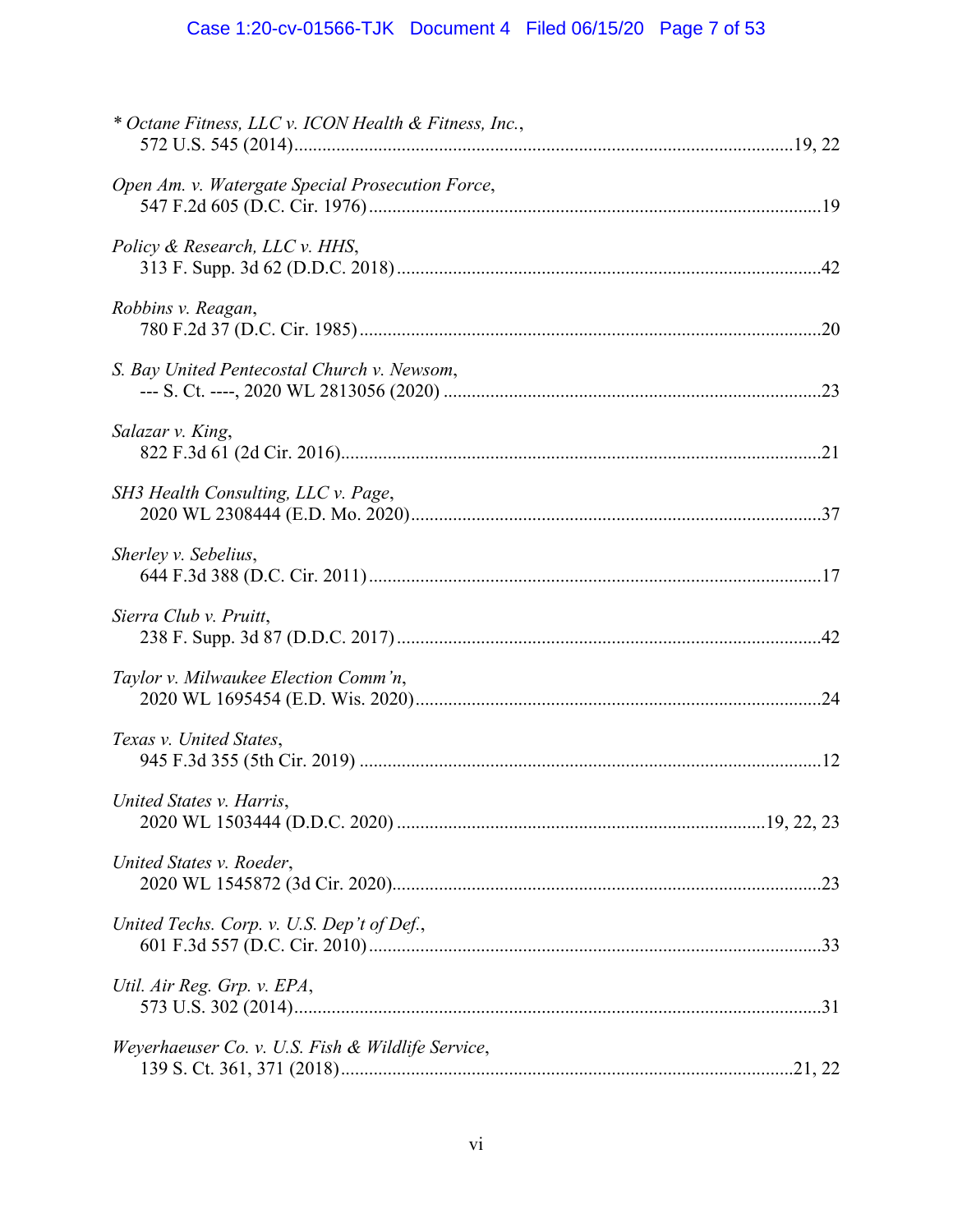# Case 1:20-cv-01566-TJK Document 4 Filed 06/15/20 Page 8 of 53

| Winder HMA LLC v. Burwell,                   |  |
|----------------------------------------------|--|
| Winter v. Nat. Resources Def. Council, Inc., |  |

# **Constitutional Provisions**

|--|--|

# **Statutes, Regulations, and Rules**

| 5 U.S.C.                                                                       |  |
|--------------------------------------------------------------------------------|--|
|                                                                                |  |
|                                                                                |  |
|                                                                                |  |
|                                                                                |  |
|                                                                                |  |
|                                                                                |  |
|                                                                                |  |
| 42 U.S.C.                                                                      |  |
|                                                                                |  |
|                                                                                |  |
|                                                                                |  |
|                                                                                |  |
|                                                                                |  |
|                                                                                |  |
|                                                                                |  |
|                                                                                |  |
|                                                                                |  |
| Health Care Reconciliation Act of 2010, Pub. L. No. 111-152, 124 Stat. 1029    |  |
|                                                                                |  |
| Patient Protection and Affordable Care Act, Pub. L. No. 111-148, 124 Stat. 119 |  |
|                                                                                |  |
|                                                                                |  |
|                                                                                |  |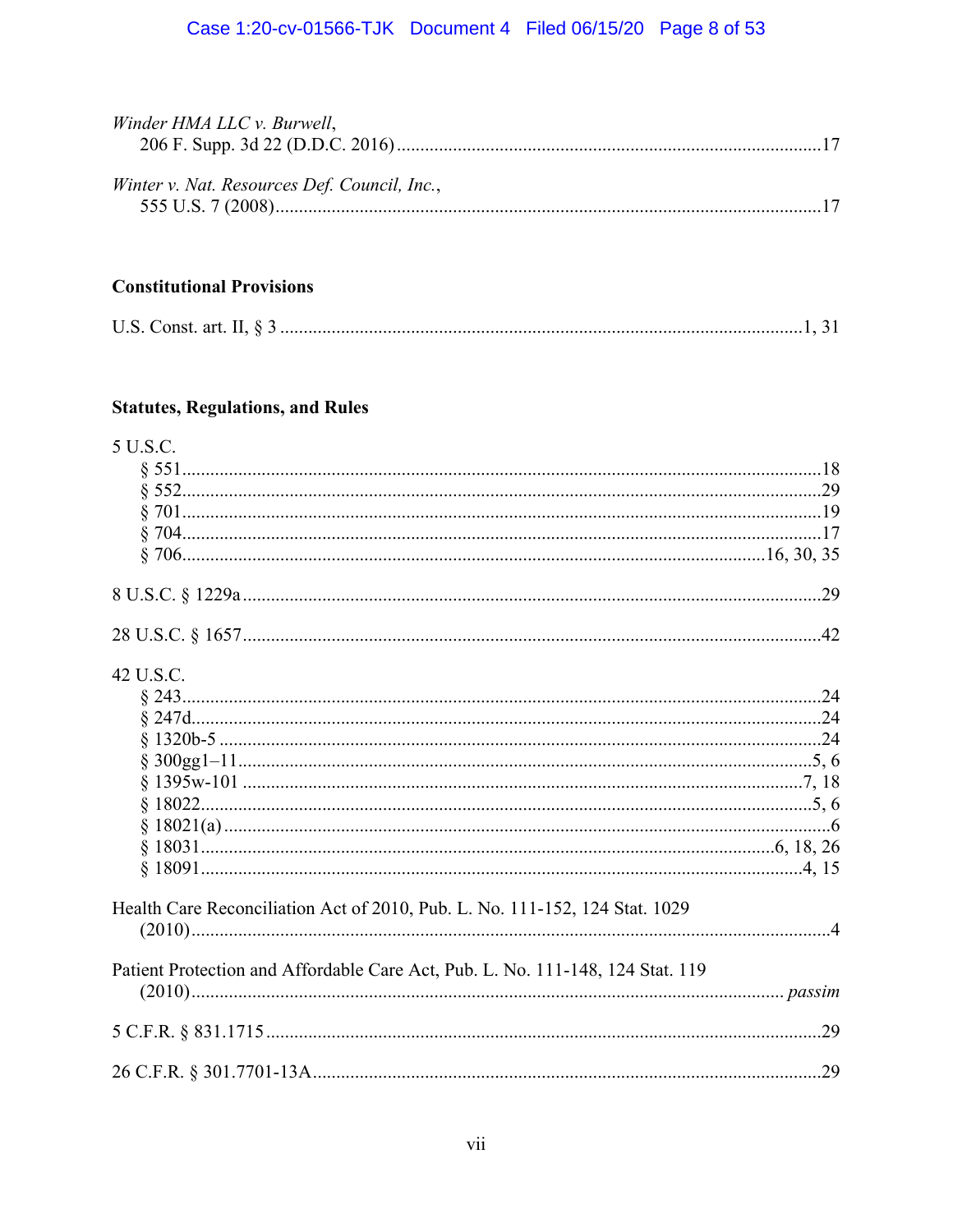# Case 1:20-cv-01566-TJK Document 4 Filed 06/15/20 Page 9 of 53

| 42 C.F.R.                                                                                                                                                  |  |
|------------------------------------------------------------------------------------------------------------------------------------------------------------|--|
| 45 C.F.R.                                                                                                                                                  |  |
| Proclamation No. 9994, Declaring a National Emergency Concerning the Novel<br>Coronavirus Disease (COVID-19) Outbreak, 85 Fed. Reg. 15,337 (Mar. 13,       |  |
| Extension of Certain Timeframes for Employee Benefit Plans, Participants, and<br>Beneficiaries Affected by the COVID-19 Outbreak, 85 Fed. Reg. 26,351 (May |  |
| HHS Notice of Benefit and Payment Parameters for 2016, 80 Fed. Reg. 10,750,                                                                                |  |
|                                                                                                                                                            |  |
| Medicare Program; Medicare Prescription Drug Benefit, 70 Fed. Reg. 4,194                                                                                   |  |
| Patient Protection and Affordable Care Act; Market Stabilization, 82 Fed. Reg.                                                                             |  |
|                                                                                                                                                            |  |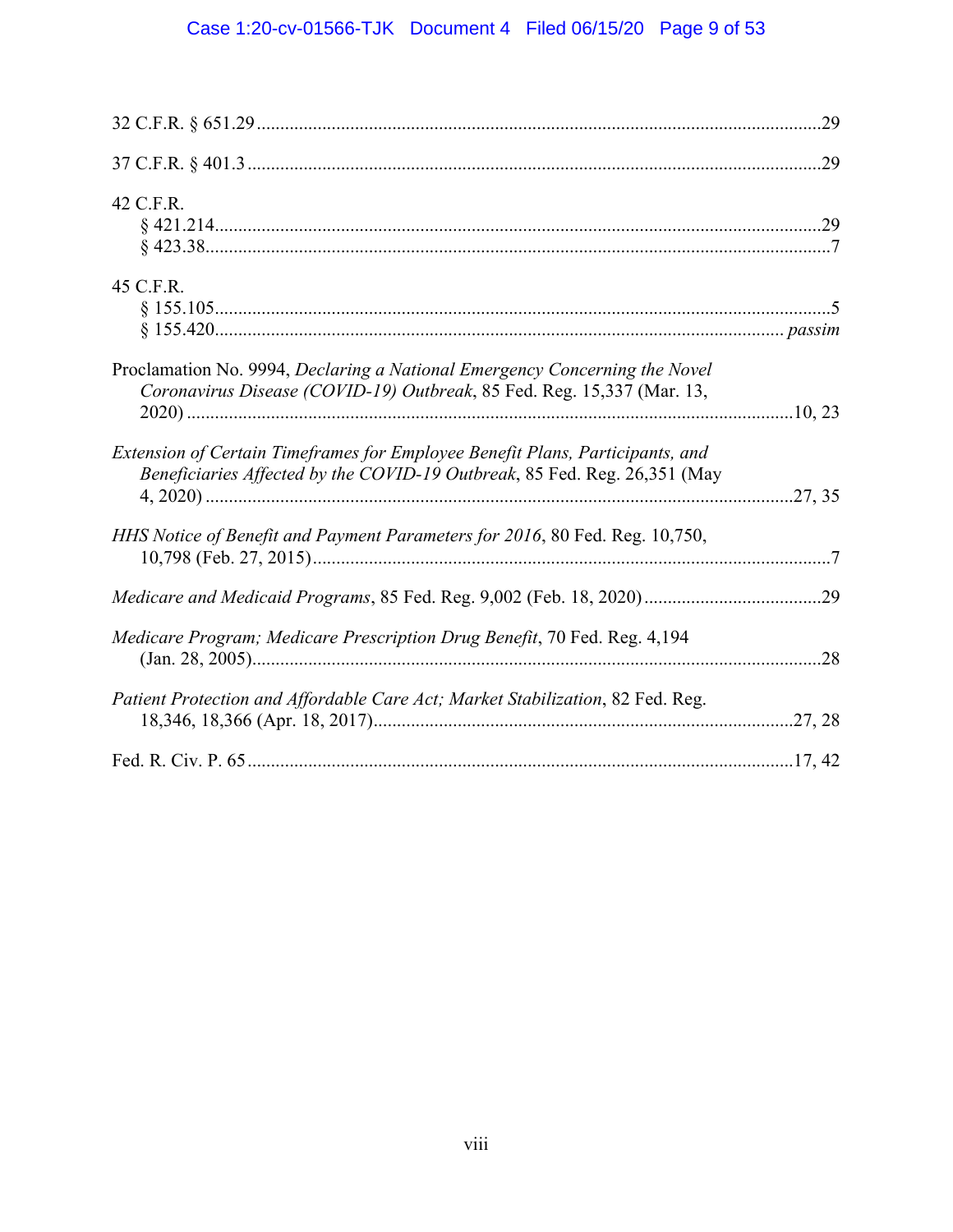#### **INTRODUCTION**

<span id="page-9-0"></span>The world is facing a global pandemic the likes of which it has not seen in over a century—the end of which is neither known nor in sight. As of shortly before this filing, over two million people in the United States were confirmed to have contracted the novel coronavirus,<sup>[1](#page-9-1)</sup> and over 115,000 people were confirmed to have died from it. Americans are facing severe disruptions to everyday life, from social distancing and school closures to furloughs, layoffs, and collapsing businesses. As states reopen for business, and even with the best social distancing practices in place, some experts believe that the virus may resurge, and that the world will likely face a second wave of the pandemic in the fall or winter of 2020. Even optimistic projections predict that life will not approach normal until a vaccine is developed and distributed sometime in 2021 at the earliest.

During these difficult times, Americans need the security and peace of mind that affordable, high-quality health insurance coverage can offer. Congress enacted the Patient Protection and Affordable Care Act (the "Affordable Care Act" or "ACA") to provide that coverage. The ACA allows Americans to purchase insurance on Exchanges established by states or by the federal government operating in their stead, during either an annual open enrollment or during special enrollment periods ("SEPs") required by the statute and its implementing regulations. Among the various SEPs provided for by the ACA, an Exchange must provide an SEP when consumers are facing "exceptional circumstances"—a broad and inclusive term that certainly encompasses a once-in-a-century health crisis. Indeed, almost every state that runs its own Exchange has reached precisely that conclusion, establishing an SEP so that all of their

<span id="page-9-1"></span><sup>1</sup> For ease of reference, this brief uses "the novel coronavirus" to refer interchangeably to severe acute respiratory syndrome coronavirus 2 (SARS-CoV-2), as well as the disease it causes, coronavirus disease 2019 (COVID-19).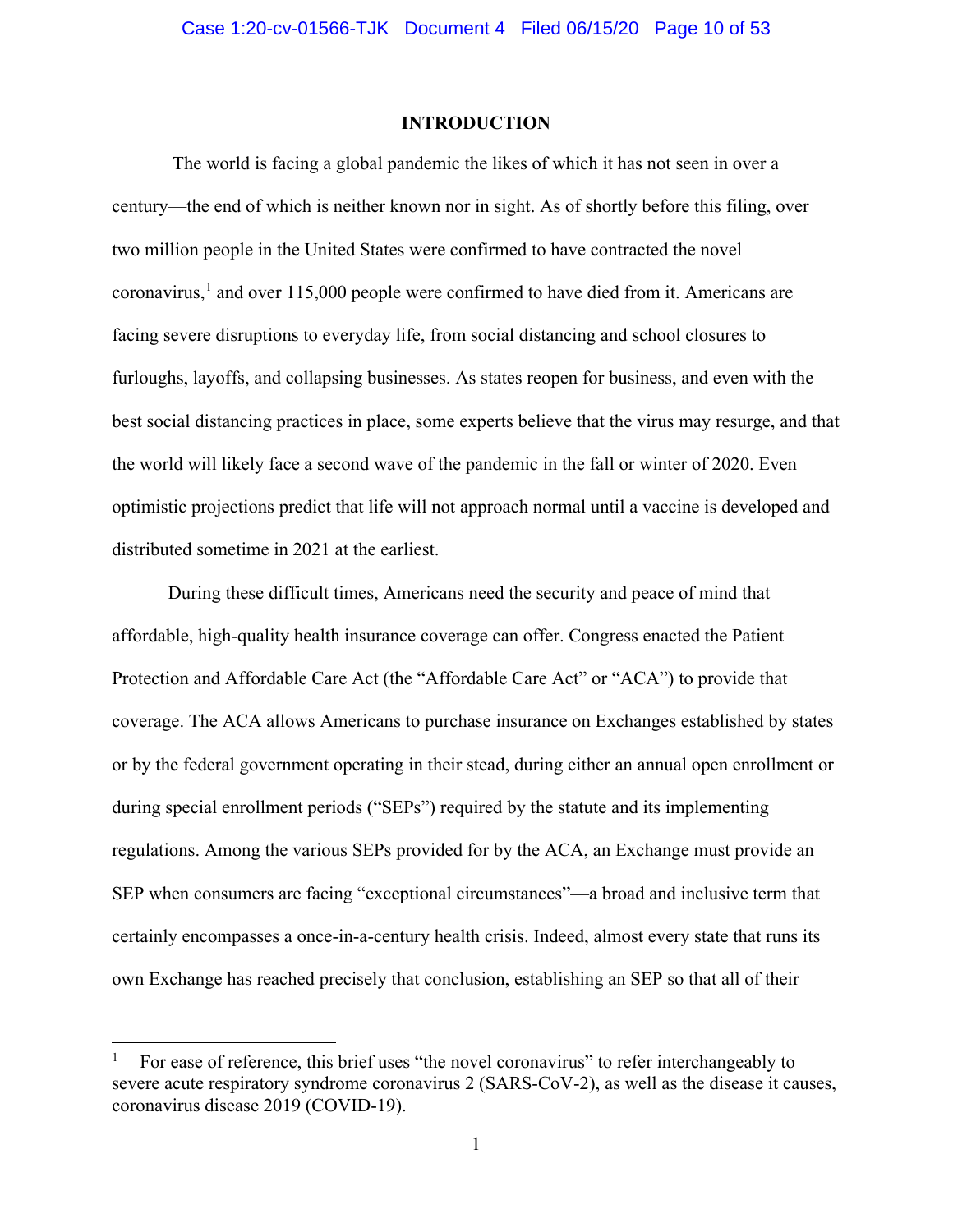#### Case 1:20-cv-01566-TJK Document 4 Filed 06/15/20 Page 11 of 53

residents can obtain access to ACA-compliant coverage. And the federal government itself has provided for SEPs in the context of Medicare Part D and group health insurance.

Yet the Trump Administration refused to provide a special enrollment period for the marketplaces administered by the federal government. Recognizing the gravity of the moment, the Department of Health and Human Services ("HHS") and the Centers for Medicare and Medicaid Services ("CMS") initially decided to provide an SEP, and had even gone so far as to communicate that decision to insurers. At the last minute, however, President Trump countermanded that decision for fear of "propping up" the ACA, Orbea Decl. Ex. B-4—an extraordinary about-face those close to the Administration characterized as "purely ideological" and "political," *id.* Ex. B-2. As President Trump has made clear, time and again, he intends to undermine the ACA to the point that Congress is forced to repeal it, or failing that, to effectively repeal it on his own through executive action and/or malign neglect. Defendants ultimately refused to open an SEP and, to date, have offered no cogent explanation for their decision.

Defendants' refusal is unlawful. The term "exceptional circumstances" plainly encompasses a global health crisis that has left millions of Americans in need of high-quality health insurance and could not have been anticipated during open enrollment. Defendants' conclusion to the contrary rests on an impermissible basis for action—the President's desire to sabotage a duly-enacted law. That desire offends the fundamental Constitutional principle that the Executive Branch "shall take Care that the Laws be faithfully executed." U.S. Const. art. II, § 3, cl. 5. Even leaving that aside, however, Defendants' decision does not reflect the reasoned decisionmaking required by the Administrative Procedure Act, or any attempt to grapple with Americans' desperate need for comprehensive health coverage.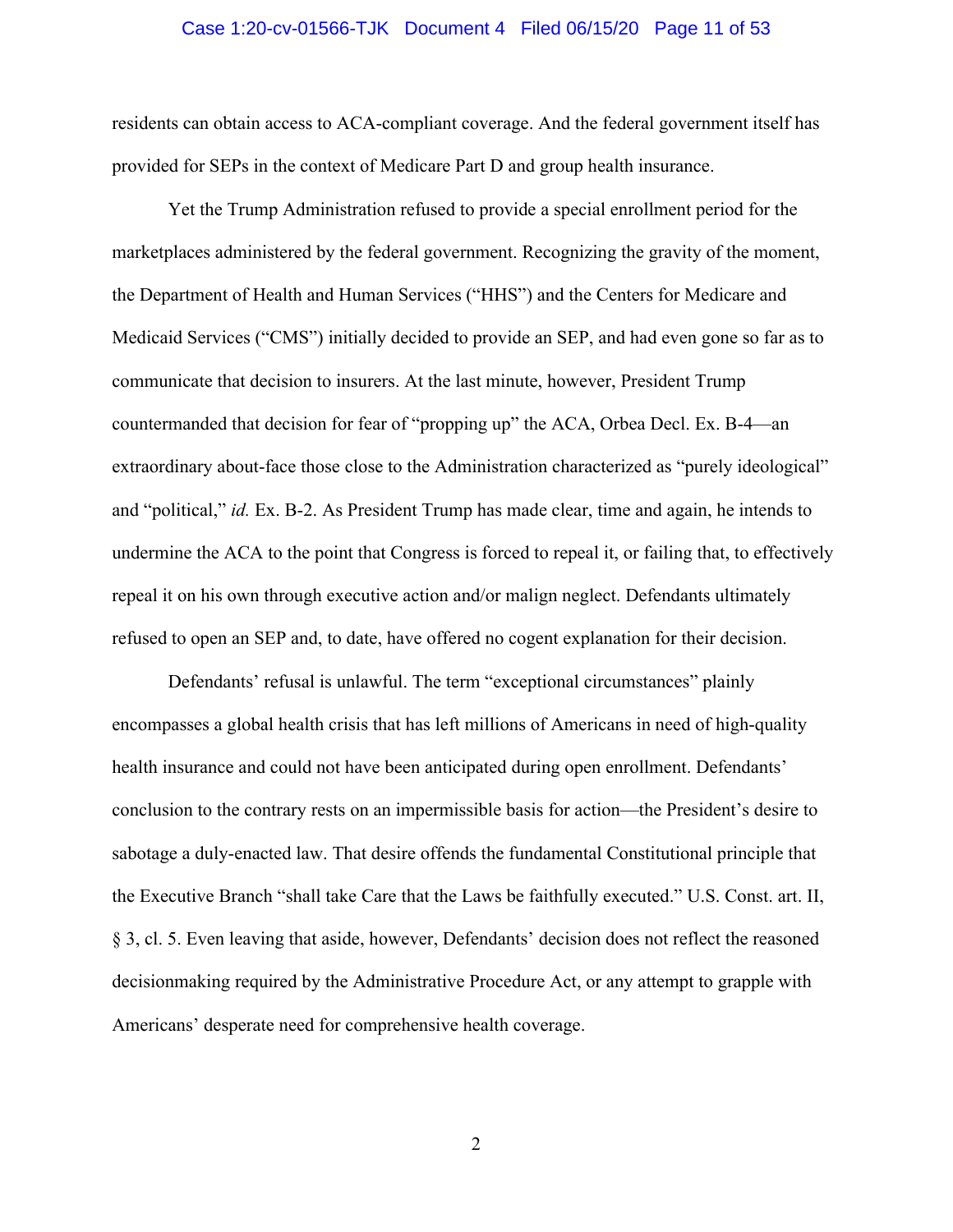#### Case 1:20-cv-01566-TJK Document 4 Filed 06/15/20 Page 12 of 53

These violations are immensely consequential to Plaintiff the City of Chicago, not to mention millions of Americans. Uninsured and underinsured Americans, including Americans who have contracted the novel coronavirus, frequently do not seek necessary care until it is too late. That is a risk the City cannot afford at a time when encouraging its residents to seek adequate testing and treatment is essential to the City's response to the pandemic. Chicago also provides forms of health services to its residents regardless of insurance status, like ambulance services and free- or reduced-cost health clinics. However, Chicago often cannot recoup the cost of providing such services to uninsured individuals. That burden on the City has been unnecessarily increased by Defendants' decision to prevent Americans from enrolling in ACAcompliant coverage—at a time when the City's operations are already under extraordinary strain.

For these reasons, and as described more fully below, the Court should preliminarily enjoin Defendants to provide an SEP in response to the novel coronavirus for sixty days from the date of its order. That SEP should allow consumers to enroll in coverage that is effective as of the first date of the month in which the order is issued. In the alternative, Chicago respectfully requests that the Court convert this motion to a motion for summary judgment, expedite briefing and consideration of that motion, including the submission of an administrative record, enter judgment for Chicago, and grant such relief on a permanent basis. Simply put, Chicago and millions of Americans cannot wait for the relief that a special enrollment period would provide at this pivotal and fraught point in the Nation's history.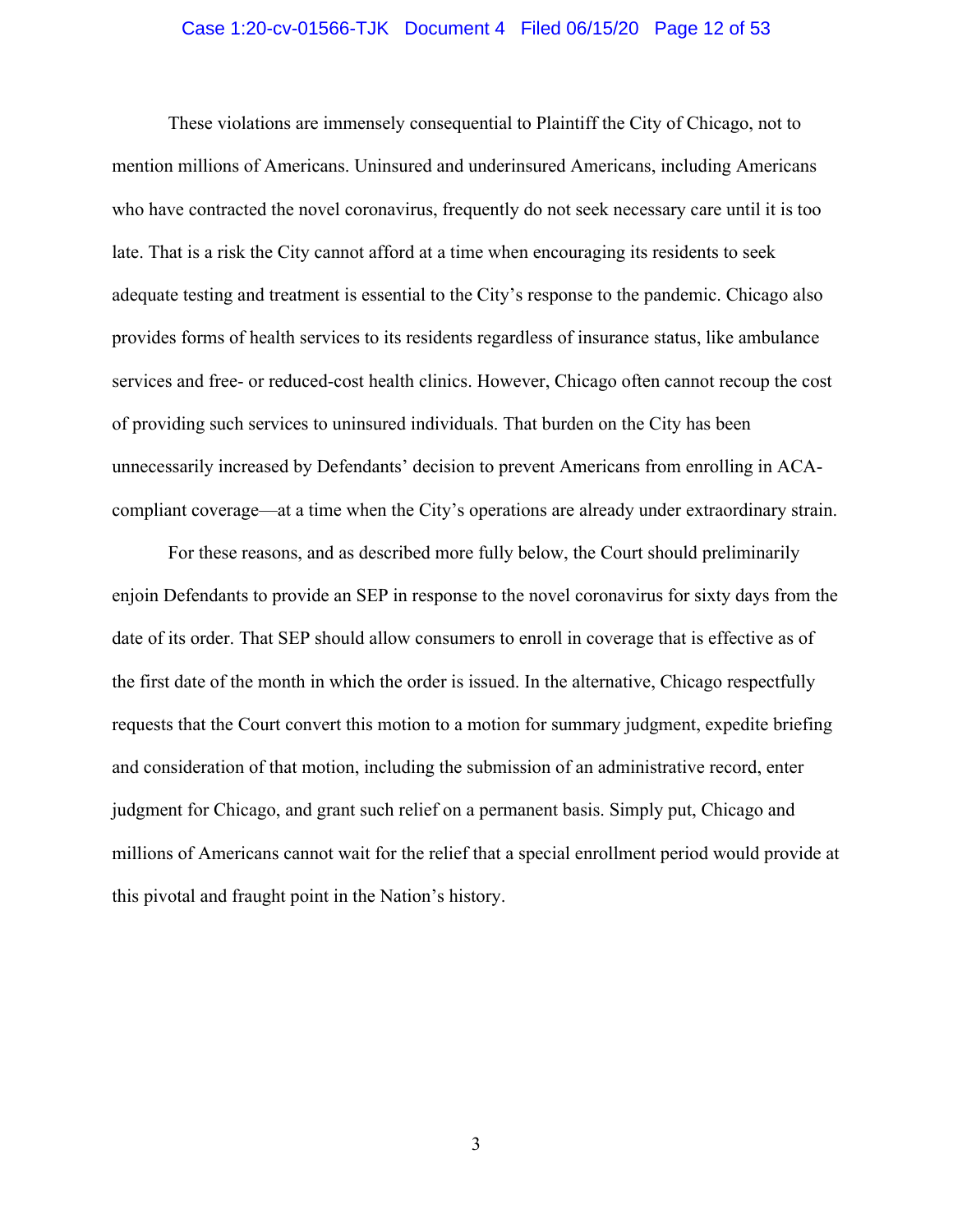#### **BACKGROUND[2](#page-12-3)**

#### <span id="page-12-1"></span><span id="page-12-0"></span> $\mathbf{A}$ . **Statutory and regulatory background**

#### *1. The Affordable Care Act*

<span id="page-12-2"></span>In 2010, Congress passed, and President Obama signed into law, the Patient Protection and Affordable Care Act, Pub. L. No. 111-148, 124 Stat. 119 (2010), *as amended*, Health Care Reconciliation Act of 2010, Pub. L. No. 111-152, 124 Stat. 1029 (2010). One of the primary objectives of the ACA is "to expand coverage in the individual health insurance market." *King v. Burwell*, 135 S. Ct. 2480, 2485 (2015); *see also Maine Cmty. Health Options v. United States*, 140 S. Ct. 1308, 1315 (2020) (explaining that the Act seeks "to improve national healthinsurance markets and extend coverage to millions of people without adequate (or any) health insurance"); *Nat'l Fed'n of Indep. Bus. v. Sebelius*, 567 U.S. 519, 538 (2012) ("The Act aims to increase the number of Americans covered by health insurance and decrease the cost of health care."); *Doe #1 v. Trump*, 957 F.3d 1050, 1063 (9th Cir. 2020) (explaining that Congress aimed "[t]o incentivize the purchase of insurance plans through ACA marketplaces").

In enacting the ACA, Congress concluded that high uninsured and underinsured rates harm both individuals who lack adequate insurance and society as a whole. Specifically, Congress found that the uninsured suffer from "poorer health and shorter lifespan"; that the "cost of providing uncompensated care to the uninsured" is high; that "health care providers pass on the cost to private insurers, which pass on the cost to families" by "increas[ing] family premiums"; and that, because many "personal bankruptcies are caused in part by medical expenses," "significantly increasing health insurance coverage … will improve financial security for families." 42 U.S.C. § 18091(2)(E)-(G).

<span id="page-12-3"></span><sup>2</sup> Chicago will refer to exhibits attached to its request for judicial notice as "RJN Ex. #" and to other declarations and exhibits as "LAST NAME Decl. ¶ # / Ex. #."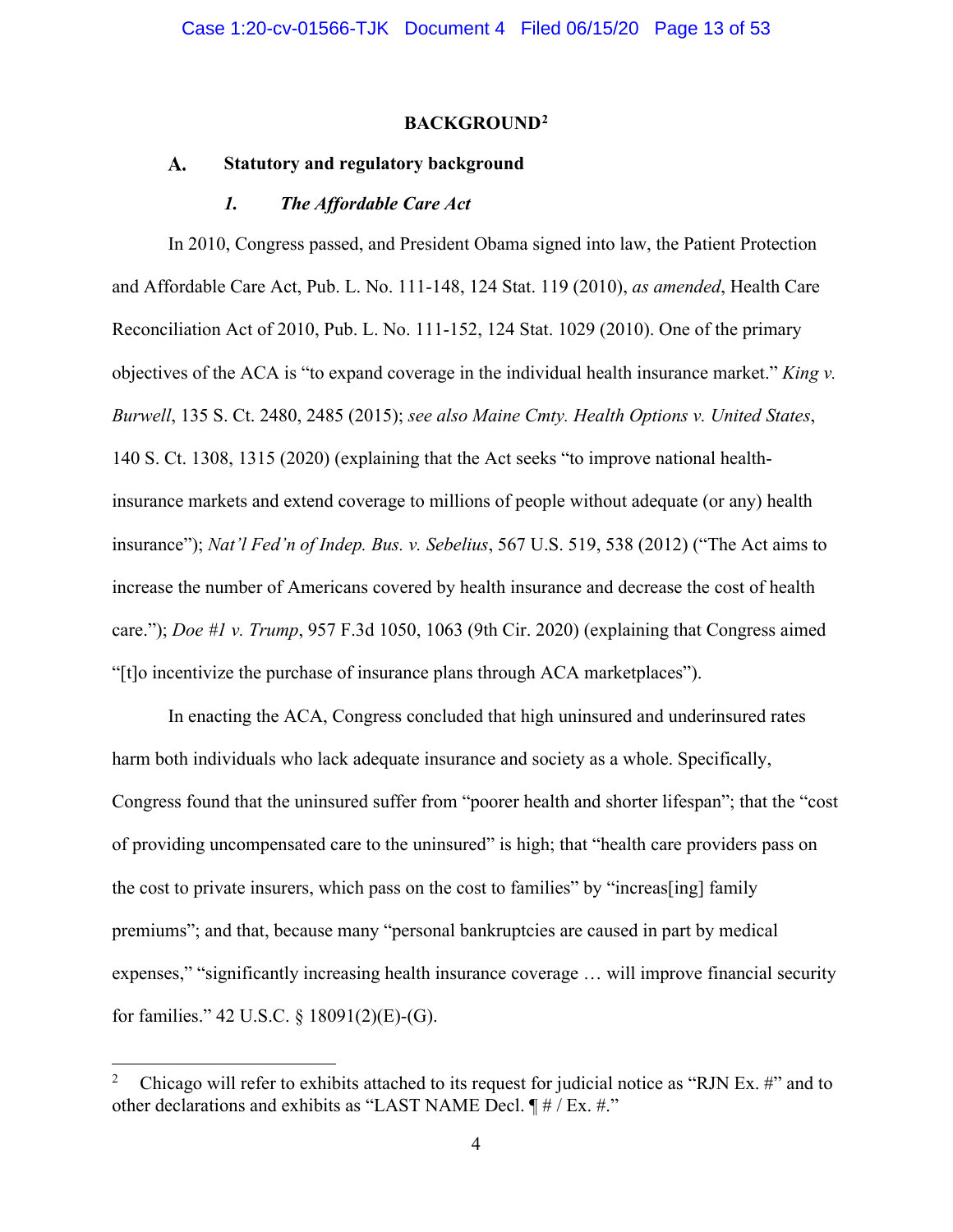### Case 1:20-cv-01566-TJK Document 4 Filed 06/15/20 Page 14 of 53

To further Congress's goal of expanding access to health coverage, the ACA imposed

certain key reforms to the individual health insurance market, including:

- *Nondiscrimination on the basis of health status and health history.* The ACA requires "each health insurance issuer that offers health insurance coverage in the individual … market in a State [to] accept every … individual in the State that applies for such coverage,"  $42$  U.S.C.  $\S 300gg-1(a)$ , and bars insurers from charging higher premiums on the basis of a person's health, *id.* § 300gg.
- *Coverage for essential health benefits.* Insurance for individuals and families sold on ACA Exchanges must cover "essential health benefits," *id.* § 300gg-6(a), and so-called "cost-sharing" payments—for example, deductibles and copayments—for such coverage are limited, *see id.* §§ 300gg-6(b), 18022(a)(2), (c).
- *Subsidized coverage.* The ACA "seeks to make insurance more affordable by giving refundable tax credits to individuals with household incomes between 100 percent and 400 percent of the federal poverty line." *King*, 135 S. Ct. at 2487 (citing 26 U.S.C. § 36B; 42 U.S.C. §§ 18081, 18082).

To help individuals learn about and enroll in the health insurance options that are available to them, the ACA "requires the creation of an 'Exchange' in each State where people can shop for insurance, usually online." *King*, 135 S. Ct. at 2487 (quoting 42 U.S.C. § 18031(b)(1)); *Maine Cmty. Health Options*, 140 S. Ct. at 1315 (explaining that the ACA "called for the creation of virtual health-insurance markets, or 'Health Benefit Exchanges,' in each State," to serve the "end" of increased coverage). These Exchanges, also known as health insurance marketplaces, enable people not eligible for Medicare or Medicaid to obtain adequate, affordable insurance independent of their jobs. The Exchanges therefore serve as "marketplace[s] that allow[] people to compare and purchase" ACA-compliant plans. *King*, 135 S. Ct. at 2485.

An Exchange may be established by the state in which it operates or, in states that have elected not to establish Exchanges, by the federal government. *See id.* at 2487 (citing 42 U.S.C. §§ 18031(b)(1), 18041(c)(1)); 45 C.F.R. § 155.105(f)). Twelve states and the District of Columbia operate "state-based Exchanges" or "SBEs" (operating their own websites rather than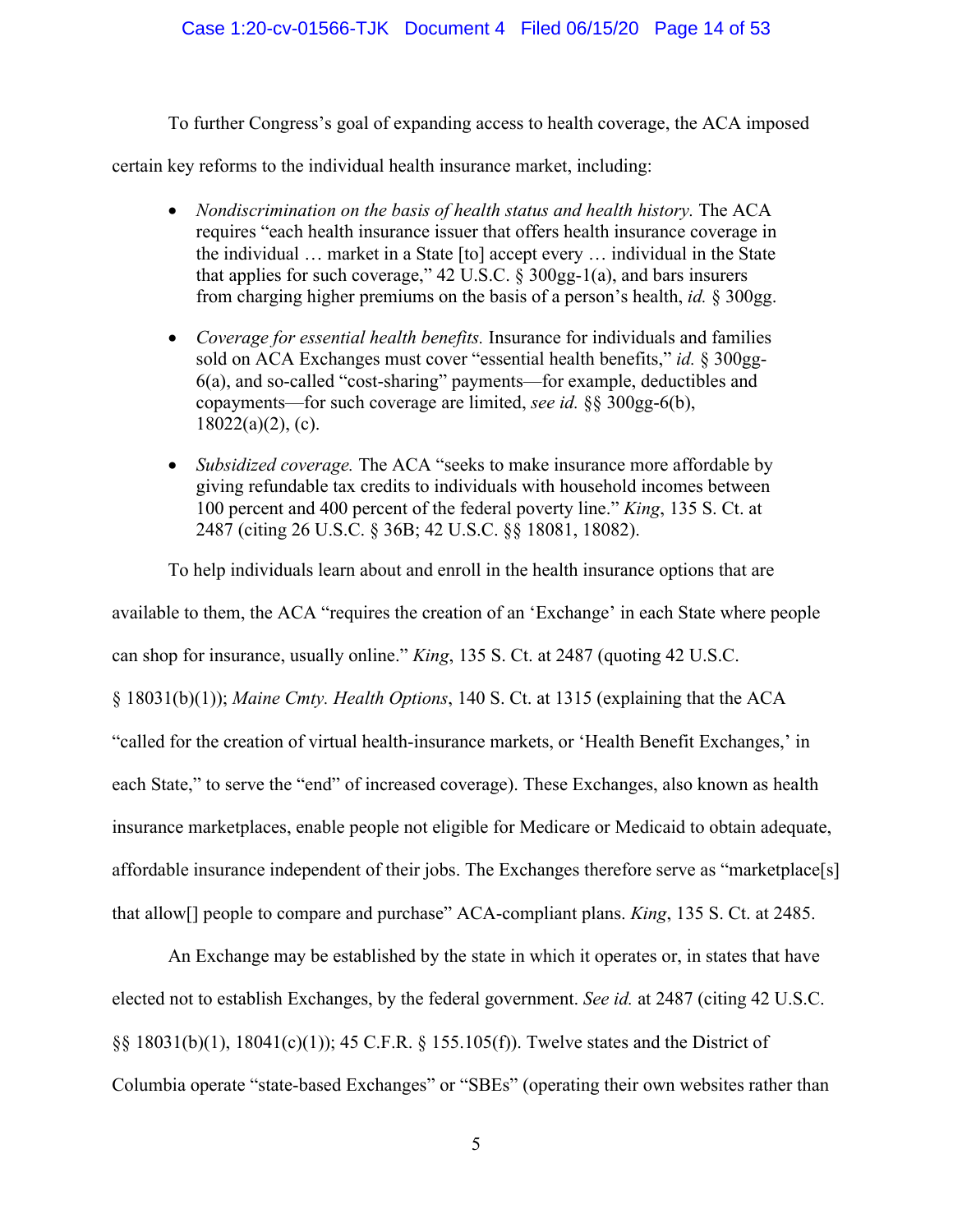#### Case 1:20-cv-01566-TJK Document 4 Filed 06/15/20 Page 15 of 53

using the federally run HealthCare.gov), thirty-two states rely principally on the federal government to run their "federally-facilitated Exchanges" or "FFEs" using HealthCare.gov, and six states have hybrid Exchanges that assume some, but not all, Exchange functions. RJN Ex. A-1. Illinois has a federally-facilitated Exchange, which, as is relevant here, means that Illinois must defer to the federal government's determinations regarding enrollment periods, although Illinois does exercise some plan certification functions. *Id.*

Exchanges may only offer quality health insurance plans, referred to as "qualified health plans" or "QHPs" under the Act. 42 U.S.C. § 18031(b)(1), (c); *see id*. § 18021(a). Such plans must cover preexisting conditions and essential health benefits and cannot impose annual or lifetime-dollar limits on core coverage. *See*, *e.g*., *id*. §§ 300gg-3, -6, -11, 18022. Such coverage improves access to care and overall health and reduces financial burdens for individuals. *See, e.g.*, Young Decl. ¶ 5.

#### *2. The enrollment process*

<span id="page-14-0"></span>Individuals may enroll in qualified health plans on an Exchange during a specified annual open enrollment period, typically at the end of the calendar year. 42 U.S.C.  $\S$  18031(c)(6). On federal Exchanges, open enrollment for 2020 lasted from November 1 to December 18, 2019, and open enrollment for 2021 is likely to have a similar range of dates. RJN Ex. A-2. Typically, plans selected during open enrollment start on January 1 of the next year. RJN Ex. A-3 at 14.

In addition to open enrollment, the ACA mandates that "[t]he Secretary *shall require* an Exchange to provide for ... (C) special enrollment periods specified in section 9801 of Title 26 and other special enrollment periods under circumstances similar to such periods under part D of title XVIII of the Social Security Act." 42 U.S.C. § 18031(c)(6) (emphasis added). Part D of title XVIII of the Social Security Act, colloquially known as Medicare Part D, provides for prescription drug coverage. Among the established Medicare Part D SEPs that the ACA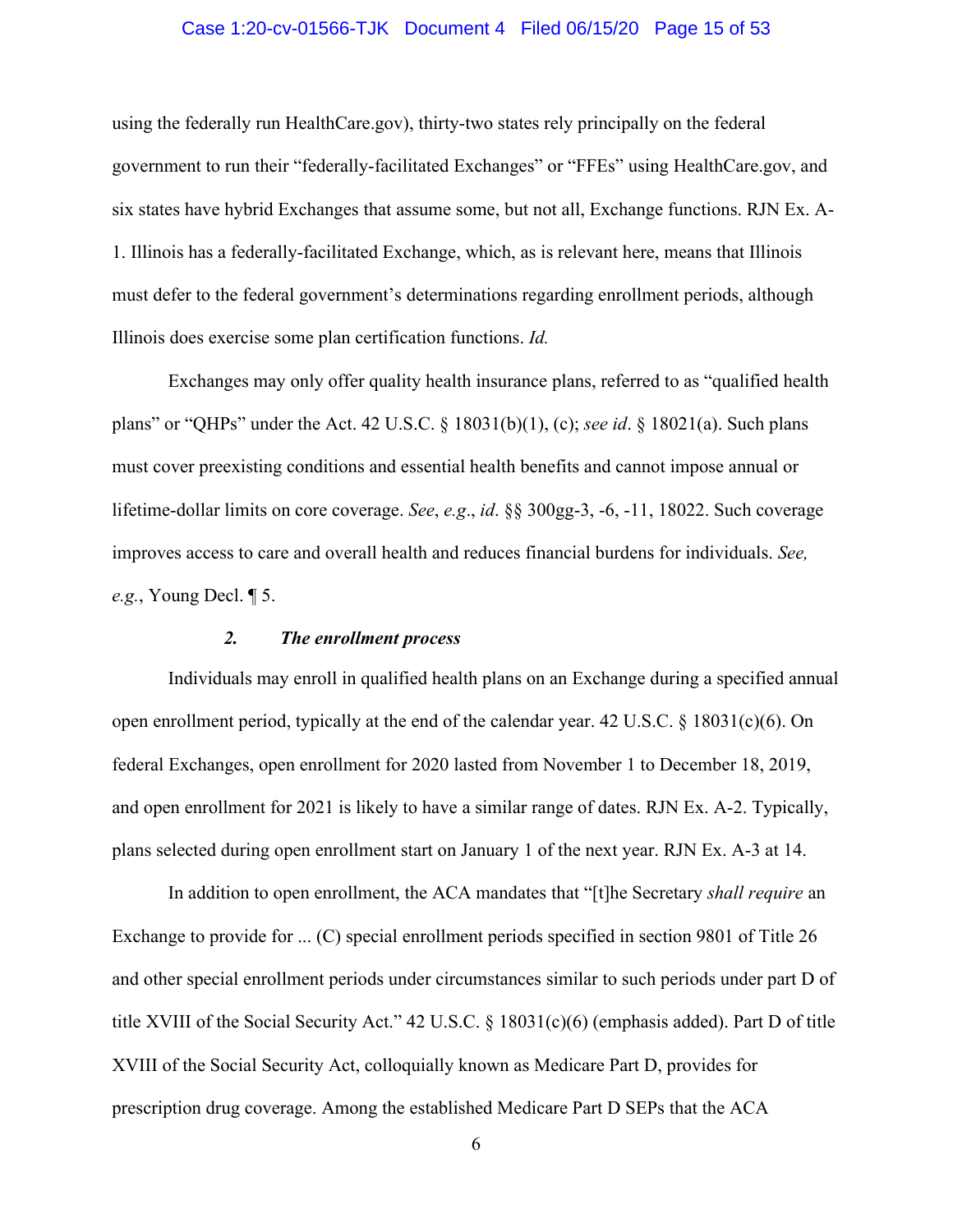#### Case 1:20-cv-01566-TJK Document 4 Filed 06/15/20 Page 16 of 53

incorporates is one for "exceptional circumstances," defined as "such exceptional conditions as the Secretary may provide." 42 U.S.C. § 1395w-101(b)(3)(C); *see also* 42 C.F.R. § 423.38.

Pursuant to that statutory mandate, CMS's regulations require that an "Exchange *must* provide special enrollment periods … during which qualified individuals may enroll in QHPs and enrollees may change QHPs" when certain "triggering events" occur. 45 C.F.R. § 155.420(a)(1), (d) (emphasis added). And "the Exchange *must* allow a qualified individual or enrollee, and when specified … , his or her dependent to enroll in a QHP if one of the triggering events specified … occur." *Id.* § 155.420(a)(3) (emphasis added). Triggering events include circumstances such as an individual losing coverage, *id.* § 155.420(d)(1), gaining a dependent, *id*. § (2), enrolling unintentionally or erroneously, *id*. §§ (4), (12), experiencing changes in eligibility or access, *id*. §§ (3), (6), (7), or having a health insurer that violated its contract, *id*. § (5). CMS recently created a special enrollment period to promote access to so-called health reimbursement arrangements (employer-funded plans that reimburse certain health care expenses). *Id*. § (14).

As relevant here, another triggering event occurs if "[t]he qualified individual or enrollee, or his or her dependent, demonstrates to the Exchange, in accordance with guidelines issued by HHS, that the individual meets other exceptional circumstances as the Exchange may provide." *Id.* § (9). CMS has explained that the "flexibility afforded under § 155.420(d)(9) allows the Secretary to provide for additional special enrollment periods in the case of exceptional circumstances, as determined appropriate, and HHS will continue to exercise that authority through sub regulatory guidance." *Patient Protection and Affordable Care Act; HHS Notice of Benefit and Payment Parameters for 2016*, 80 Fed. Reg. 10,750, 10,798 (Feb. 27, 2015).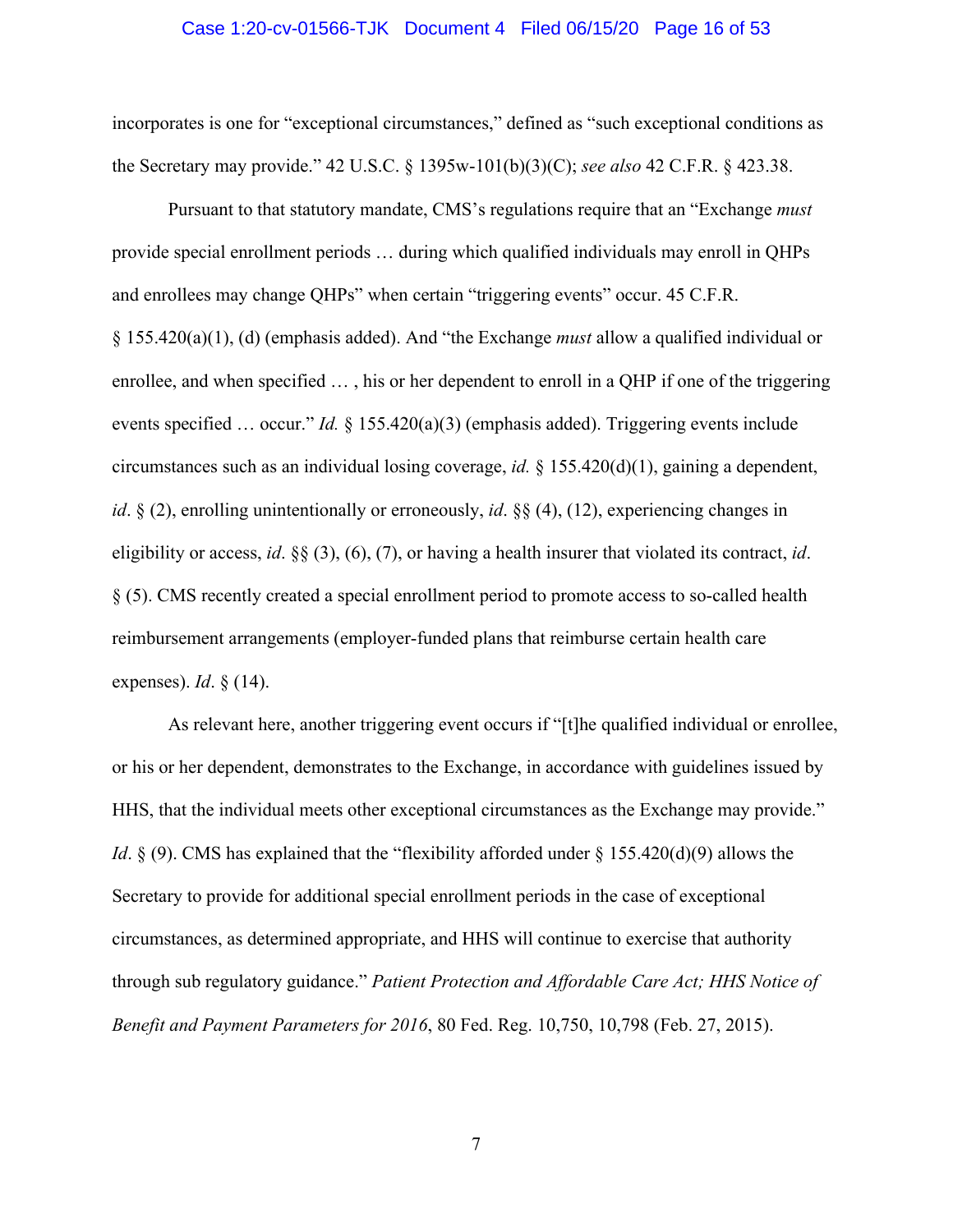#### Case 1:20-cv-01566-TJK Document 4 Filed 06/15/20 Page 17 of 53

CMS has set forth guidelines for the types of "exceptional circumstances" that warrant an SEP in sub-regulatory guidance, including in the FFE and Federally-Facilitated Small Business Health Options Program (FF-SHOP) Enrollment Manual. RJN Ex. A-3. The Manual identifies general types of "exceptional circumstances" that warrant an SEP, including circumstances that are "the result of an unforeseen event" or that "require[] that [an individual] obtain minimum essential coverage" along with "lack of access to his or her application or account." *Id*. at 100. The Manual does not address whether a pandemic or similarly catastrophic public health event would qualify as an "exceptional circumstance."

CMS has detailed many examples of "exceptional circumstances." On its website, for example, CMS lists circumstances where individuals suffer "[a]n unexpected hospitalization or temporary cognitive disability, or were otherwise incapacitated," or where "[a] natural disaster, such as an earthquake, massive flooding, or hurricane" prevents individuals from enrolling. RJN Ex. A-4. An "exceptional circumstance" can also include circumstances such as an individual being "a victim of a house fire [who] was displaced during [open enrollment]." RJN Ex. A-5.

CMS has also determined on multiple occasions that it has authority to issue blanket SEPs for "exceptional circumstances" affecting a large class of people. For example, in 2017, it allowed all individuals who, because of a hurricane, were unable to take advantage of other SEPs for which they would have qualified to access a blanket SEP. RJN Ex. A-6, A-7. In 2018, it allowed individuals affected by an emergency or major disaster formally recognized by FEMA that prevented them from enrolling to access an "exceptional circumstances" SEP. RJN Ex. A-5. CMS has also provided a blanket SEP for volunteers in Americorps and similar programs. RJN Ex. A-8. And CMS has even provided broad SEPs on an ad hoc basis in response to specific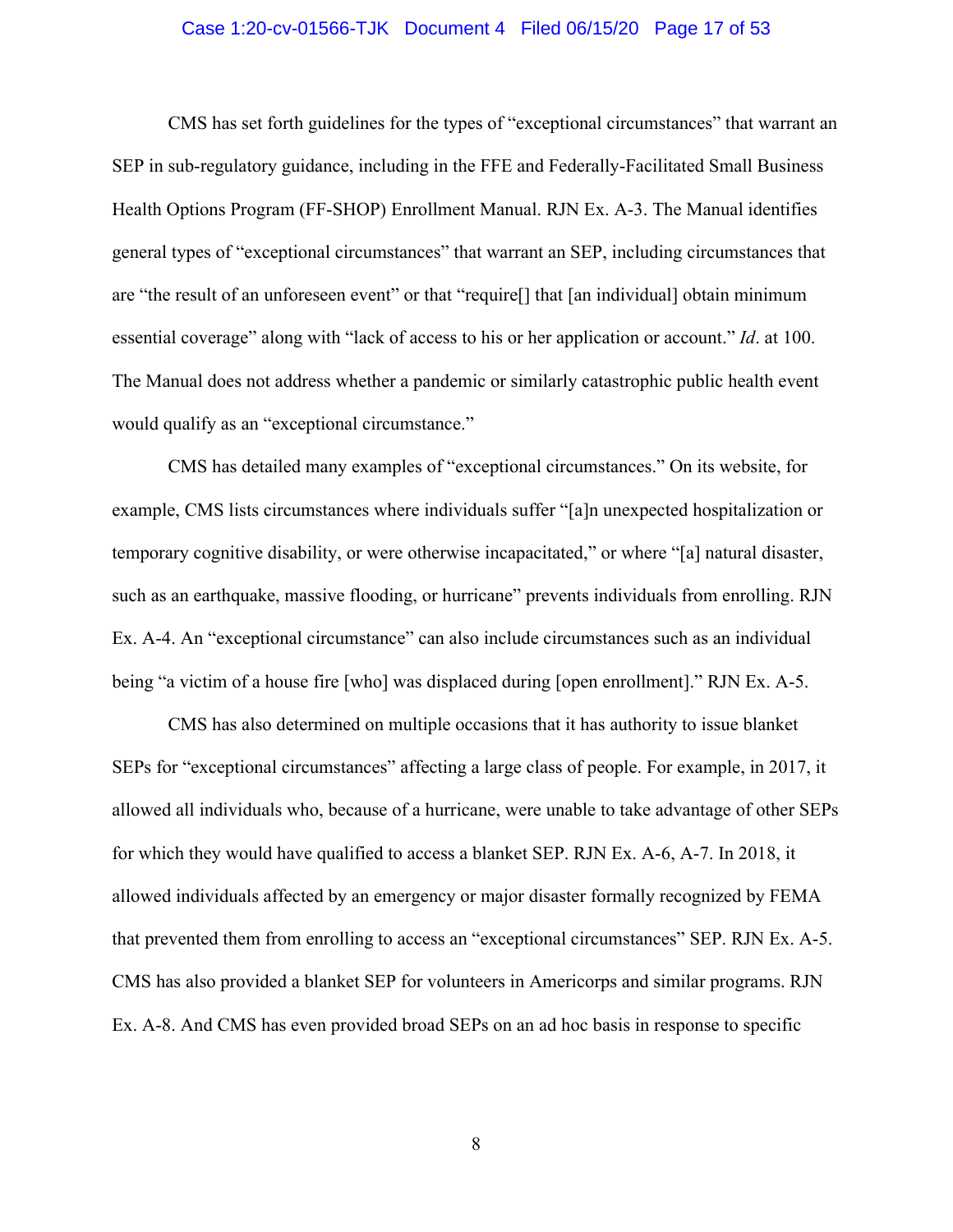#### Case 1:20-cv-01566-TJK Document 4 Filed 06/15/20 Page 18 of 53

requests, such as when it gave an "exceptional circumstances" SEP with retroactive coverage dates to a group of coal miners. *See* Orbea Decl. Ex. B-14.

Coverage selected during an SEP can begin as early as the first day of the month following enrollment, or can even be retroactive to a specific date, covering expenses incurred prior to enrollment. 45 C.F.R. § 155.420(b); RJN Ex. A-3 at 92. The regulations also provide that, for "exceptional circumstances" SEPs, "the Exchange must ensure that coverage is effective on an appropriate date based on the circumstances of the special enrollment period." 45 C.F.R.  $§$  155.420(b)(2)(iii). Indeed, the Manual provides that coverage effective dates for enrollment during an SEP will "[v]ary based on circumstances," RJN Ex. A-3 at 100, and can be retroactive in nature, *id.* at 129-30. CMS has therefore reiterated that, depending on the nature of the circumstances, "exceptional circumstances" SEPs may offer retroactive coverage dates. RJN Ex. A-4, A-5 at 2.

#### <span id="page-17-0"></span>**B. Factual background**

#### *1. The novel coronavirus*

<span id="page-17-1"></span>As of shortly before this, over two million people in the United States have been confirmed to have contracted the novel coronavirus, and over 115,000 people have been confirmed to have died from it. RJN Ex. A-9. "Coronavirus disease 2019 (COVID-19) is a respiratory illness that can spread from person to person." RJN Ex. A-10. "It is thought to spread mainly from person-to-person via respiratory droplets among close contacts." *Id.* The principal symptoms of the novel coronavirus "include fever, cough, difficulty breathing, and shortness of breath." *Id.* "Older adults and people of any age who have serious underlying medical conditions may be at higher risk for more severe illness," including death. RJN Ex. A-11.

In response to the pandemic, President Trump and HHS Secretary Azar declared states of emergency. *See* Proclamation No. 9994, *Declaring a National Emergency Concerning the Novel*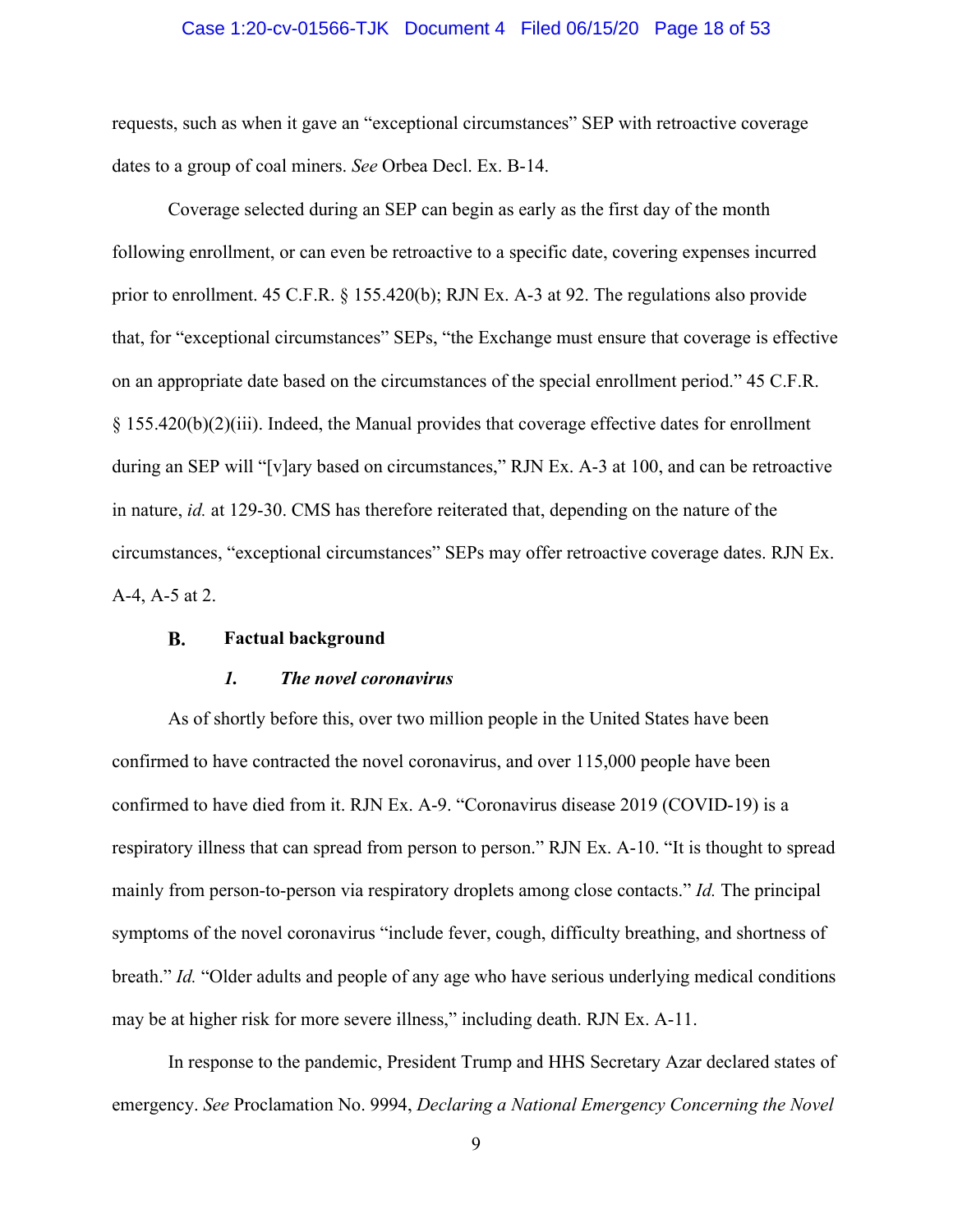#### Case 1:20-cv-01566-TJK Document 4 Filed 06/15/20 Page 19 of 53

*Coronavirus Disease (COVID-19) Outbreak*, 85 Fed. Reg. 15,337 (Mar. 13, 2020); RJN Ex. A-12. Pursuant to guidance from federal authorities, state officials have ordered their residents to stay at home, forcing the closure of businesses, schools, and government offices. RJN Ex. A-13. As a result, the American economy is facing one of the worst downturns since the Great Depression, *see* RJN Ex. A-14, with unemployment rising to over 30 million people in April 2020, RJN Ex. A-15, and remaining high. That downturn has particularly harmed low-education and low-income workers. *Id.* Whether and when America will be able to fully reopen largely depends on when particular states meet a complicated set of gating criteria based on specific epidemiological thresholds. *See, e.g.*, RJN Ex. A-16 at 5.

It is crucial that Americans have access to comprehensive health insurance coverage amidst the pandemic. CDC has explained that "[e]xtensive, rapid, and widely available COVID-19 testing is essential." *Id.* at 3. It has also urged Americans to "[s]tay in touch with your doctor" and to "[f]ollow care instructions from your healthcare provider and local health department." RJN Ex. A-17. As Christen Linke Young, a fellow with the USC-Brookings Schaeffer Initiative for Health Policy, explains, "[t]hose without comprehensive health insurance coverage experience cost-related barriers to health care at higher rates than insured patients," which "may affect how they seek care and what services they receive, including for care related to COVID-19." Young Decl. ¶ 3. "[A]voidance or delay in seeking care could mean individuals delay seeking a COVID-19 test, resulting in a longer period of time during which a person is capable of infecting others," or "could result in individuals avoiding a test entirely." *Id.* ¶ 15. In comparison, the two legislatively-created funds that reimburse providers for COVID-19-related expenses are inadequate because they do not "provide the assurance of actual health coverage" and continue to expose patients and providers to significant costs. *Id.* ¶¶ 4, 18-36.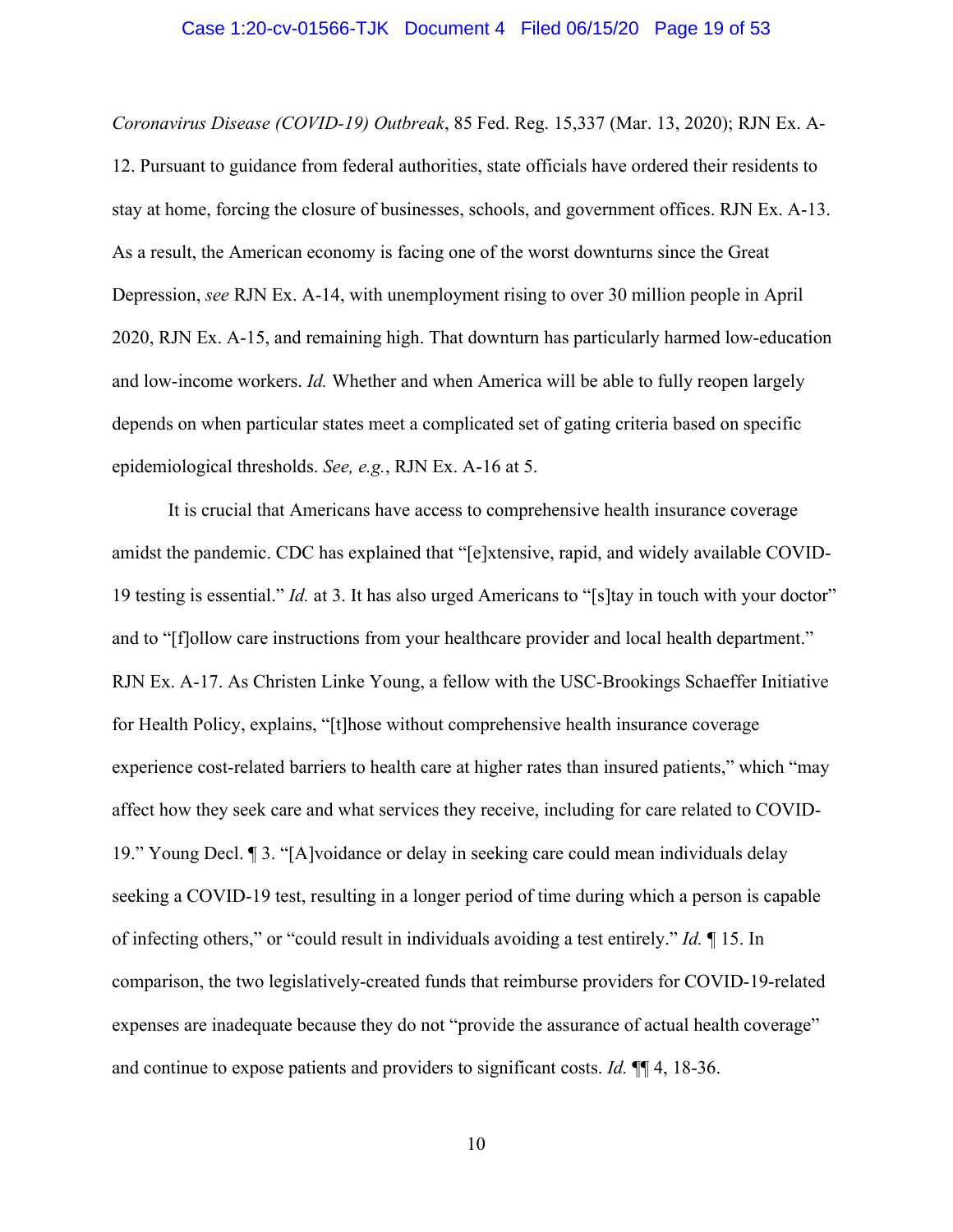#### Case 1:20-cv-01566-TJK Document 4 Filed 06/15/20 Page 20 of 53

Allowing Americans to enroll in ACA-compliant coverage through a special enrollment period would provide relief to previously uninsured and underinsured individuals as well as individuals who have lost employer-provided health insurance as a result of the economic crisis caused by the pandemic. As Dr. Emily Gee, a health economist at the Center for American Progress, explains, "[t]he COVID-19 pandemic is expected to cause tens of millions of Americans to lose their current health insurance coverage." Gee Decl. ¶ 5. "Based on national enrollment figures and figures released by state Exchanges that have conducted their own special enrollment periods," Dr. Gee conservatively estimates that 422,000 to 667,000 Americans might enroll in ACA-compliant coverage during a national coronavirus SEP. *Id.* ¶ 6. As Dr. Gee notes, enrollment on a federal SEP could be even higher, *id.*  $\mathbb{I}$  24; some estimates project that as many as 2.4 million Americans might seek to enroll, *id.* ¶ 25, and an SEP might also direct uninsured Americans to other programs, like Medicaid, *id.* ¶ 26. While individuals who lost employerprovided insurance may be eligible for a special enrollment period, the process of applying for such an SEP can be burdensome, and some individuals may already have missed their opportunity to do so. *Id*. ¶¶ 17-18.

For that reason, and often expressly invoking the "exceptional circumstances" provision, twelve of the thirteen state Exchanges have provided SEPs. RJN Ex. A-18 (Nevada: "Exceptional Circumstances"), A-19 (Washington: "exceptional circumstances"), A-20 (Connecticut: "exceptional circumstances"), A-21 (Rhode Island: "unexpected and exceptional circumstances"), A-22 (Colorado: "emergency"), A-23 (New York: "exceptional nature of the public health emergency"), A-24 (Vermont: "emergency"), A-25 (Massachusetts: "public health threat"), A-26 (California: "extraordinary"), A-27 (District of Columbia: "public health emergency"), A-28 (Maryland: "emergency"); A-29 (Minnesota: "emergency"). These SEPs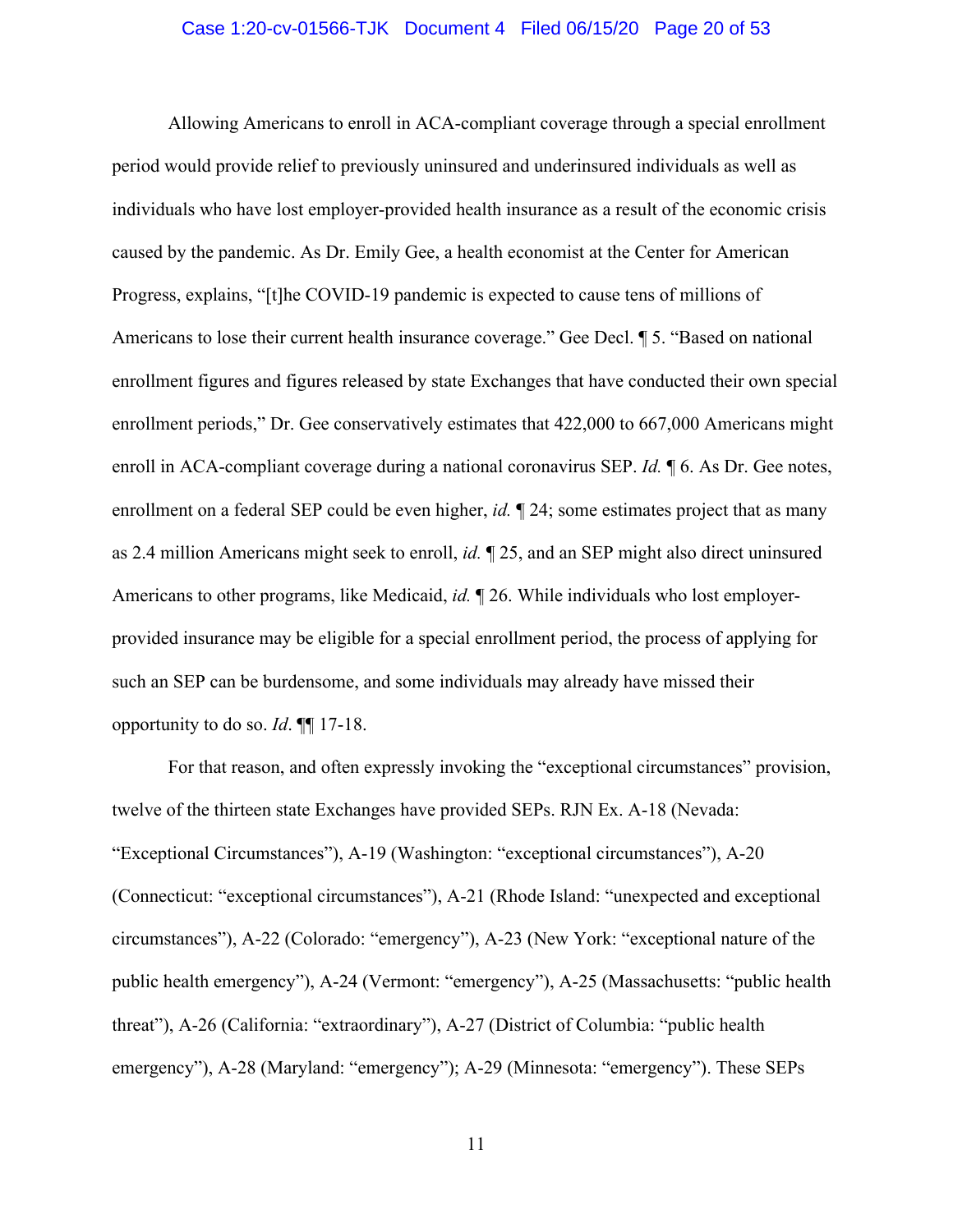#### Case 1:20-cv-01566-TJK Document 4 Filed 06/15/20 Page 21 of 53

have resulted in significant gains in coverage. *See, e.g.*, Gee Decl. ¶¶ 20, 27; RJN Ex. A-20, A-22. The lone exception is Idaho, which is sparsely populated and has relatively few cases of the novel coronavirus. *See* RJN Ex. A-9.

### *2. Defendants' refusal to provide a special enrollment period*

<span id="page-20-0"></span>Although Members of Congress and others repeatedly asked Defendants to implement a special enrollment period on the 38 federally-facilitated and hybrid Exchanges, Defendants ultimately refused to do so. RJN Ex. A-45. On March 21, a CMS spokesperson confirmed that the Administration was "considering whether to create a special enrollment period for Obamacare coverage because of the coronavirus emergency." Orbea Decl. Ex. B-1. The planning for an SEP was sufficiently advanced that "by late March, administration officials sent word to insurers that the call would soon be official: They were reopening Obamacare." Orbea Decl. Ex. B-2. However, "the situation suddenly became 'fluid,' in the description of one executive," while "[a]nother described the administration as divided about whether to proceed, especially given the president's support for the lawsuit that would overturn the law." Orbea Decl. Ex. B-3; *see Texas v. United States*, 945 F.3d 355, 373 (5th Cir. 2019), *cert. granted*, 140 S. Ct. 1262 (2020).

Defendants' refusal to open an SEP ultimately rested on a political calculation made by the White House. "The president opposed reopening the Obamacare marketplaces when presented with the option." Orbea Decl. Ex. B-2. "In meetings at the White House in the time between his stated consideration and his announced rejection of the idea, Trump on multiple occasions … referred to Obamacare as 'a failure,' and questioned why the administration should bother helping to prop it up." Orbea Decl. Ex. B-4. A member of the President's party "close to the administration" characterized the decision as "purely ideological," while an administration official characterized it as "politiciz[ing] people's access to health services during a serious national health emergency." Orbea Decl. Ex. B-2. The decision "surprised even some officials in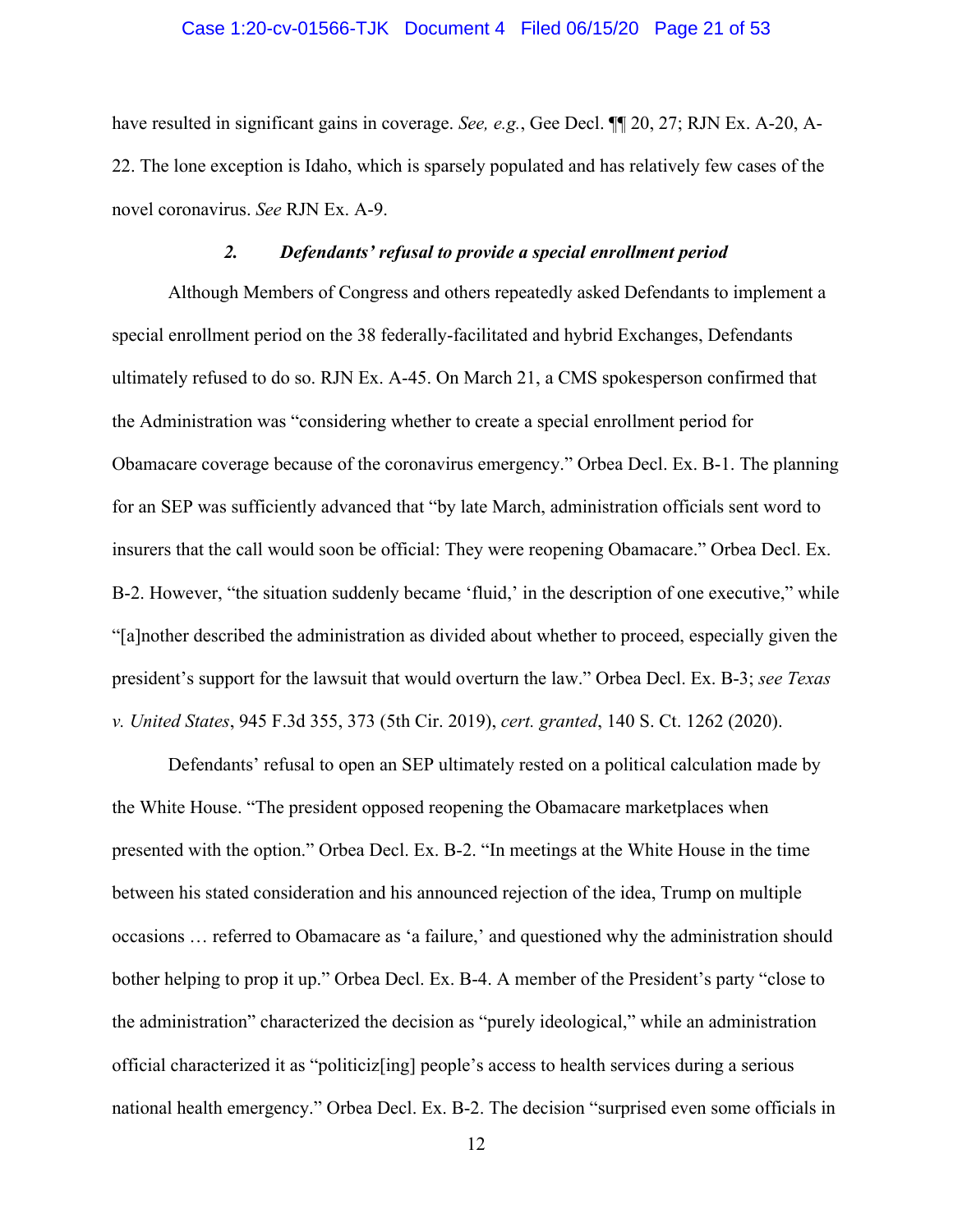### Case 1:20-cv-01566-TJK Document 4 Filed 06/15/20 Page 22 of 53

the Health and Human Services Department, who believed the concept was still under consideration," and worried officials who "viewed the verdict as an unforced error in the middle of a historic pandemic." *Id.*

Defendants' refusal to open an SEP was first communicated on March 31, when a White House official told Politico that the Trump Administration had decided not to provide a special enrollment period. Orbea Decl. Ex. B-5. HHS Secretary Azar later defended the decision on the grounds that allowing providers to seek reimbursement through two legislatively-created funds is "better for … uninsured individuals" because it provides "disease-specific support of care to make sure that people get treatment." Orbea Decl. Ex. B-2. Defendants have not provided a written explanation of why the novel coronavirus pandemic did not qualify as an "exceptional circumstance," or why reopening the Exchanges would constitute bad policy.

Defendants' refusal is of a piece with President Trump's known hostility toward the

Affordable Care Act and his repeated efforts to undermine it. For example:

- On January 25, 2017, President Trump stated, "[T]he best thing we could do is nothing for two years, let [the ACA] explode. And then we'll go in and we'll do a new plan and—and the Democrats will vote for it. Believe me … . So let it all come [due] because that's what's happening. It's all coming [due] in '17. We're gonna have an explosion. And to do it right, sit back, let it explode and let the Democrats come begging us to help them because it's on them." Orbea Decl. Ex. B-6.
- After Congress declined to repeal the Affordable Care Act on July 28, 2017, President Trump tweeted, "3 Republicans and 48 Democrats let the American people down. As I said from the beginning, let ObamaCare implode, then deal. Watch!" RJN Ex. A-30.
- On October 13, 2017, President Trump stated, "We're taking a little different route than we had hoped, because getting Congress—they forgot what their pledges were. … So we're going a little different route. But you know what? In the end, it's going to be just as effective, and maybe it will even be better." RJN Ex. A-31.
- In late April 2018, at a rally in Michigan, President Trump bragged, "Essentially, we are getting rid of Obamacare …. Some people would say, essentially, we have gotten rid of it." Orbea Decl. Ex. B-7.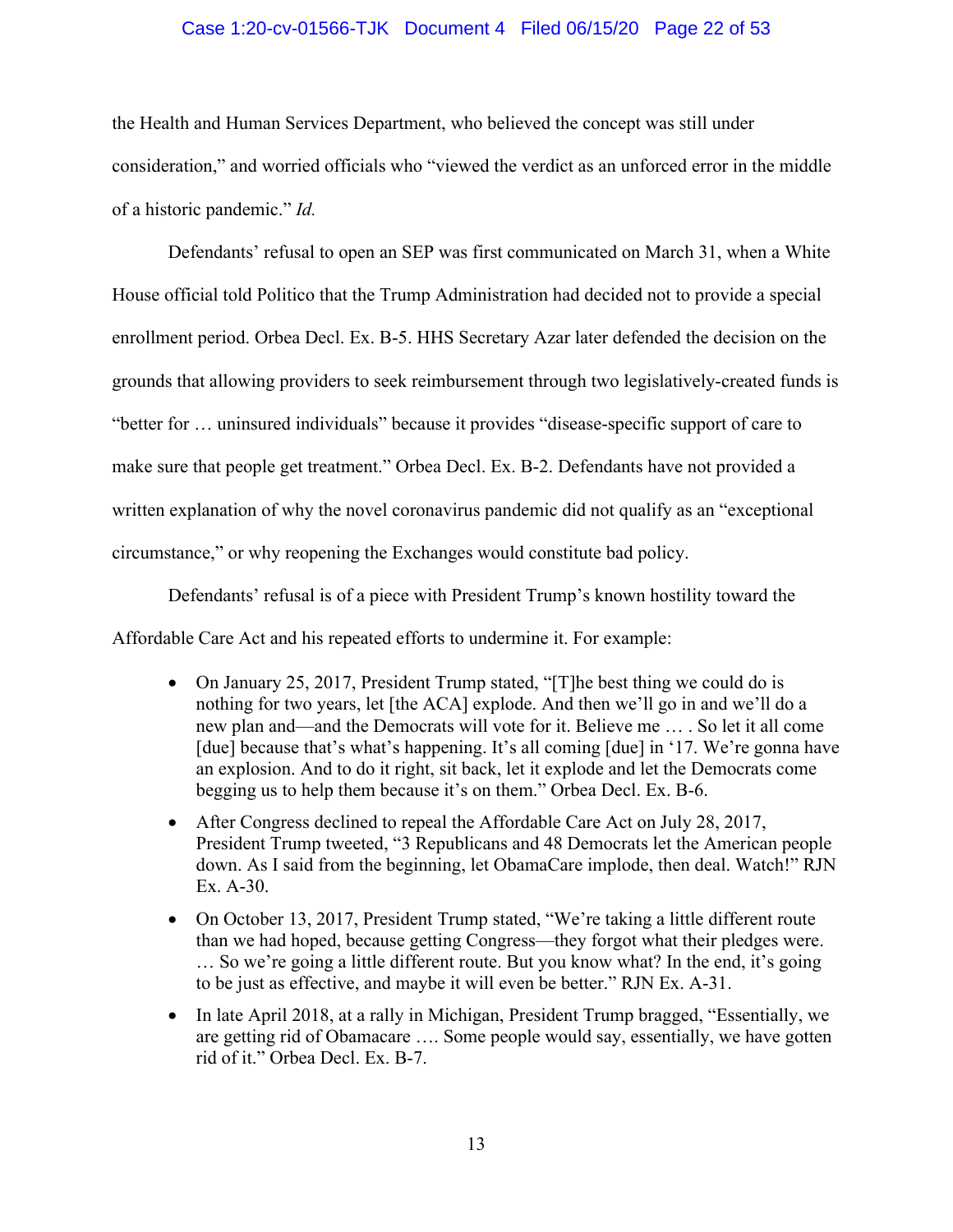- In signing a bill unrelated to the ACA on May 30, 2018, President Trump stated: "For the most part, we will have gotten rid of a majority of Obamacare." He went on to confirm that his Administration's objective is to achieve by executive action alone what Congress refused to do: "Could have had it done a little bit easier, but somebody decided not to vote for it, so it's one of those things." RJN Ex. A-32.
- At a rally on June 23, 2018, according to an observer, President Trump complained about Congress's decision not to repeal the ACA and told audience members that "it doesn't matter. We gutted it anyway." Orbea Decl. Ex. B-8.
- On August 1, 2018, President Trump returned to the same theme, stating that even though Congress declined to repeal the ACA, "I have just about ended Obamacare," but "we're doing it a different way. We have to go a different route." Orbea Decl. Ex. B-9.
- On October 2, 2018, President Trump referenced the ACA and stated, "We had it repealed and replaced. A little shock[] took place early in the morning. But the fact is, we didn't get one Democrat vote…. But we've pretty much dismantled it." Orbea Decl. Ex. B-10.
- On November 2, 2018, President Trump boasted that his Administration is "decimating [the ACA] strike by strike," Orbea Decl. Ex. B-11; "we've decimated Obamacare," *id.* Ex. B-12.
- On March 5, 2020, President Trump reiterated that he wanted to "totally kill" the Affordable Care Act. RJN Ex. A-33.
- After the Administration refused to open an SEP, on May 6, 2020, during a press availability in the Oval Office, President Trump declared that his Administration would continue arguing to invalidate the ACA, stating that "Obamacare is a disaster," that "[w]hat we want to do is terminate it," and that his Administration had "already pretty much killed it." Orbea Decl. Ex. B-13.
- On May 26, 2020, during a press availability in the Oval Office, President Trump claimed that "[w]e slashed Obamacare's crippling requirements," and that "essentially we got rid of Obamacare, if you want to know the truth. You can say that in the truest form." RJN Ex. A-34.

In other words, President Trump has repeatedly made plain his desire to, in effect, repeal

<span id="page-22-0"></span>the Affordable Care Act through executive action alone.

# *3. Chicago's injuries*

Chicago is one of the cities across the country that is working to control the novel

coronavirus and protect its residents. According to 2018 Census estimates, 11.9% of Chicago's

population under the age of 65, or around 283,000 people, lack health insurance. Arwady Decl.

¶ 6; RJN Ex. A-35. That number has likely risen steeply as a result of the pandemic, which has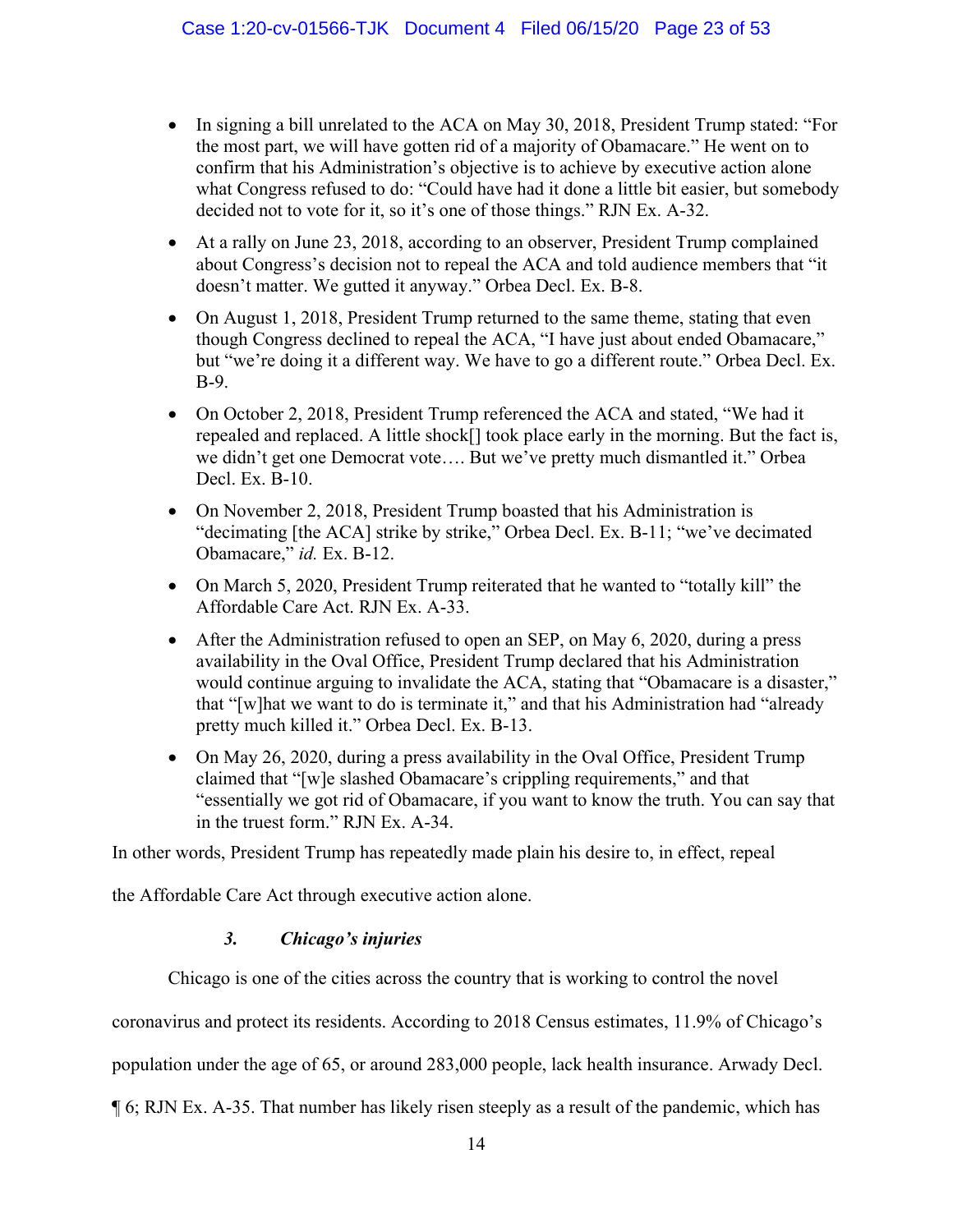#### Case 1:20-cv-01566-TJK Document 4 Filed 06/15/20 Page 24 of 53

increased unemployment and thereby pushed individuals off their employer-provided insurance. Gee Decl. ¶¶ 5, 8. While the Bureau of Labor Statistics reports that the Chicago-Joliet-Naperville, Illinois metropolitan statistical area had 123,900 unemployed individuals in February 2020, it had spiked to 640,300 by April 2020. Arwady Decl. ¶¶ 7, 25; RJN Ex. A-36.

As a consequence of Defendants' refusal to open a special enrollment period, Chicago will face increased costs to provide health services to its residents. As noted above, in enacting the ACA, Congress found that the "cost of providing uncompensated care to the uninsured" is high. 42 U.S.C. § 18091(2)(E)-(G). Thus, as HHS has recognized, "uncompensated care costs will … fall substantially following major insurance coverage expansions." RJN Ex. A-37; *see also* RJN Ex. A-38 at 1-2. "Increasing comprehensive health insurance coverage, including through Exchange enrollment, would … help ensure that health care providers are paid for services they provide," as was the case with the expansion of Medicaid. Gee Decl. ¶ 12.

Chicago bears those costs in several ways. Chicago's Department of Public Health operates and partners with health clinics and other providers to provide certain services to uninsured and underinsured residents, Arwady Decl. ¶¶ 9-13, 15-17, and Chicago's Fire Department provides ambulance transport services to residents regardless of their ability to pay, *id.*  $\P$  18-22. However, the more residents that lack adequate insurance, the more Chicago can expect to pay to operate many of these programs: "[t]he higher the uninsured and underinsured rate, the more that the clinics operated by the Chicago Department of Public Health and its community-based partners will necessarily have to provide free or reduced-cost care to patients," and "a higher number of uninsured or underinsured individuals or an increase in acute health needs will … result in more ambulance transports for which Chicago does not receive reimbursement." *Id.* ¶¶ 13, 22.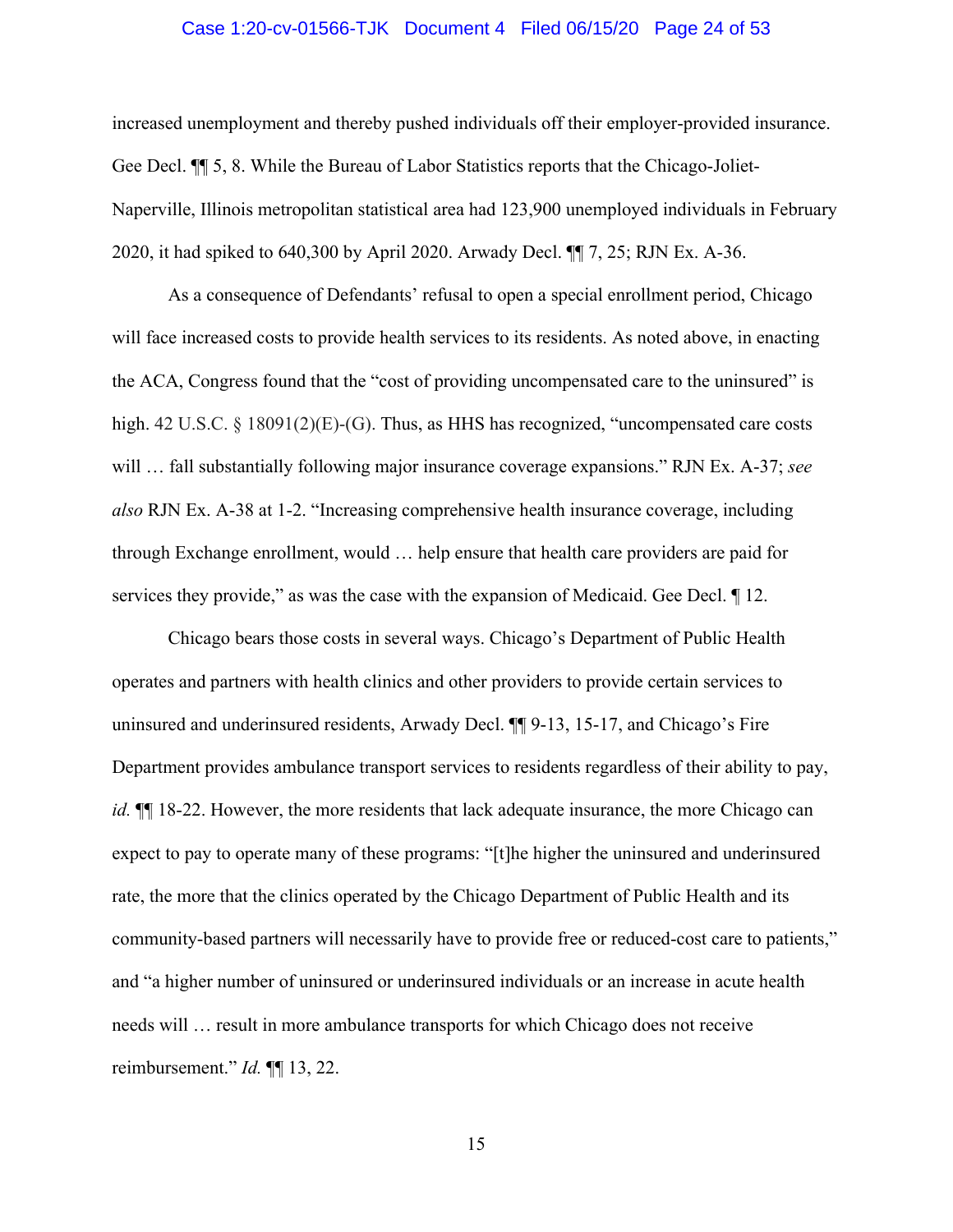#### Case 1:20-cv-01566-TJK Document 4 Filed 06/15/20 Page 25 of 53

Defendants' refusal to open a special enrollment period also risks exacerbating the spread of the novel coronavirus in Chicago and across the nation. Chicago has mounted an aggressive response to the pandemic, directing its residents to community health centers to receive services during the pandemic (albeit through telemedicine, in many cases), and to city-supported testing centers. Arwady Decl. ¶¶ 28-34. It is essential to the City's health and well-being that City residents obtain testing and treatment if they contract the novel coronavirus: the more the pandemic spreads, the more the City faces increased strains on its budget, job and revenue losses, and impediments to its operations. *Id.* ¶¶ 35-40. But without comprehensive insurance coverage, individuals are less likely to seek out that testing and treatment. *Id.* ¶ 33; Young Decl. ¶¶ 3-4. That hurts those individuals and the City alike.

#### $\mathbf{C}$ . **Procedural background**

<span id="page-24-0"></span>Chicago filed this lawsuit on June 15, 2020. ECF No. 1. Chicago raises three claims under the Administrative Procedure Act: (1) that Defendants' determination that the novel coronavirus does not constitute an "exceptional circumstance" is contrary to law, 5 U.S.C. § 706(2)(A); (2) that Defendants' refusal to provide a special enrollment period is arbitrary and capricious, *id.*; and (3), in the alternative, that Defendants have unlawfully withheld a special enrollment period, *id.* § 706(1). ECF No. 1 ¶ 177-87. Chicago asks the Court to declare that Defendants' decision not to provide a special enrollment period is unlawful, to vacate and set aside Defendants' decision, and to enjoin Defendants to provide a special enrollment period. *Id.* at 57-58.

Chicago now moves for a preliminary injunction or, in the alternative, expedited summary judgment.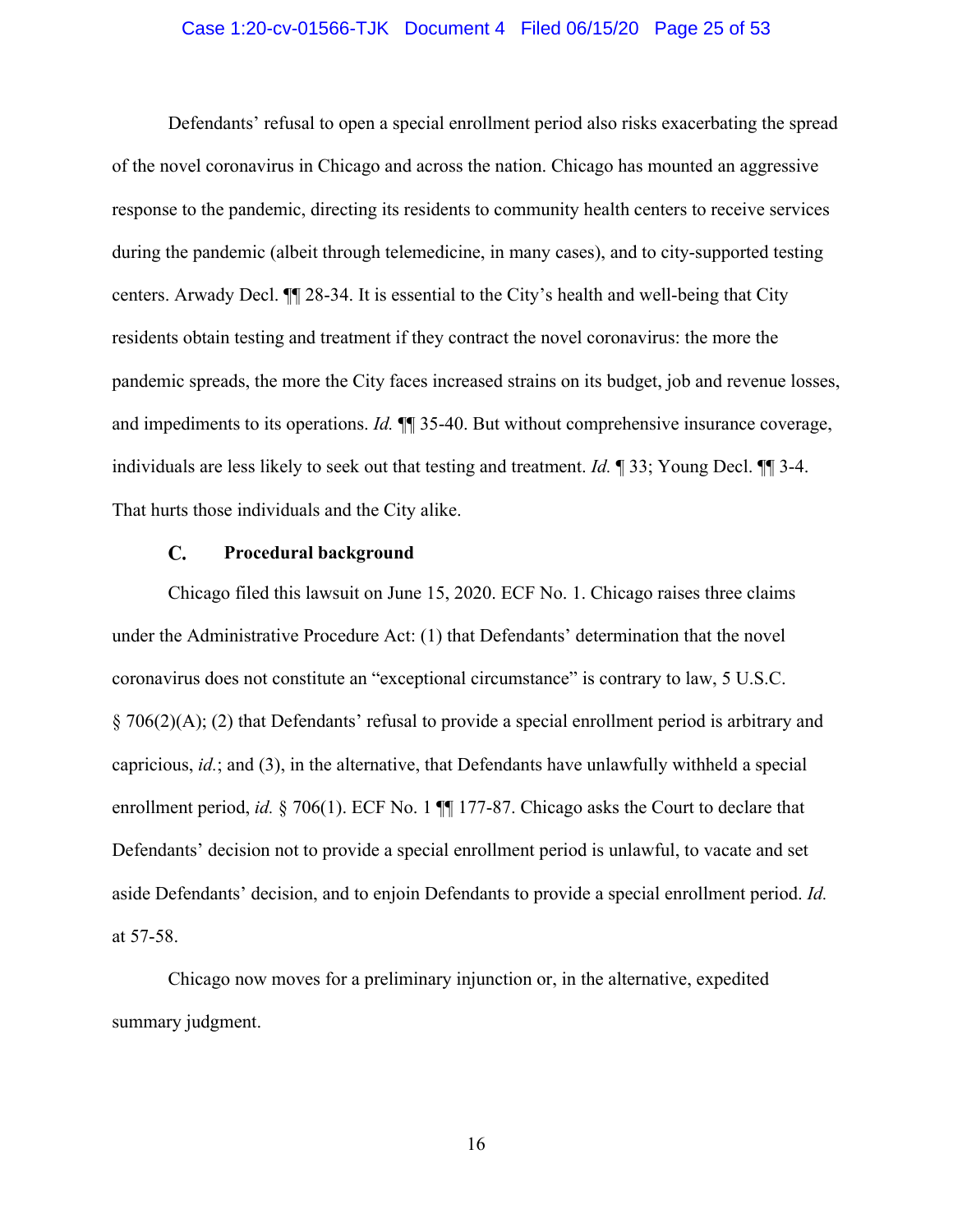#### <span id="page-25-4"></span>**LEGAL STANDARD**

<span id="page-25-0"></span>"A plaintiff seeking a preliminary injunction must establish [1] that he is likely to succeed on the merits, [2] that he is likely to suffer irreparable harm in the absence of preliminary relief, [3] that the balance of equities tips in his favor, and [4] that an injunction is in the public interest." *Winter v. Nat. Resources Def. Council, Inc.*, 555 U.S. 7, 20 (2008). In this Circuit, it remains an open question whether the "sliding-scale" approach to equitable relief where "a strong showing on one factor could make up for a weaker showing on another"—still governs. *Sherley v. Sebelius*, 644 F.3d 388, 392 (D.C. Cir. 2011).

<span id="page-25-3"></span>In resolving a motion for a preliminary injunction, "the court may advance the trial on the merits and consolidate it with the hearing." Fed. R. Civ. P. 65(a)(2). At that point, a movant is entitled to summary judgment if "there is no genuine dispute as to any material fact and the movant is entitled to judgment as a matter of law." *Id*. 56(a). Generally, in cases under the Administrative Procedure Act, "the function of the district court is to determine whether or not as a matter of law the evidence in the administrative record permitted the agency to make the decision it did." *Winder HMA LLC v. Burwell*, 206 F. Supp. 3d 22, 31 (D.D.C. 2016) (quotation omitted).

#### **ARGUMENT**

## <span id="page-25-2"></span><span id="page-25-1"></span>**I. Defendants' decision not to provide a special enrollment period is unlawful.**

Chicago is likely to prevail on the merits. Defendants concluded that a once-in-a-century pandemic did not constitute an "exceptional circumstance" warranting a special enrollment period.<sup>[3](#page-25-5)</sup> That decision violates Defendants' nondiscretionary duty to provide an SEP in response

<span id="page-25-5"></span>Defendants' refusal constitutes final agency action subject to review under the APA. 5 U.S.C. § 704. It is agency action because it is the denial of a discrete proposed agency action—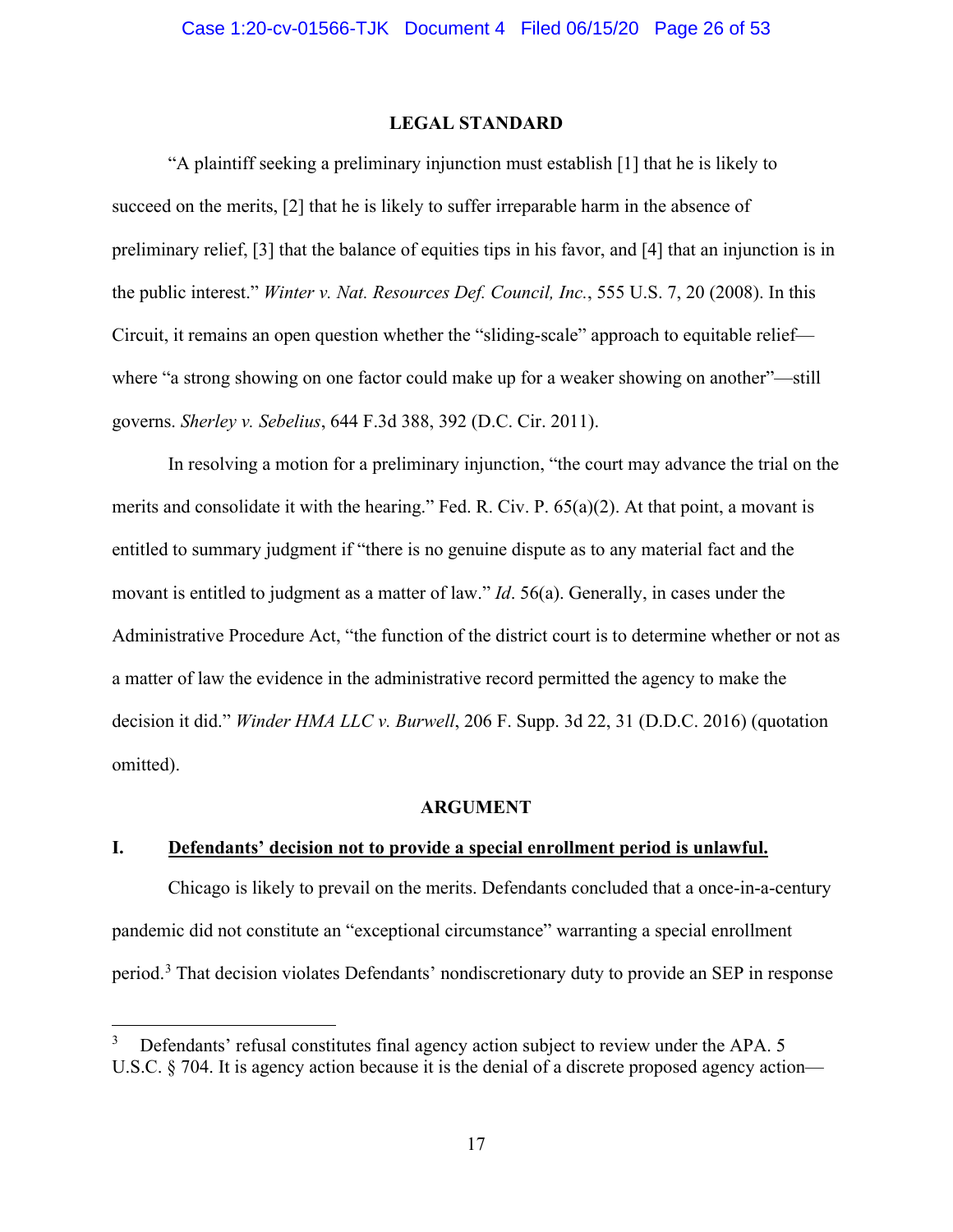#### Case 1:20-cv-01566-TJK Document 4 Filed 06/15/20 Page 27 of 53

to "exceptional circumstances." § I.A. Specifically, Defendants' refusal to provide a special enrollment period is contrary to any reasonable interpretation of the term "exceptional circumstances." § I.B. That decision was also arbitrary and capricious because Defendants were motivated by President Trump's opposition to the ACA, rather than any permissible and rational basis for agency action. § I.C. Alternatively, if Defendants' decision is instead understood as unlawfully withheld agency action, it violates their mandatory duty to provide an SEP in response to "exceptional circumstances." § I.D.

#### <span id="page-26-0"></span> $\mathbf{A}$ . **Defendants have a nondiscretionary duty to provide a special enrollment period in response to "exceptional circumstances."**

Both the ACA and its implementing regulations require Exchanges to provide a special enrollment period in response to "exceptional circumstances." Specifically, the ACA mandates that "[t]he Secretary *shall require* an Exchange to provide for ... special enrollment periods … similar to such periods under [Medicare Part D]." 42 U.S.C. § 18031(c)(6) (emphasis added). In doing so, the ACA incorporates Medicare Part D's SEP for "exceptional circumstances." 42 U.S.C. § 1395w-101(b)(3)(C). The ACA's implementing regulations reflect this duty by requiring that Exchanges "*must provide* special enrollment periods," 45 C.F.R. § 155.420(a)(1) (emphasis added), when certain "triggering events" occur, *id.* § (d), like when an "individual meets other exceptional circumstances as the Exchange may provide," *id.* § (d)(9).

namely, the denial of an order or provision for relief authorizing a blanket SEP in response to the pandemic—and one based, presumably, on an agency rule that the pandemic is not an "exceptional circumstance." *See* 5 U.S.C. § 551(14) ("'agency action' includes …. an agency rule, order, … relief, or the equivalent or denial thereof"); *see also Norton v. S. Utah Wilderness All.*, 542 U.S. 55, 63 (2004) (a denial "is the agency's act of saying no to a request"). That action is final within the meaning of the APA because it is the consummation of HHS's decisionmaking process, not a tentative or interlocutory decision, and because it determines rights and obligations and creates legal consequences, namely the lack of an SEP for uninsured individuals. *See Bennett v. Spear*, 520 U.S. 154, 177-78 (1997).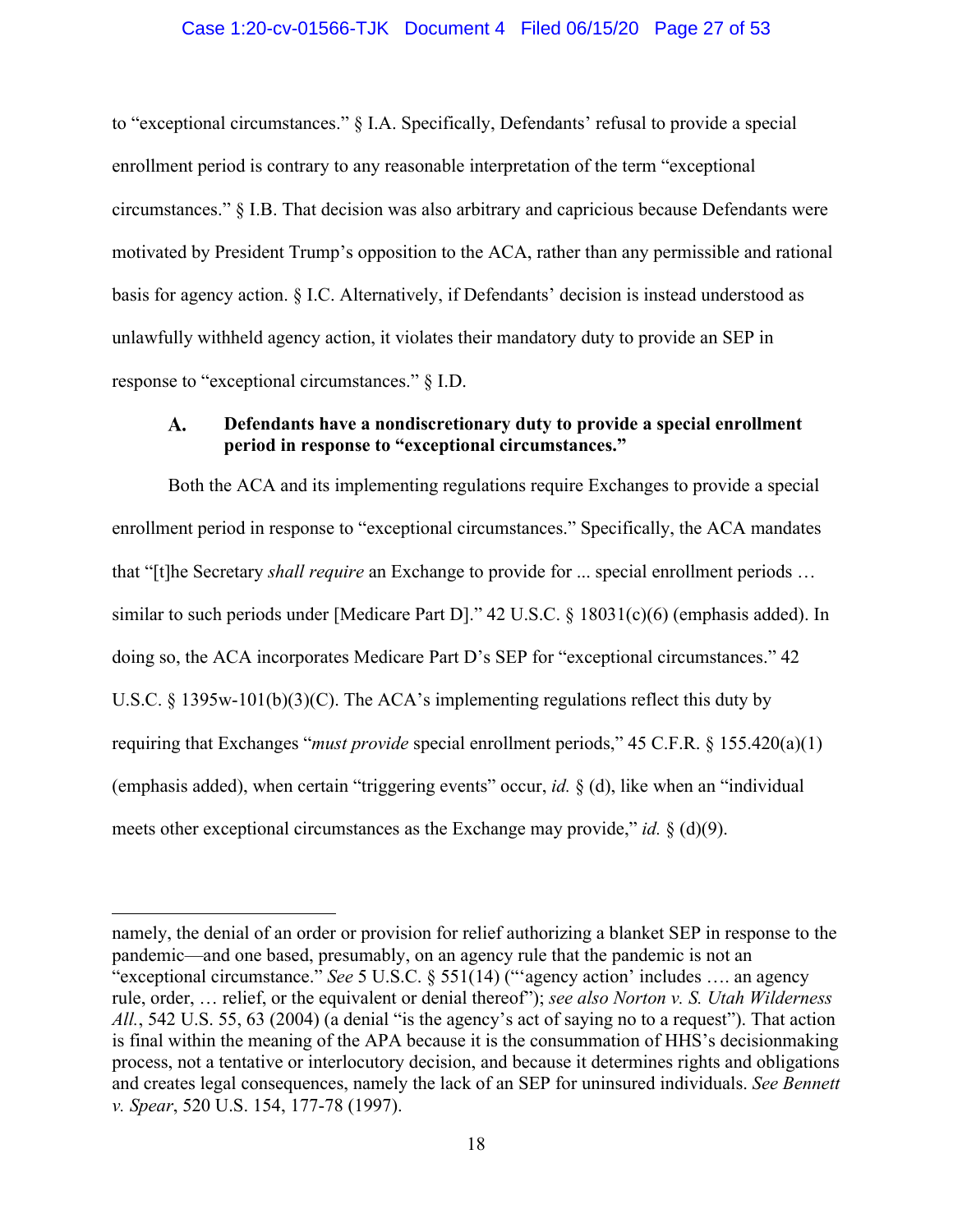"That language is mandatory, not precatory"—it imposes a duty that "admits of no

discretion." *Mach Mining, LLC v. EEOC*, 575 U.S. 480, 486 (2015). Indeed, "the mandatory

'shall[]' … normally creates an obligation impervious to judicial discretion." *Nat'l R.R.* 

*Passenger Corp. v. Morgan*, 536 U.S. 101, 109 (2002).

That duty cannot be committed to Defendants' discretion by law. *See* 5 U.S.C.

§ 701(a)(2). As the Supreme Court recently explained:

In order to give effect to the command that courts set aside agency action that is an abuse of discretion, and to honor the presumption of judicial review, we have read the  $\S 701(a)(2)$  exception for action committed to agency discretion quite narrowly, restricting it to those rare circumstances where the relevant statute is drawn so that a court would have no meaningful standard against which to judge the agency's exercise of discretion. And we have generally limited the exception to certain categories of administrative decisions that courts traditionally have regarded as committed to agency discretion, such as a decision not to institute enforcement proceedings, or a decision by an intelligence agency to terminate an employee in the interest of national security.

*Dep't of Commerce v. New York*, 139 S. Ct. 2551, 2568 (2019) (quotations omitted). Neither of

those narrow formulations apply here.

To start, the term "exceptional circumstances" provides a meaningful standard for reviewing courts to apply. Courts have routinely interpreted that language in other contexts. *See, e.g.*, *Octane Fitness, LLC v. ICON Health & Fitness, Inc.*, 572 U.S. 545, 553 (2014) (patent law); *Open Am. v. Watergate Special Prosecution Force*, 547 F.2d 605, 611 (D.C. Cir. 1976) (FOIA); *United States v. Harris*, 2020 WL 1503444, at \*5 (D.D.C. 2020) (prisoner release). And courts have applied similarly broad standards in the context of health care, like the requirement that a pilot project be "likely to assist in promoting the objectives" of Medicaid, *Gresham v. Azar*, 950 F.3d 93, 98-99 (D.C. Cir. 2020), and the requirement to provide "high quality and cost-effective" healthcare, *Cody v. Cox*, 509 F.3d 606, 610-11 (D.C. Cir. 2007); *see also Dickson v. Sec'y of Def.*, 68 F.3d 1396, 1403-04 (D.C. Cir. 1995) (concluding that the phrase "in the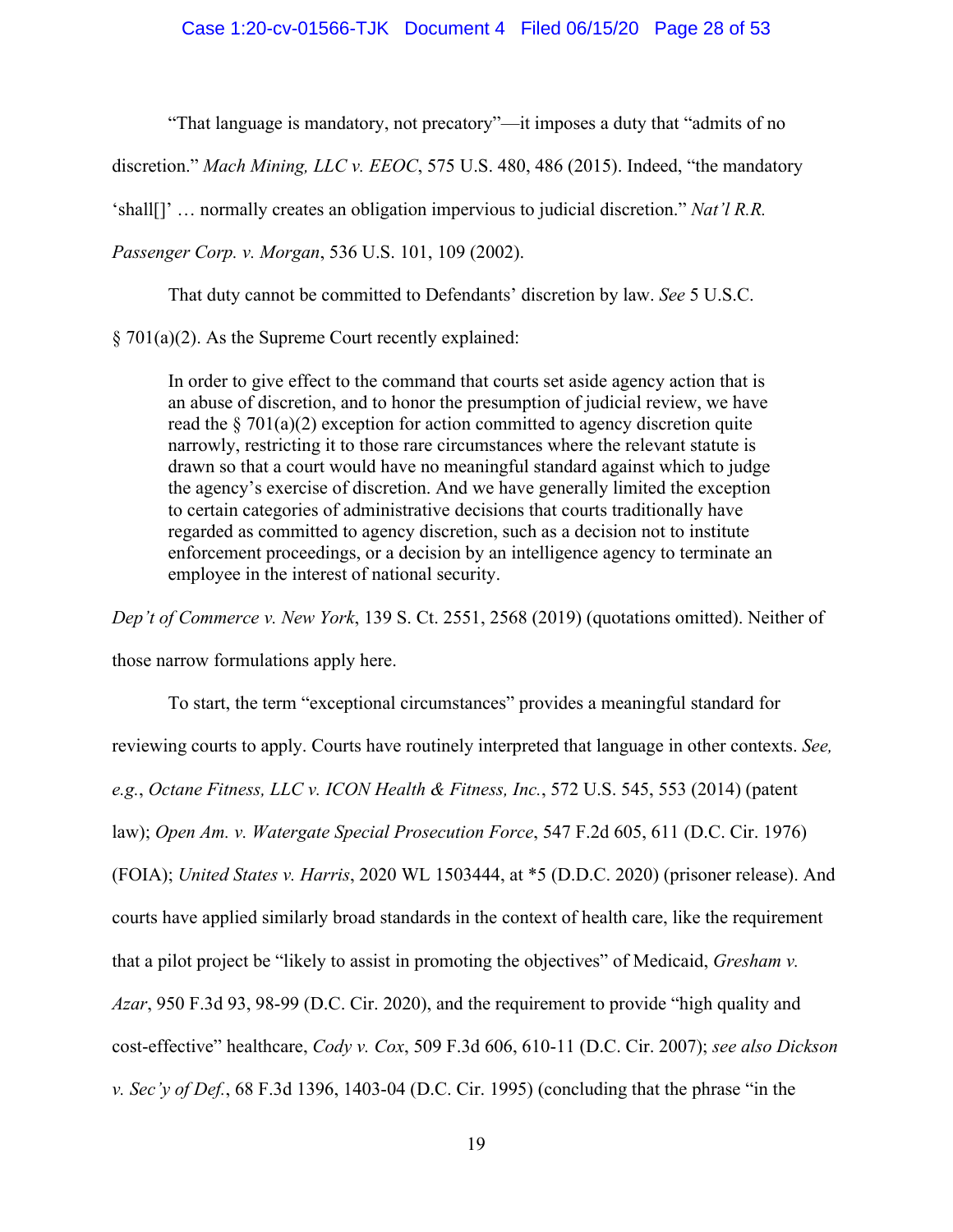#### Case 1:20-cv-01566-TJK Document 4 Filed 06/15/20 Page 29 of 53

interest of justice" is not committed to agency discretion by law). Defendants' obligation to provide a special enrollment period is at least as administrable as these requirements, and certainly not couched in language that "provides absolutely no guidance as to how [the agency's] discretion is to be exercised." *Robbins v. Reagan*, 780 F.2d 37, 45 (D.C. Cir. 1985) (per curiam).

The purpose of the ACA and its implementing regulations adds further content to the meaning of "exceptional circumstances." As explained above, the ACA requires Defendants to administer Exchanges in a manner that provides Americans with access to needed comprehensive health coverage, a statutory purpose that informs what constitutes "exceptional circumstances" for triggering an SEP. Similarly, the Supreme Court recently relied on the purpose and structure of the Census Act in concluding that the Secretary of Commerce's authority to select census questions was not committed to his discretion, even though the Secretary was authorized to take the decennial census "in such form and content as he may determine." *New York*, 139 S. Ct. at 2568; *see also Marshall County Health Care Auth. v. Shalala*, 988 F.2d 1221, 1223-25 (D.C. Cir. 1993) (reviewing an agency's decision to provide exceptions "as the Secretary deems appropriate" because the statutory scheme provided sufficient standards to guide review).

The phrase "as the Exchange may provide," *see* 45 C.F.R. § 155.420(c)(9), does not commit Defendants' mandatory duty to their sole and unreviewable discretion, nor could it. *See Int'l Union, United Auto., Aerospace & Agr. Implement Workers of Am. v. Gen. Dynamics Land Sys. Div.*, 815 F.2d 1570, 1574 (D.C. Cir. 1987) ("[A] federal statute must always be superior to all other forms of law, including regulations."). That language simply reflects that the Exchange is charged with assessing, in the first instance, whether "exceptional circumstances" exist. To the extent the language gives the Exchange any discretion in making that determination, it plainly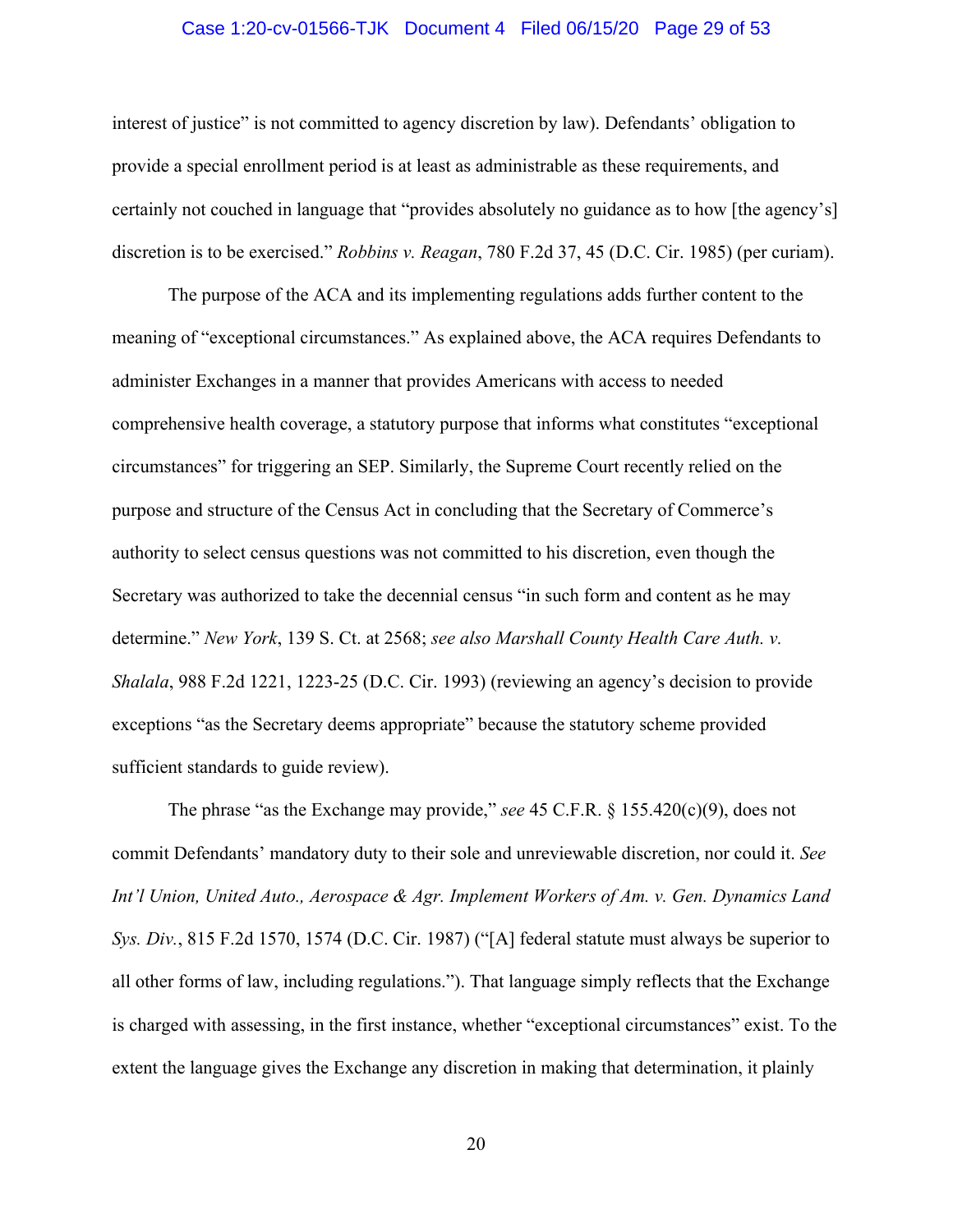#### Case 1:20-cv-01566-TJK Document 4 Filed 06/15/20 Page 30 of 53

does not give Defendants discretion to withhold an SEP where "exceptional circumstances" exist, or to define "exceptional circumstances" in an arbitrary or unreasonable manner.

In that respect, the regulation is akin to duties imposed by other laws that courts have held to be nondiscretionary. For example, the Supreme Court in *Weyerhaeuser Co. v. U.S. Fish & Wildlife Service* confronted a statute that imposed a "categorical requirement that the Secretary [of the Interior] take into consideration economic and other impacts" before designating an area as critical habitat, but then provided that the Secretary "*may* exclude an area from critical habitat if he determines that the benefits of such exclusion outweigh the benefits of designation." 139 S. Ct. 361, 371 (2018) (quotations and alterations omitted) (emphasis added). The statute therefore required the Secretary to engage in a reasoned cost-benefit analysis even though the Secretary had some discretion over the ultimate decision. *Id.* Put simply, while use of the word "may" confers "*some* discretion," it "does not mean the matter is *committed exclusively* to agency discretion." *Dickson*, 68 F.3d at 1401 (emphasis added); *see also Salazar v. King*, 822 F.3d 61, 80 (2d Cir. 2016) (explaining that even if an agency has "some discretion in making [an] initial triggering decision," that "discretion is not unfettered").

Finally, the administration of the ACA's Exchanges is hardly the kind of task "traditionally committed to agency discretion." *New York*, 139 S. Ct. at 2568. Those traditional domains have included quintessentially sensitive and unbounded decisions like "decision[s] not to institute enforcement proceedings" and "decision[s] by an intelligence agency to terminate an employee in the interest of national security." *Id.* (citing *Heckler v. Chaney*, 470 U.S. 821, 831- 32 (1985), and *Webster v. Doe*, 486 U.S. 592, 600-01 (1988)). In contrast, the ACA's Exchanges are governed quite specifically and extensively by the ACA and its implementing regulations. And courts can and have adjudicated many cases involving the meaning of those laws. *See, e.g.*,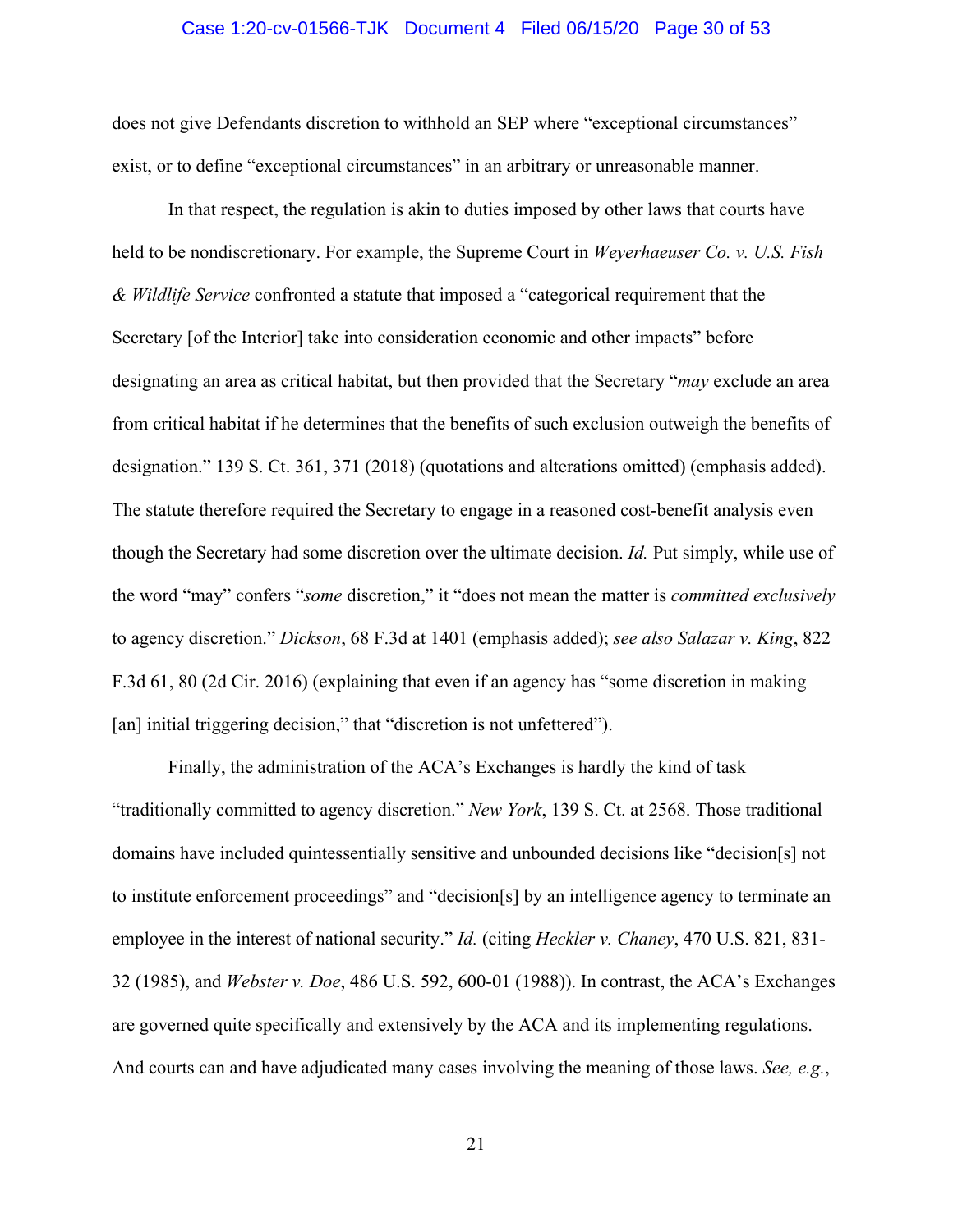#### Case 1:20-cv-01566-TJK Document 4 Filed 06/15/20 Page 31 of 53

*Maine Cmty. Health Options*, 140 S. Ct. 1308; *King*, 576 U.S. 988. This case therefore "involves the sort of routine dispute that federal courts regularly review: An agency issues an order," and a plaintiff "objects that the agency did not properly justify its determination under a standard set forth in the statute." *Weyerhaeuser*, 139 S. Ct. at 370.

Ultimately, the question before the Court is whether the novel coronavirus pandemic qualifies as an "exceptional circumstance" within the meaning of the ACA. If it does, Defendants have no discretion—they must provide an SEP to the public.

#### <span id="page-30-0"></span>**B. Defendants' determination that the pandemic is not an "exceptional circumstance" is contrary to the Affordable Care Act and its implementing regulations.**

The pandemic is a national emergency that calls out for an aggressive response. There can be no question that it qualifies as an "exceptional circumstance" under any reasonable interpretation of the term. § I.B.1. That conclusion is reinforced by the ACA's fundamental purpose of providing access to affordable health insurance when it is needed the most. § I.B.2. And other relevant actors, including the state Exchanges and the federal government in other enrollment contexts, have reached this very conclusion. § I.B.3. Finally, issuing an SEP for the ACA's Exchanges would be consistent with CMS's own prior interpretations and practices. § I.B.4.

## *1. The pandemic is an "exceptional circumstance" under any reasonable interpretation of the term.*

<span id="page-30-1"></span>The pandemic is an "exceptional circumstance" that triggers the duty to provide an SEP. That term must be "construe<sup>[d]</sup> ... in accordance with [its] ordinary meaning": "uncommon," "rare," or "not ordinary." *Octane Fitness*, 572 U.S. at 553 (quotations omitted); *see also Harris*, 2020 WL 1503444, at \*5 (explaining that "exceptional … means clearly out of the ordinary, uncommon, or rare") (quotation omitted). While the term "exceptional circumstances" is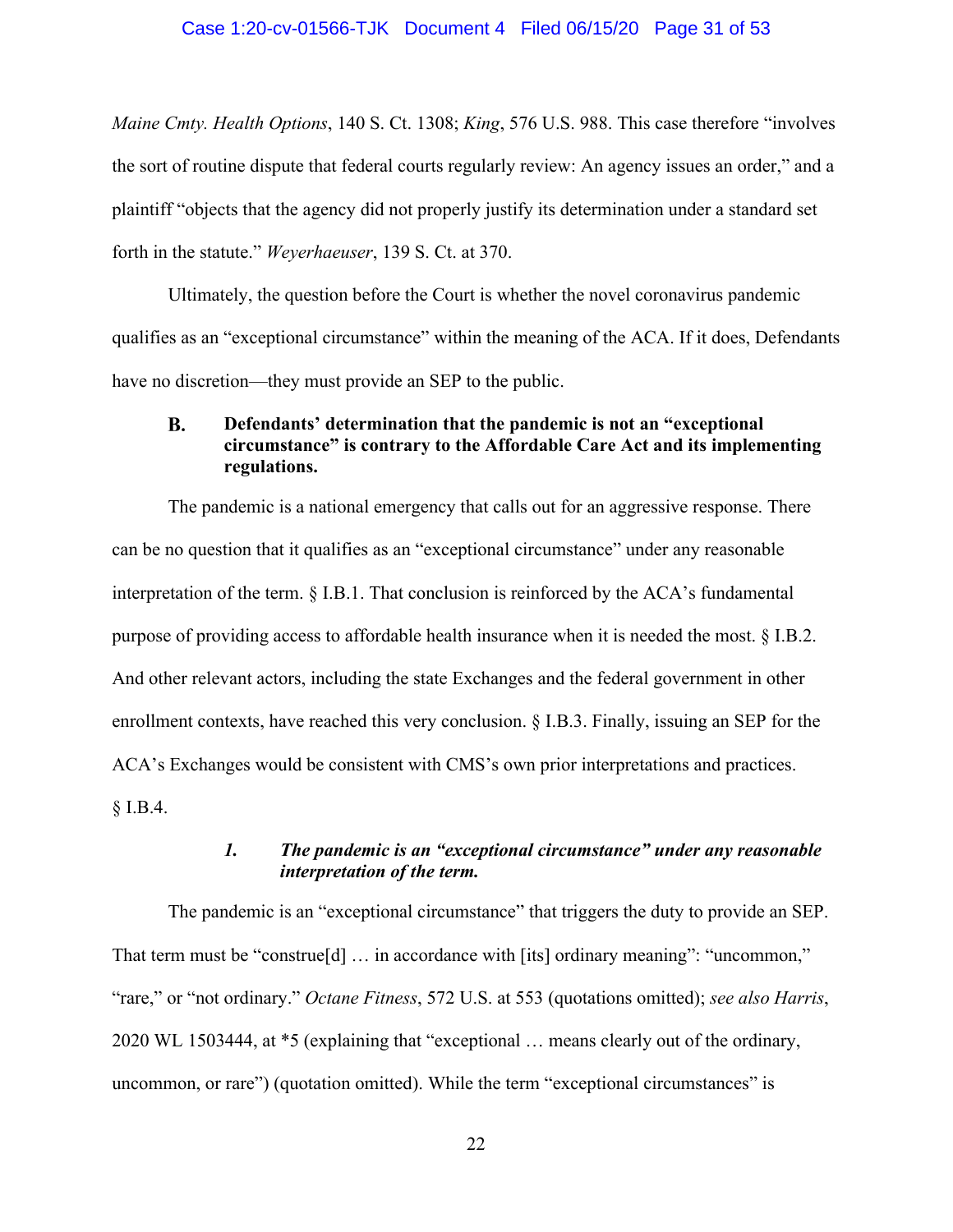#### Case 1:20-cv-01566-TJK Document 4 Filed 06/15/20 Page 32 of 53

necessarily expansive, it includes, at a minimum, extraordinary, unpredictable events that dramatically increase the need for health insurance coverage and for enrollment flexibility.

There can be no question that our current circumstances are exceptional. On March 13, 2020, President Trump declared that "the COVID-19 outbreak in the United States constitutes a national emergency," and conferred authority on the HHS Secretary to waive or modify certain statutory and regulatory requirements. 85 Fed. Reg. at 15,337. Similarly, HHS Secretary Azar formally declared a "public health emergency," and CMS Administrator Verma referred to the pandemic as a "national emergency." RJN Exs. A-12, A-39. Courts, too, have referred to the pandemic as an "exceptional circumstance." *See, e.g.*, *United States v. Roeder*, 2020 WL 1545872, at \*3 (3d Cir. 2020) (per curiam) (noting that "the COVID-19 pandemic has given rise to exceptional and exigent circumstances that require the prompt attention of the courts"); *Cassell v. Snyders*, 2020 WL 2112374, at \*12 (N.D. Ill. 2020) ("In these exceptional circumstances, controlling the spread of COVID-19 counts as a compelling interest."); *Harris*, 2020 WL 1503444, at \*5 ("[T]he Government (sensibly) does not dispute that COVID-19 constitutes 'exceptional' circumstances—at least in a 'broad sense.'").

Those determinations reflect reality. The novel coronavirus is a "severe acute respiratory illness that has killed … more than 100,000 nationwide," one which has "no known cure, no effective treatment, and no vaccine," and therefore presents an "extraordinary health emergency." *S. Bay United Pentecostal Church v. Newsom*, --- S. Ct. ----, 2020 WL 2813056, at \*1 (2020) (Roberts, C.J., concurring); *see also* RJN Ex. A-9. In response to the pandemic, federal, state, and local governments have all imposed unprecedented limitations on Americans' ability to travel and congregate, physically closing schools, businesses, agencies, courts, houses of worship, entertainment venues, and others. RJN Ex. A-13; Arwady Decl. ¶ 24. As a result, the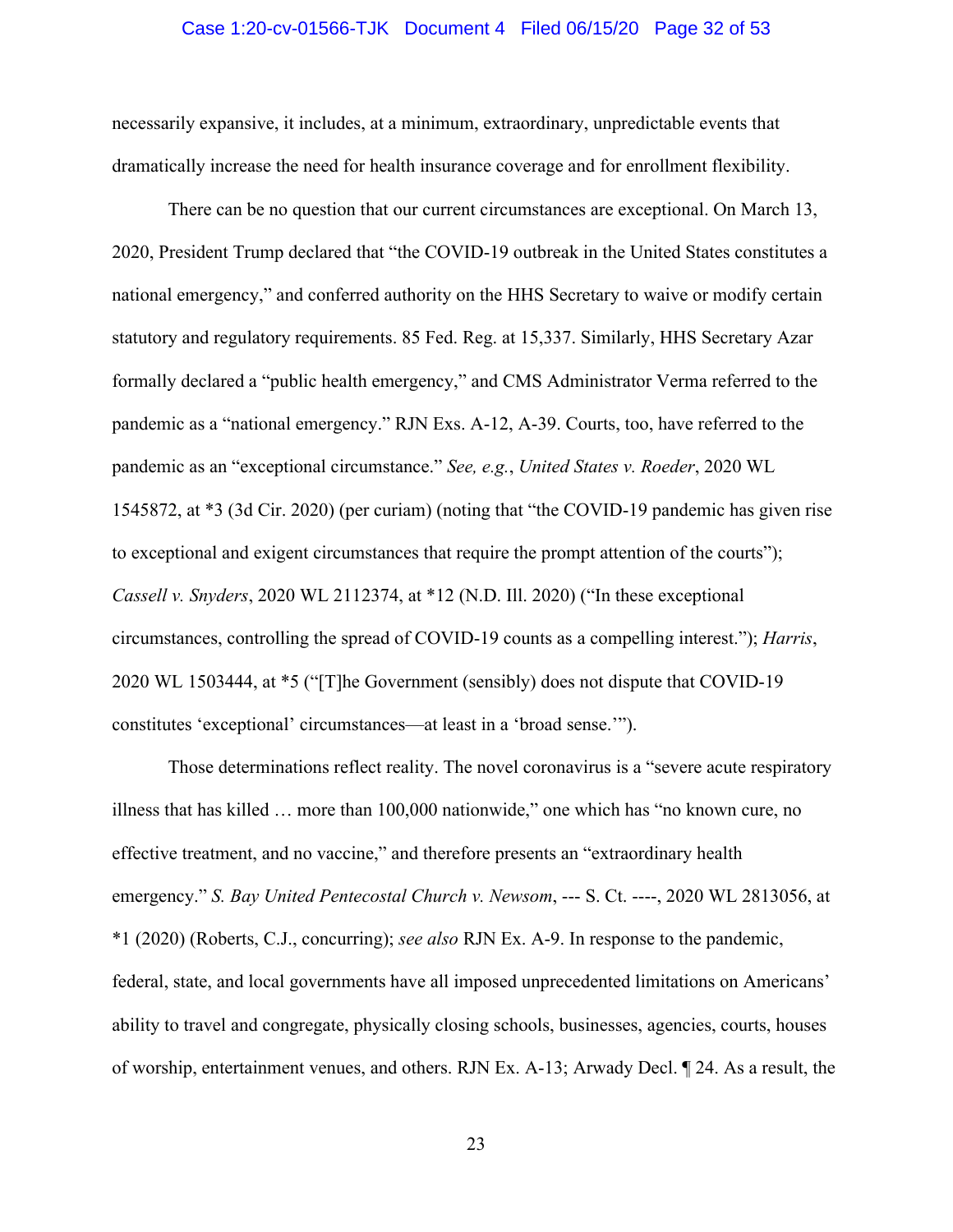#### Case 1:20-cv-01566-TJK Document 4 Filed 06/15/20 Page 33 of 53

economy faces a major economic crisis, and tens of millions of Americans have lost their jobs with which often goes employer-provided insurance. RJN Ex. A-14, A-15.

If anything, a term like exceptional "seems too mild a word" for the pandemic, and but "a feeble description of the circumstances." *Taylor v. Milwaukee Election Comm'n*, 2020 WL 1695454, at \*9 (E.D. Wis. 2020) (finding the pandemic "extraordinary"). The impacts of the pandemic are as severe and far more widespread than any of the natural disasters that CMS has previously determined to be "exceptional circumstances," much less the conclusion of service in AmeriCorps, another "exceptional circumstance." There is no basis to treat it any differently.

## *2. The ACA's purpose reinforces the conclusion that the pandemic is an "exceptional circumstance."*

<span id="page-32-0"></span>The conclusion that the pandemic is an "exceptional circumstance" is reinforced by the purpose of the ACA and its implementing regulations. "A provision that may seem ambiguous in isolation is often clarified by the remainder of the statutory scheme ... because only one of the permissible meanings produces a substantive effect that is compatible with the rest of the law." *King*, 135 S. Ct. at 2492 (quoting *United Sav. Assn. of Tex. v. Timbers of Inwood Forest Associates, Ltd.*, 484 U.S. 365, 371 (1988)). Again, the ACA's raison d'être is "to expand coverage in the individual health insurance market," providing Americans with comprehensive coverage that reduces financial burdens. *King*, 135 S. Ct. at 2485; *see also Maine Cmty. Health Options*, 140 S. Ct. at 1315; *Nat'l Fed'n of Indep. Bus.*, 567 U.S. at 538; *Doe #1*, 957 F.3d at 1063. And that objective is buttressed by the Secretary's weighty responsibilities to aggressively respond to public health emergencies, including outbreaks of communicable diseases. *See, e.g.*, 42 U.S.C. §§ 243(a), (c)(1), 247d(a), 1320b-5.

Thus, to the extent there is any ambiguity as to whether "exceptional circumstances" includes an event like the current pandemic, these fundamental purposes compel the conclusion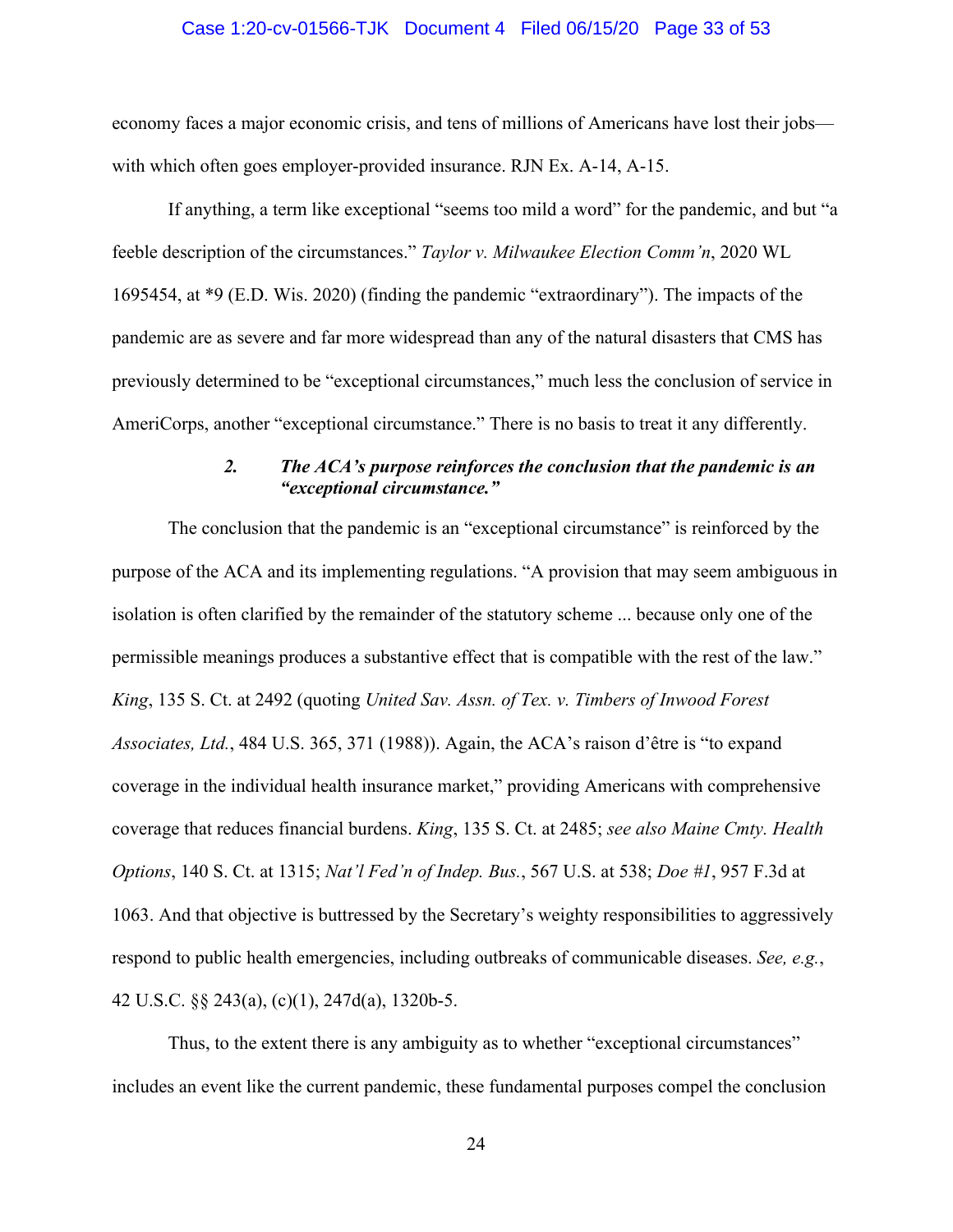#### Case 1:20-cv-01566-TJK Document 4 Filed 06/15/20 Page 34 of 53

that it does. *See King*, 135 S. Ct. at 2492-93 (concluding that the purpose and structure of the ACA compelled the rejection of an interpretation of an ambiguous term that would "destabilize the individual insurance market"). To stop the spread of the pandemic, CDC has explained that it is "essential" to encourage Americans to seek testing and treatment for the novel coronavirus. RJN Ex. A-16 at 3. It has also urged Americans to "[s]tay in touch with your doctor" and to "[f]ollow care instructions from your healthcare provider and local health department." RJN Ex. A-17. As Christen Linke Young has explained, providing Americans with comprehensive health insurance coverage through a special enrollment period is necessary to assure Americans that their care will be covered, and to allow them to seek care in ways that are both easy and safe to uninfected members of the public. *See, e.g.*, Young Decl. ¶¶ 3-4, 13-17. And, as Dr. Gee has estimated, a national coronavirus SEP could result in hundreds of thousands of Americans enrolling in such coverage, Gee Decl. ¶ 6, or potentially millions, *id.* ¶ 25.

Moreover, allowing Americans to obtain coverage through a special enrollment period would provide them with one measure of financial security in the face of the economic crisis that the novel coronavirus has unleashed. ACA-compliant coverage helps to ensure that individuals will not face steep medical bills for obtaining necessary health care. Young Decl.  $\P$  6-10. Those who cannot afford such coverage may also be eligible for significant subsidies to defray the cost, or may be redirected to enroll in Medicaid if they qualify. Gee Decl. ¶¶ 9, 25, 26. At a time when many Americans are facing extraordinary hardship, lack of access to affordable health care should not exacerbate their challenges.

# *3. Both state Exchanges and the federal government in other contexts have recognized that the "exceptional circumstance" of the pandemic should trigger a special enrollment period.*

<span id="page-33-0"></span>Other relevant actors have overwhelmingly concluded that the novel coronavirus is an "exceptional circumstance." The state Exchanges are subject to the same statutes and regulations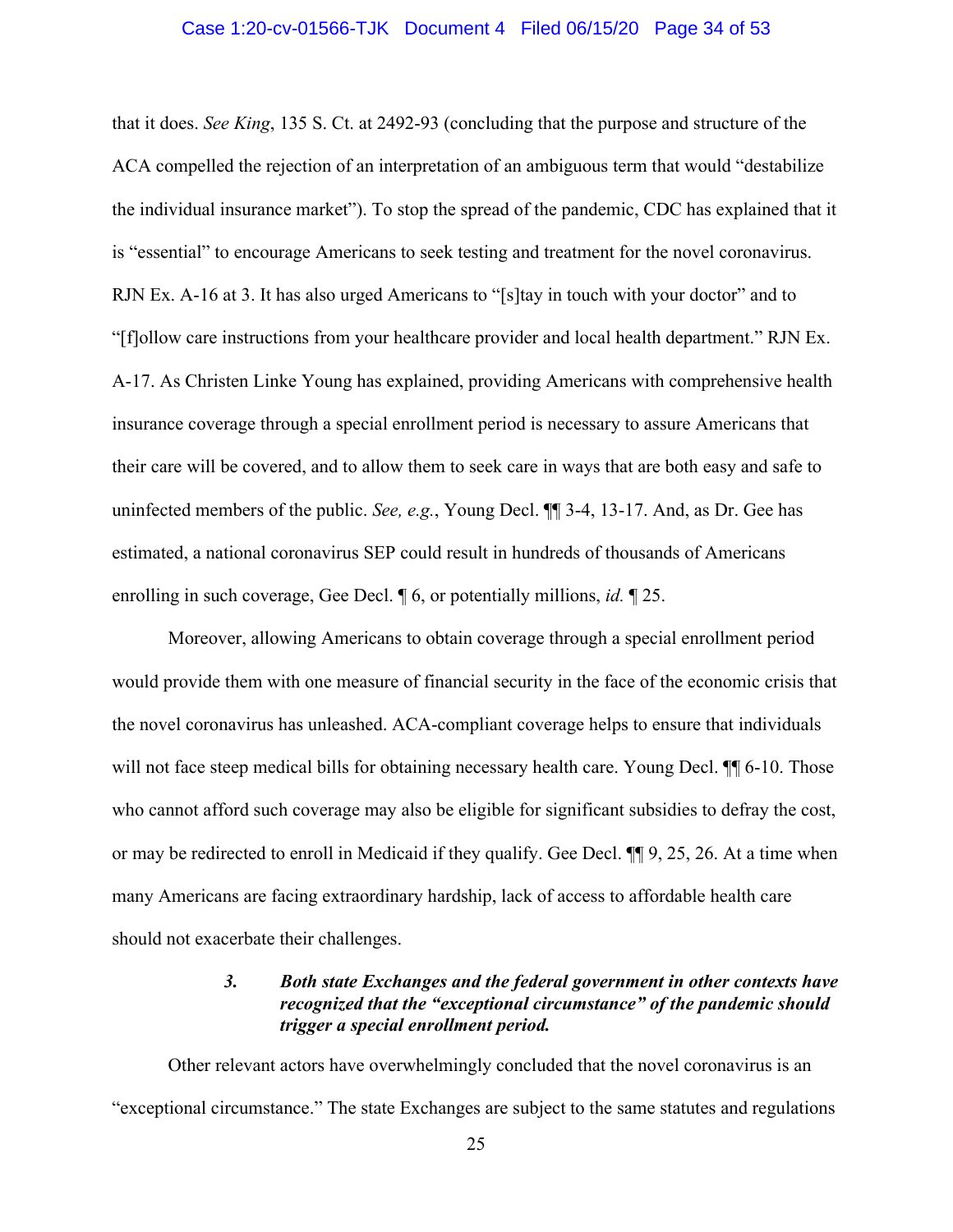#### Case 1:20-cv-01566-TJK Document 4 Filed 06/15/20 Page 35 of 53

regarding special enrollment periods as the federal government, including the same mandatory triggering events. 45 C.F.R. §§ 155.420(a)(1), (d)(9). Exercising their parallel authority, *twelve* of the thirteen state Exchanges have provided SEPs in response to the novel coronavirus. RJN Exs. A-18-29. In doing so, these Exchanges expressly referred to the pandemic as an "exceptional circumstance" or an "emergency," thereby basing their decision on the same SEPtriggering event at issue here. *See supra* pages 11-12. These virtually unanimous state decisions confirm that any reasonable reading of "exceptional circumstances" must encompass the pandemic.

Moreover, HHS, its subagencies, and other federal agencies have *themselves* recognized the gravity of the pandemic by issuing special enrollment periods in other enrollment contexts just not the ACA's Exchanges. Specifically, CMS has announced that, in the context of Medicare Advantage and Medicare Part D, it would interpret the "exceptional conditions Special Enrollment Period (SEP)" to apply to "beneficiaries who were eligible for—but unable to make—an election because they were affected by the COVID-19 pandemic." RJN Ex. A-40 at 1- 2. For other Medicare parts, CMS has announced that it will retroactively provide "equitable relief" to "eligible individuals who could not submit a timely enrollment," allowing them to enroll in coverage effective as of when they would have originally been able to enroll, without requiring such individuals to "show proof they were impacted." RJN Ex. A-41 at 1. The fact that CMS has nonetheless decided to treat the ACA's Exchanges differently is flatly contrary to the underlying statute, which mandates "special enrollment periods … under circumstances similar to such periods under part D." 42 U.S.C.  $\S$  18031(c)(6)(C).

Citing the "national emergency" posed by the pandemic, the IRS and the Employee Benefits Security Administration also extended deadlines for enrolling in group health plans and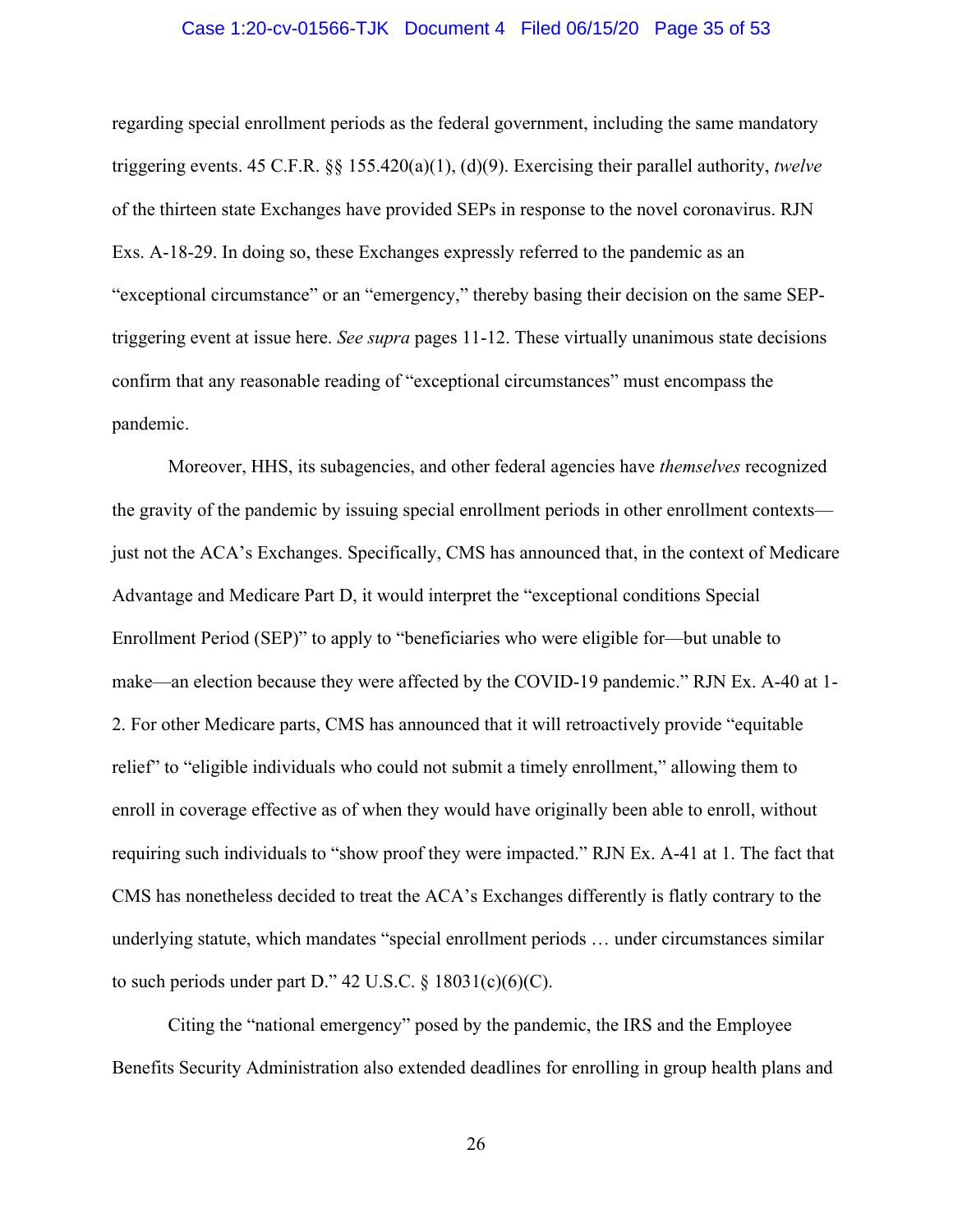#### Case 1:20-cv-01566-TJK Document 4 Filed 06/15/20 Page 36 of 53

other benefit plans until 60 days after the end of the pandemic, as well as for enrolling in COBRA continuation coverage. *Extension of Certain Timeframes for Employee Benefit Plans, Participants, and Beneficiaries Affected by the COVID-19 Outbreak*, 85 Fed. Reg. 26,351 (May 4, 2020). In doing so, those agencies recognized the need to "take steps to minimize the possibility of individuals losing benefits because of a failure to comply with certain preestablished timeframes." *Id.* HHS reviewed and expressly concurred with that decision. *Id.*; RJN Ex. A-49. There is nothing that distinguishes those contexts from this one—except, of course, President Trump's well-known distaste for the ACA.

Separately, HHS has issued a number of waivers designed to alleviate regulatory burdens on insurers, providers, and other major companies. RJN Exs. A-42-A-44. In issuing one set of such waivers, CMS Administrator Verma referenced "President Trump declar[ing] the rapidly evolving COVID-19 situation a national emergency"; asserted that "it remains vital that our healthcare system be equipped to respond effectively to the additional cases that do arise," and "that federal requirements designed for periods of relative calm do not hinder measures needed in an emergency"; and characterized the pandemic as "the rarest of situations." RJN Ex. A-39. Those seeking to enroll should receive the same flexibility as regulated industries.

## *4. CMS's own prior interpretations and practices confirm that the pandemic is an "exceptional circumstance."*

<span id="page-35-0"></span>CMS has repeatedly recognized that the "exceptional circumstances" event is designed to address unanticipated events and resulting health insurance needs. As CMS has explained: "The exceptional circumstances special enrollment period provides an important avenue to coverage for consumers who experience or are affected by *unanticipated events, often outside of their control*." *Patient Protection and Affordable Care Act; Market Stabilization*, 82 Fed. Reg. 18,346, 18,366 (Apr. 18, 2017) (emphasis added). Similarly, in the context of Medicare Part D, CMS has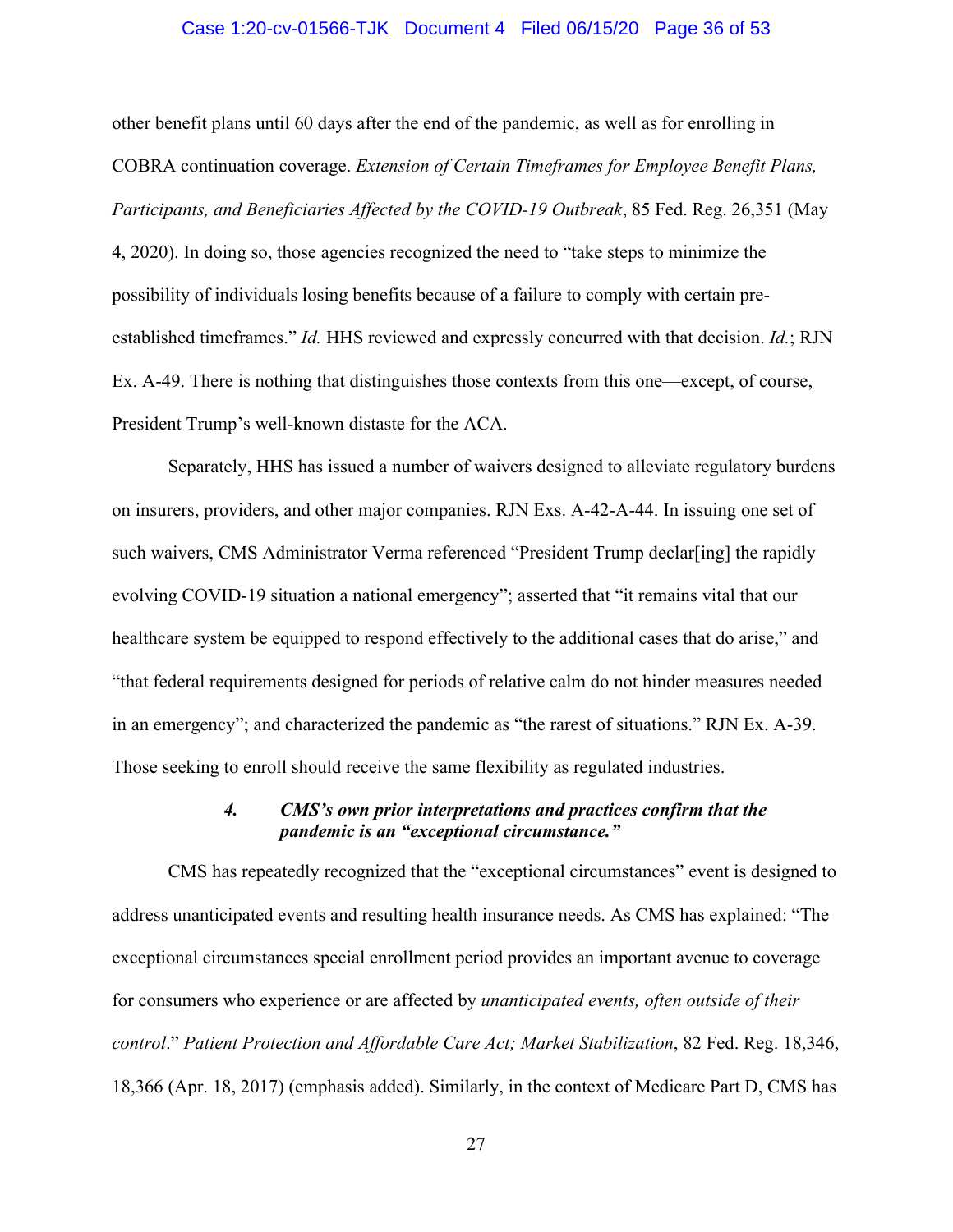#### Case 1:20-cv-01566-TJK Document 4 Filed 06/15/20 Page 37 of 53

concluded that "the Secretary's authority to establish SEPs for exceptional circumstances should be reserved for situations that are not specifically contemplated in the statute and … exercised on a case-by-case basis depending on the circumstances of a particular situation." *Medicare Program; Medicare Prescription Drug Benefit*, 70 Fed. Reg. 4,194, 4,437 (Jan. 28, 2005). And CMS has recognized that "exceptional circumstances" can result from a personal event or an event with widespread consequences, such as a natural disaster. RJN Ex. A-4; RJN Ex. A-5 at 2.

These descriptions fit the novel coronavirus like a glove. A global pandemic is quintessentially an "unanticipated event … outside of [consumers'] control." 82 Fed. Reg. at 13,866. By no fault of their own, families across the country are now forced to face the pandemic without adequate coverage. They could not possibly have predicted the outbreak of the pandemic during 2020 open enrollment. Nothing of the sort had occurred in recent memory, and so Americans reasonably made enrollment decisions based on their existing and expected future health needs, rather than the potential long-tail risk of a pandemic. There is therefore no basis for holding consumers to decisions they made months before they could have known of the risk.

While CMS's guidelines focus on circumstances that limit an individual's ability to enroll in health insurance in the first instance, like natural disasters, they do not restrict the term to only those events, nor could they reasonably do so. To the contrary, CMS itself has explained that an "exceptional circumstances" SEP "should be granted as consistently as possible based on established criteria, *while still allowing enough flexibility to account for the inherent unpredictability* of exceptional circumstances." 82 Fed. Reg. at 18,366 (emphasis added). And in the context of Medicare Part D, which guides the ACA's SEP-triggering events, CMS has explained that there may be unanticipated situations where it is in the "best interest of the beneficiary to have an enrollment (or disenrollment) opportunity," and so examples of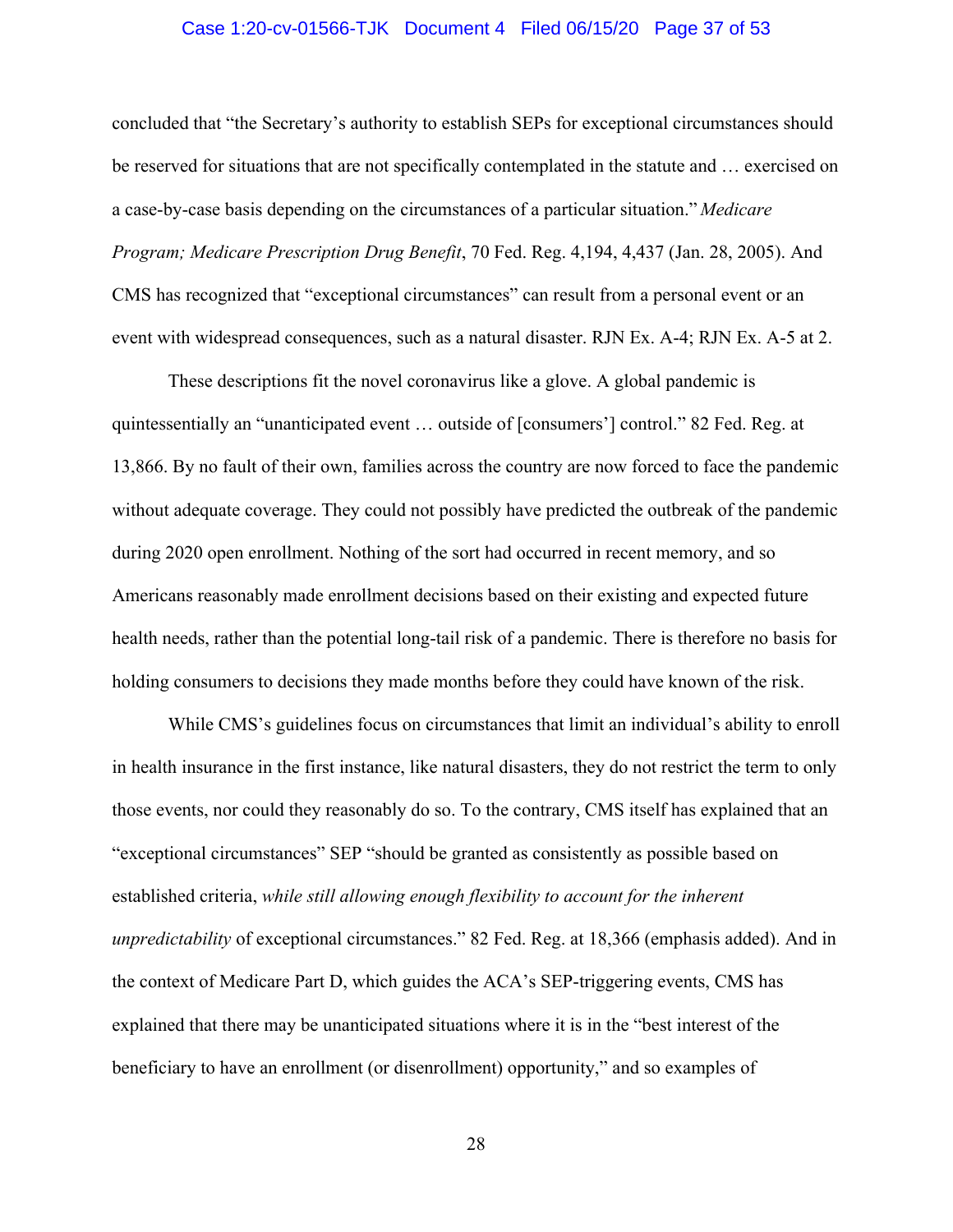#### Case 1:20-cv-01566-TJK Document 4 Filed 06/15/20 Page 38 of 53

"exceptional circumstances" are "not meant to be exhaustive." *Medicare and Medicaid Programs*, 85 Fed. Reg. 9,002, 9,120 (Feb. 18, 2020).

Moreover, the regulatory text does not limit the meaning of "exceptional circumstances." *See* 45 C.F.R. § 155.420(d)(9). If Defendants wish to impose a narrower or higher standard, they must formally amend the regulation, not "ignore [its] plain language." *Clean Air Project v. EPA*, 752 F.3d 999, 1011 (D.C. Cir. 2014) (quotation omitted). Where Congress or an agency has limited the circumstances that qualify as exceptional, they have done so expressly. *See, e.g.*, 5 U.S.C. § 552 ("[T]he term 'exceptional circumstances' does not include a delay that results from a predictable agency workload."); 8 U.S.C. § 1229a(e)(1) ("The term 'exceptional circumstances' refers to exceptional circumstances … beyond the control of the alien."); 5 C.F.R. § 831.1715(h)(2) ("[O]nly in rare and exceptional circumstances meeting all of the following conditions."); 26 C.F.R. § 301.7701-13A ("For this purpose, transactions necessitated by an excess of demand for loans over savings capital in the association's area are not to be deemed to be necessitated by exceptional circumstances."); 32 C.F.R. § 651.29(b) ("Extraordinary circumstances that preclude the use of a CX are...."); 37 C.F.R.  $\S$  401.3 ("In exceptional circumstances when ...."); 42 C.F.R. § 421.214(j) ("[U]nder the following exceptional conditions…."). No such limitations appear here.

Even assuming that "exceptional circumstances" means only events that prevented individuals from enrolling when they would have otherwise been eligible, an SEP is required. Many individuals, including those that lost employer-related insurance, have encountered or will encounter difficulties in establishing eligibility and applying for special enrollment periods for which they qualify. Gee Decl.  $\P$  17-18. In providing an SEP for Medicare Part D, for example, CMS expressly analogized the novel coronavirus to a natural disaster, recognizing that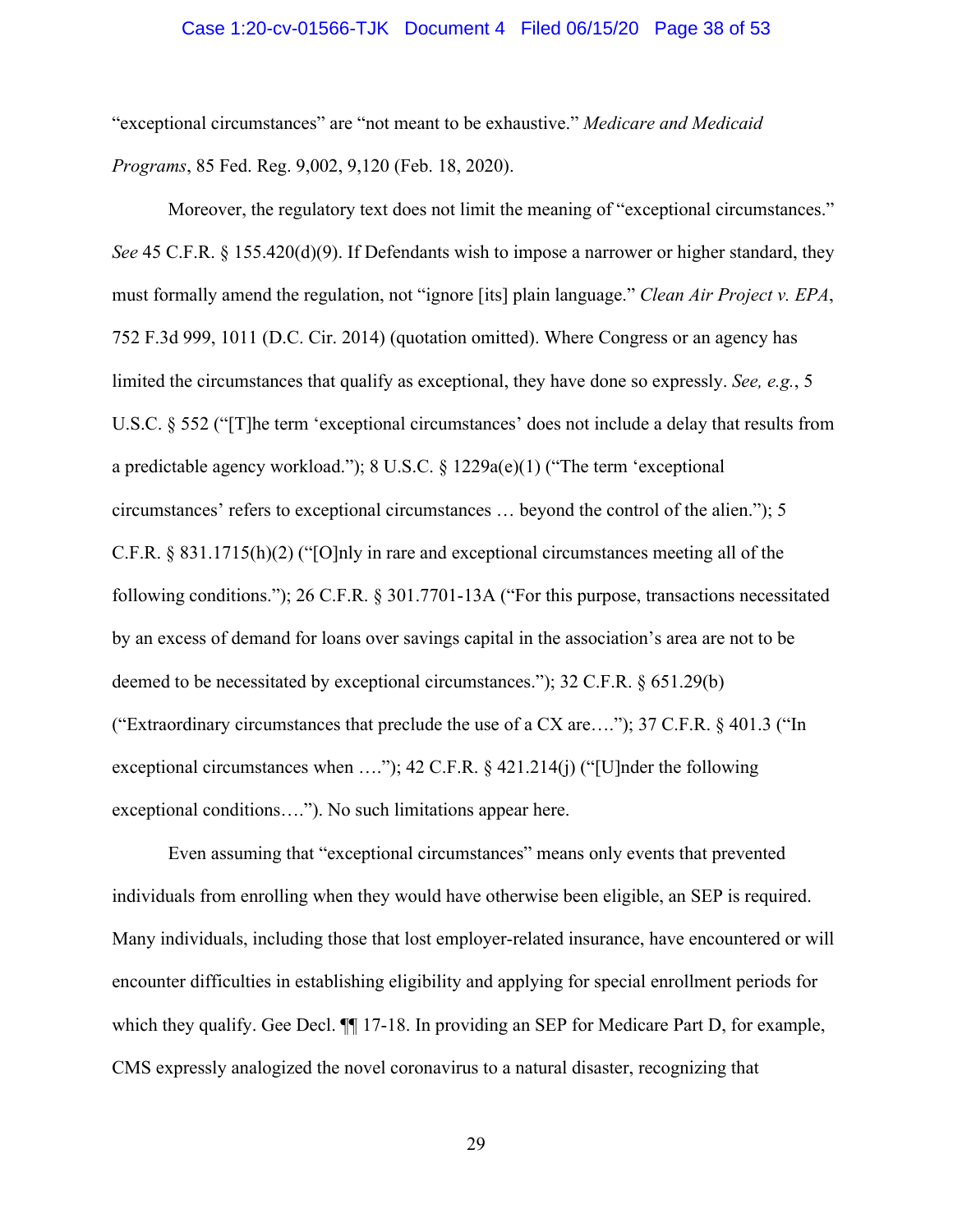#### Case 1:20-cv-01566-TJK Document 4 Filed 06/15/20 Page 39 of 53

individuals may have been "unable to and did not make an election during another valid election period as a result of the emergency," and that individuals may also "rely on help making healthcare decisions from friends or family members" who were affected. RJN Ex. A-40 at 1. Thus, extending a blanket SEP without any documentation requirements would be consistent with what CMS has done in past circumstances.

#### <span id="page-38-0"></span> $\mathbf{C}$ . **Defendants' refusal to provide a special enrollment period is arbitrary and capricious.**

Even if Defendants' decision were permissible under the governing statutes and regulations, it was arbitrary and capricious. Under the APA, the Court "shall … hold unlawful and set aside agency action … found to be arbitrary [or] capricious." 5 U.S.C. § 706(2)(A). An agency's action is invalid if it "has relied on factors which Congress has not intended it to consider, entirely failed to consider an important aspect of the problem, offered an explanation for its decision that runs counter to the evidence before [it], or [if it] is so implausible that [the decision] could not be ascribed to a difference in view or the product of agency expertise." *Motor Vehicles Mfrs. Ass'n v. State Farm Mut. Auto. Ins. Co.*, 463 U.S. 29, 43 (1983).

Defendants' decision was arbitrary and capricious for two principal reasons: it relied on an impermissible basis for action—President Trump's bare desire to sabotage the ACA, § I.C.1—and it is irrational and unjustified, in light of the threat posed by the pandemic and HHS's other efforts to give enrollment flexibility, § I.C.2.

## *1. Defendants refused to open a special enrollment period to prevent Americans from enrolling in ACA-compliant coverage.*

<span id="page-38-1"></span>By definition, President Trump's desire to undermine a duly-enacted statute cannot be a "factor[] Congress … intended [the agency] to consider." *State Farm*, 463 U.S. at 43. It is fundamental that "the President and federal agencies may not ignore statutory mandates or prohibitions merely because of policy disagreement with Congress." *In re Aiken Cty*., 725 F.3d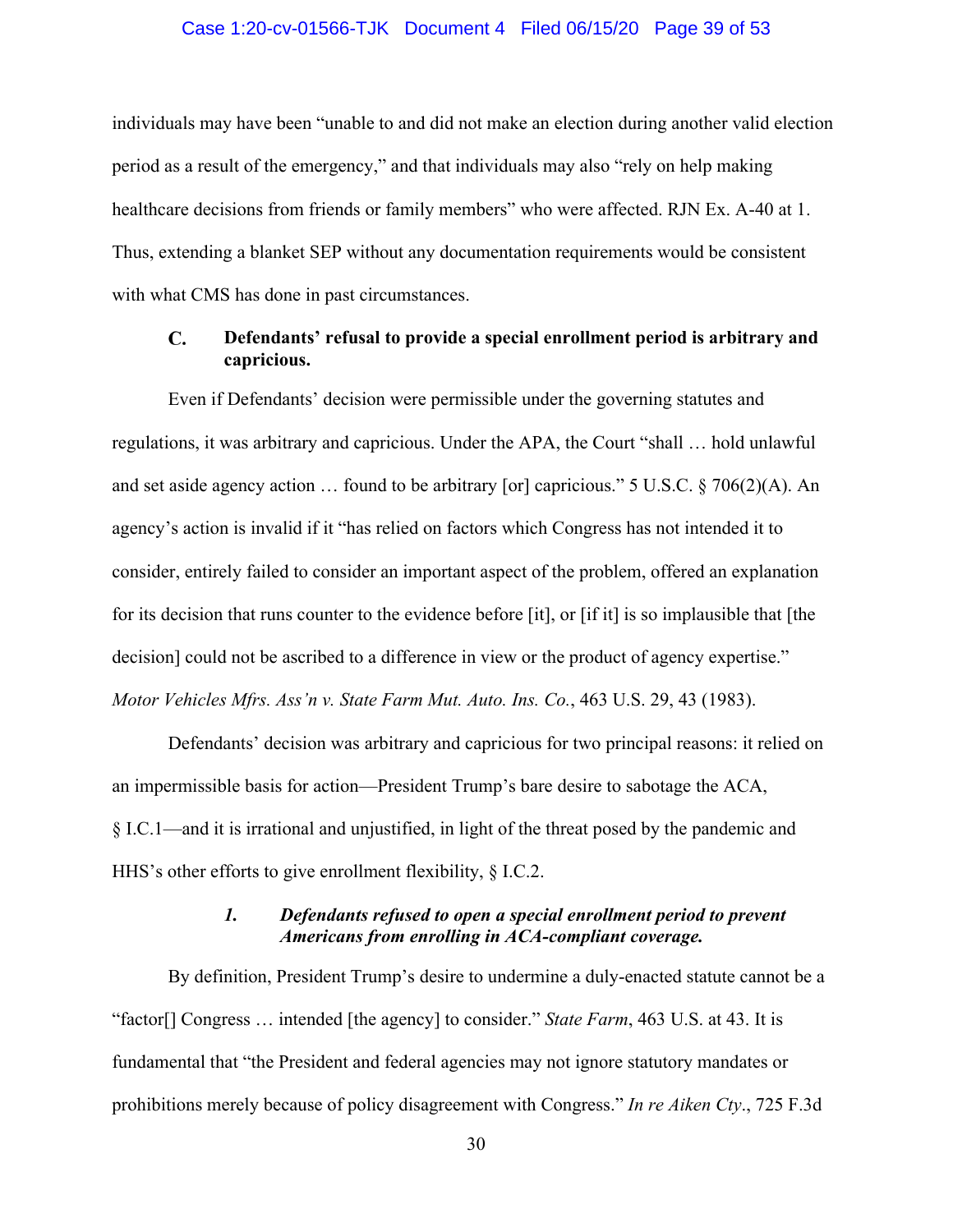255, 260 (D.C. Cir. 2013). Were it otherwise, the executive branch's obligation to "take Care that the Laws be faithfully executed" would be a nullity. U.S. Const. art. II,  $\S$  3.

Indeed, "[a]gencies are … 'bound, not only by the ultimate purposes Congress has selected, but by the means it has deemed appropriate, and prescribed, for the pursuit of those purposes.'" *Colorado River Indian Tribes v. Nat'l Indian Gaming Comm'n*, 466 F.3d 134, 139 (D.C. Cir. 2006) (quoting *MCI Telecomms. Corp. v. AT&T*, 512 U.S. 218, 231 n.4 (1994)). Thus, while the executive branch's "power of executing the laws necessarily includes both authority and responsibility to resolve some questions left open by Congress that arise during the law's administration," *Util. Air Reg. Grp. v. EPA*, 573 U.S. 302, 327 (2014), the President may not "refrain from executing laws duly enacted by the Congress," *Nat'l Treasury Emps. Union v. Nixon*, 492 F.2d 587, 604 (D.C. Cir. 1974).

The D.C. Circuit's recent decision in *Gresham v. Azar* illustrates these principles. In *Gresham*, residents of Kentucky and Arkansas challenged a series of Medicaid work requirements implemented by those states and approved by the HHS Secretary. 950 F.3d 93, 96- 97 (D.C. Cir. 2020)*.* At the outset, the Court noted that "[t]he district court is indisputably correct that the principal objective of Medicaid is providing health care coverage," a goal it described as consonant with "the Affordable Care Act's expansion of health care coverage to a larger group of Americans." *Id.* at 100-01. The Secretary had impermissibly focused instead on "three alternative objectives" directed toward "better health outcomes," a goal the statute does not mention. *Id.* at 101.

The D.C. Circuit then considered whether the Secretary had adequately considered the risk that the work requirements would lead to lost coverage. It determined that "estimates and concerns raised in the comments were enough to alert the Secretary that coverage loss was an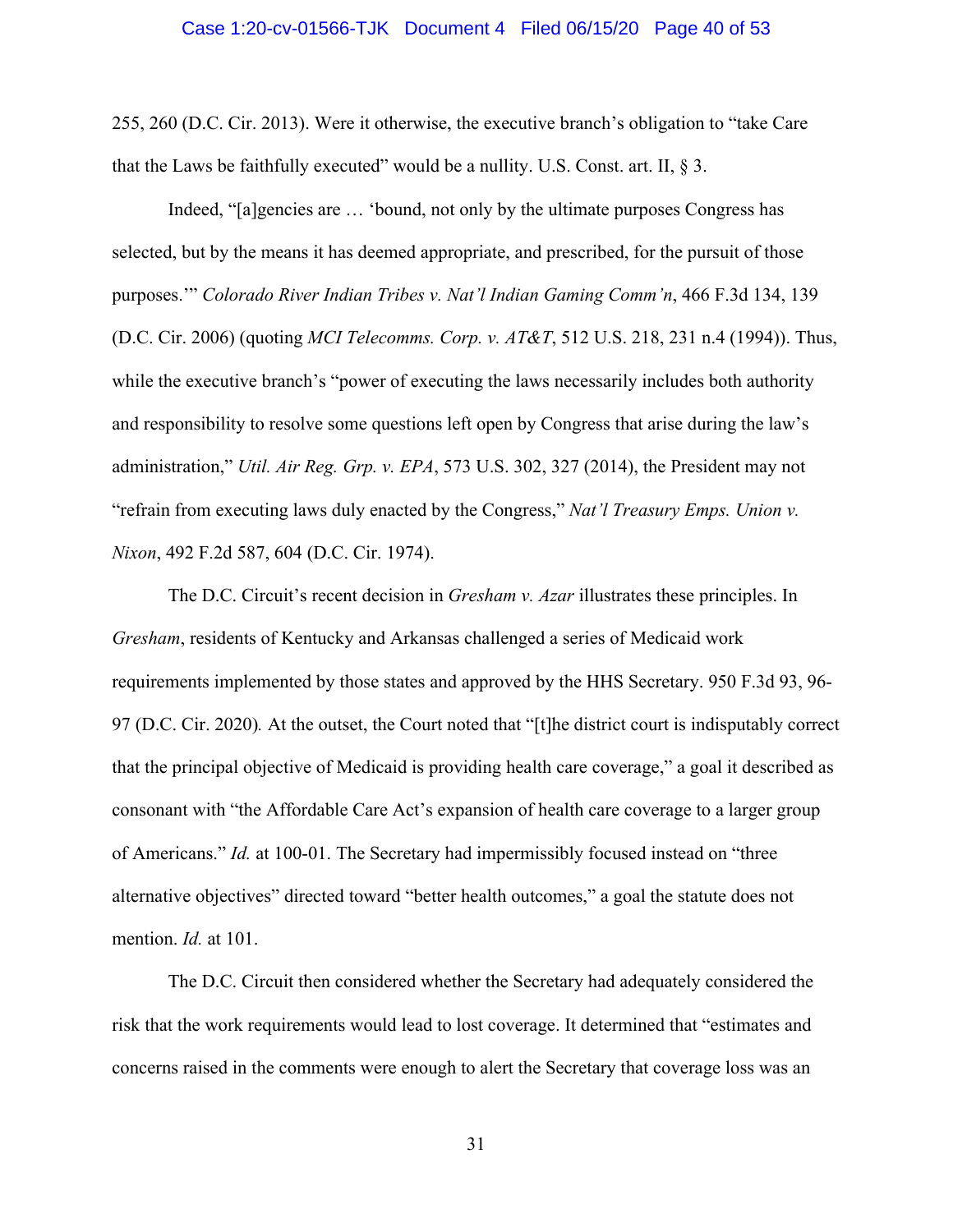#### Case 1:20-cv-01566-TJK Document 4 Filed 06/15/20 Page 41 of 53

important aspect of the problem," but that the Secretary had simply "dismiss[ed] them in a conclusory manner." *Id.* at 103. That, the Court explained, was arbitrary and capricious: "[w]hile we have held that it is not arbitrary or capricious to prioritize one statutorily identified objective over another, it is an entirely different matter to prioritize non-statutory objectives to the exclusion of the statutory purpose." *Id.* at 104. The Court therefore vacated the Secretary's approval of the requirements.

Defendants' last-minute decision not to open a special enrollment period was, if anything, more egregious than in *Gresham*. Not only did Defendants prioritize a non-statutory objective, as in *Gresham*, but that objective was to sabotage the statute itself. After considering an SEP for several weeks, Orbea Decl. Ex. B-1, CMS officials went so far as informing insurers that the Administration intended to open one, Orbea Decl. Ex. B-2. Yet Defendants reversed that decision on direction from the White House. *Id*. This decision came after President Trump "referred to Obamacare as 'a failure,' and questioned why the administration should bother helping to prop it up." Orbea Decl. Ex. B-4. Administration officials also thought an SEP might conflict with "the president's support for the lawsuit that would overturn the law." Orbea Decl. Ex. B-3. Administration officials and others characterized the decision as "purely ideological" and "politic[al]." Orbea Decl. Ex. B-2.

That decision is part and parcel of the Administration's other efforts to sabotage the Affordable Care Act. Beginning with his inauguration, President Trump has repeatedly said that he would like the ACA to "explode" to force Congress to make a "new plan" with him. After the ACA did not, in fact, explode, and Congress declined to repeal the law, President Trump instead took unilateral executive action to, in his words, "get[] rid of Obamacare"; "gut[] it anyway"; "end[] Obamacare"; "dismantle[]," and "decimate[] it"; and "totally kill" it. Indeed, when asked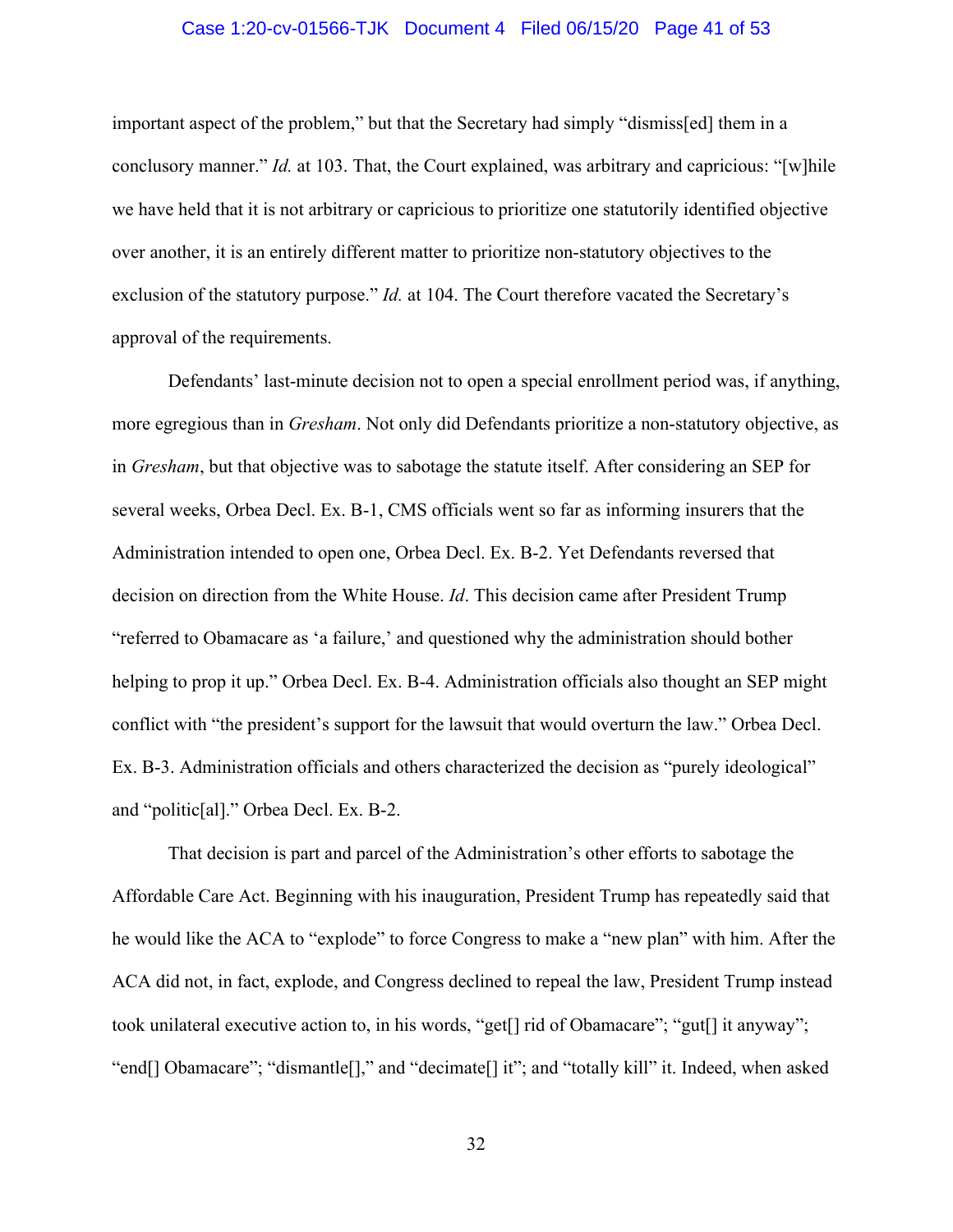#### Case 1:20-cv-01566-TJK Document 4 Filed 06/15/20 Page 42 of 53

about his support for the lawsuit seeking to invalidate the ACA less than a month ago, and after the Administration decided not to open an SEP, President Trump confirmed: "Obamacare is a disaster," "[w]hat we want to do is terminate it," and his Administration had "already pretty much killed it" (or at least tried to do so). *See supra* pages 12-14.

Defendants' refusal to open a special enrollment period therefore placed the President's political interests in sabotaging the ACA over any reasoned analysis of whether the current circumstances are exceptional or the ACA's purpose. Any other explanation the agency might offer for the decision not to open an SEP would only be a pretext—an "explanation for agency action … incongruent with what the record reveals about the agency's priorities and decisionmaking process." *New York*, 139 S. Ct at 2575.

#### *2. Defendants' refusal was unreasonable.*

<span id="page-41-0"></span>Assuming, for the sake of argument, that Defendants decided not to open a special enrollment period for a reason other than to sabotage the ACA, that decision was irrational. In reviewing agency action, the Court cannot "defer to the agency's conclusory or unsupported suppositions," *United Techs. Corp. v. U.S. Dep't of Def.*, 601 F.3d 557, 562 (D.C. Cir. 2010) (quotation omitted). "[T]he mere fact that there is some rational basis within the knowledge and experience" of the agency, "under which [it] might have" justified its conclusion, "will not suffice to validate [its] decisionmaking," *Bowen v. Am. Hosp. Ass'n*, 476 U.S. 610, 627 (1986) (quotation omitted). And the agency's appeal to its "expert judgment" is unavailing where it failed "to point … to any data of the sort it would have considered if it had considered [the issue] in any meaningful way." *Nat'l Treasury Emps. Union*, 854 F.2d at 499.

Defendants have not provided any rational basis for their refusal to open an SEP. In their public statements regarding the decision, Defendants have not explained how they interpret the term "extraordinary circumstances" or why they concluded that a once-in-a-century pandemic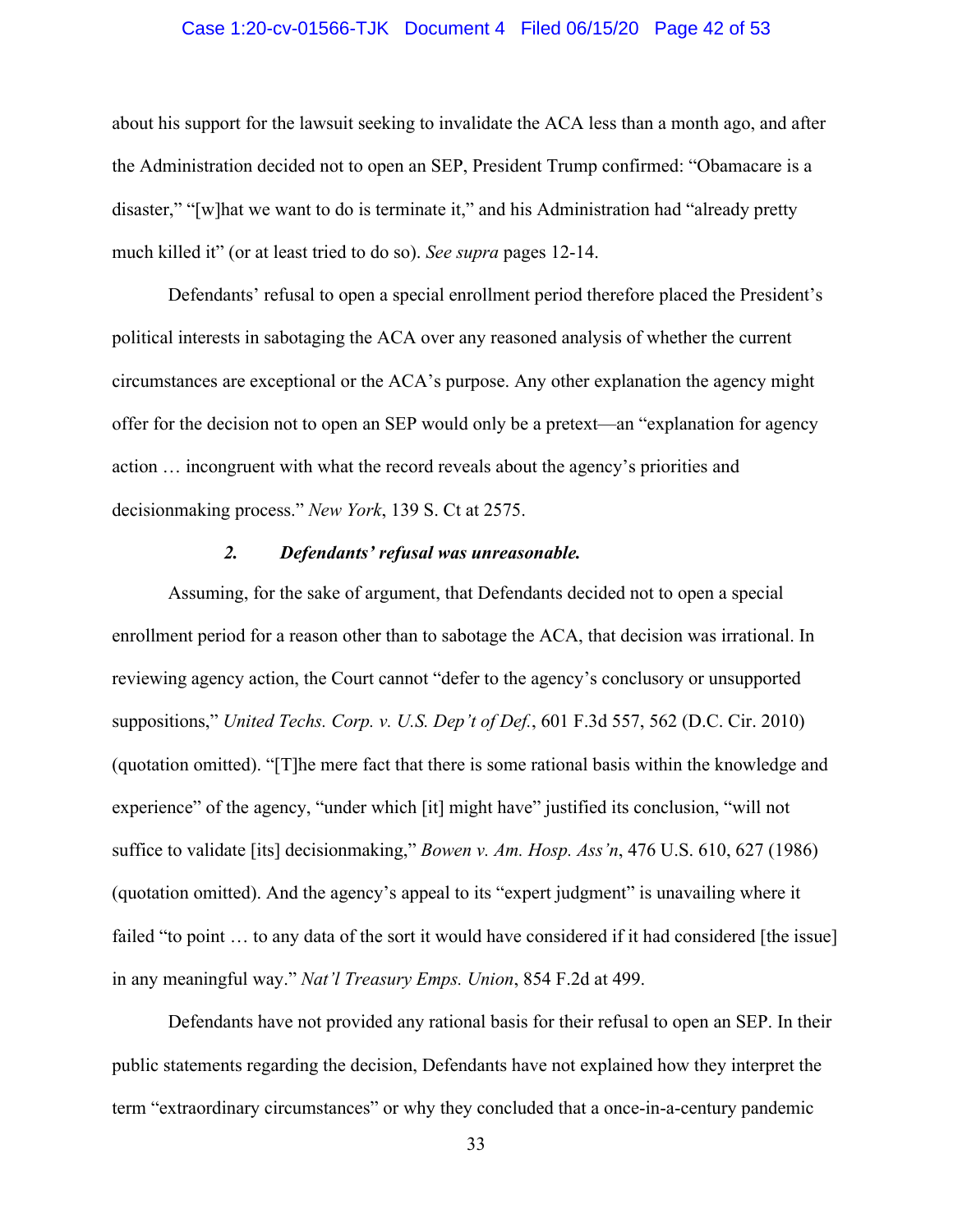#### Case 1:20-cv-01566-TJK Document 4 Filed 06/15/20 Page 43 of 53

does not qualify. Nor have they explained how the decision is consistent with the ACA's goal of expanding access to needed health coverage. Instead, all Defendants have said is that refusing to provide an SEP and instead allowing providers to seek reimbursement for novel coronavirusrelated expenses through the two legislatively-created funds is "better for … uninsured individuals" because it provides "disease-specific support of care to make sure that people get treatment." Orbea Decl. Ex. B-2; *see also id.* Ex. B-4.

For the reasons explained above, that rationale is plainly not the whole story. But it is also wrong. As Christen Linke Young explains, those funds "do not provide the assurance of actual health coverage" to uninsured patients. Young Decl. ¶ 4. For example, the testing fund cannot be accessed if a provider does not ultimately order a test, *id.* ¶ 20; other services cannot be reimbursed, *id.* ¶ 21, including the cost of a hospital admission, *id.* ¶ 22; and uninsured individuals cannot access the fund directly, *id.* ¶ 23. The treatment fund suffers from many of the same shortcomings, but also can only be used if COVID-19 is the primary diagnosis, *id.* ¶ 30, cannot be used for related services or illnesses, *id.* ¶¶ 30-33, and may have been exhausted by the time an individual seeks treatment, *id.* ¶ 34. Given these gaps, these funds do not provide the same reassurance as comprehensive coverage. *Id.* ¶ 36.

Defendants also "failed to consider [other] important aspect[s] of the problem." *State Farm*, 463 U.S. at 43. Specifically, Defendants apparently did not consider the regulatory text or the overarching purpose of the ACA. Nor have they considered the experiences of states that have operated their own SEPs and seen significant enrollment. There is a reason that support for an SEP has been virtually unanimous among the affected community, including among insurers that might otherwise be expected to voice concerns that permitting special enrollment would lead to adverse selection problems, RJN Ex. A-46-A-47, as well over 200 non-profits, including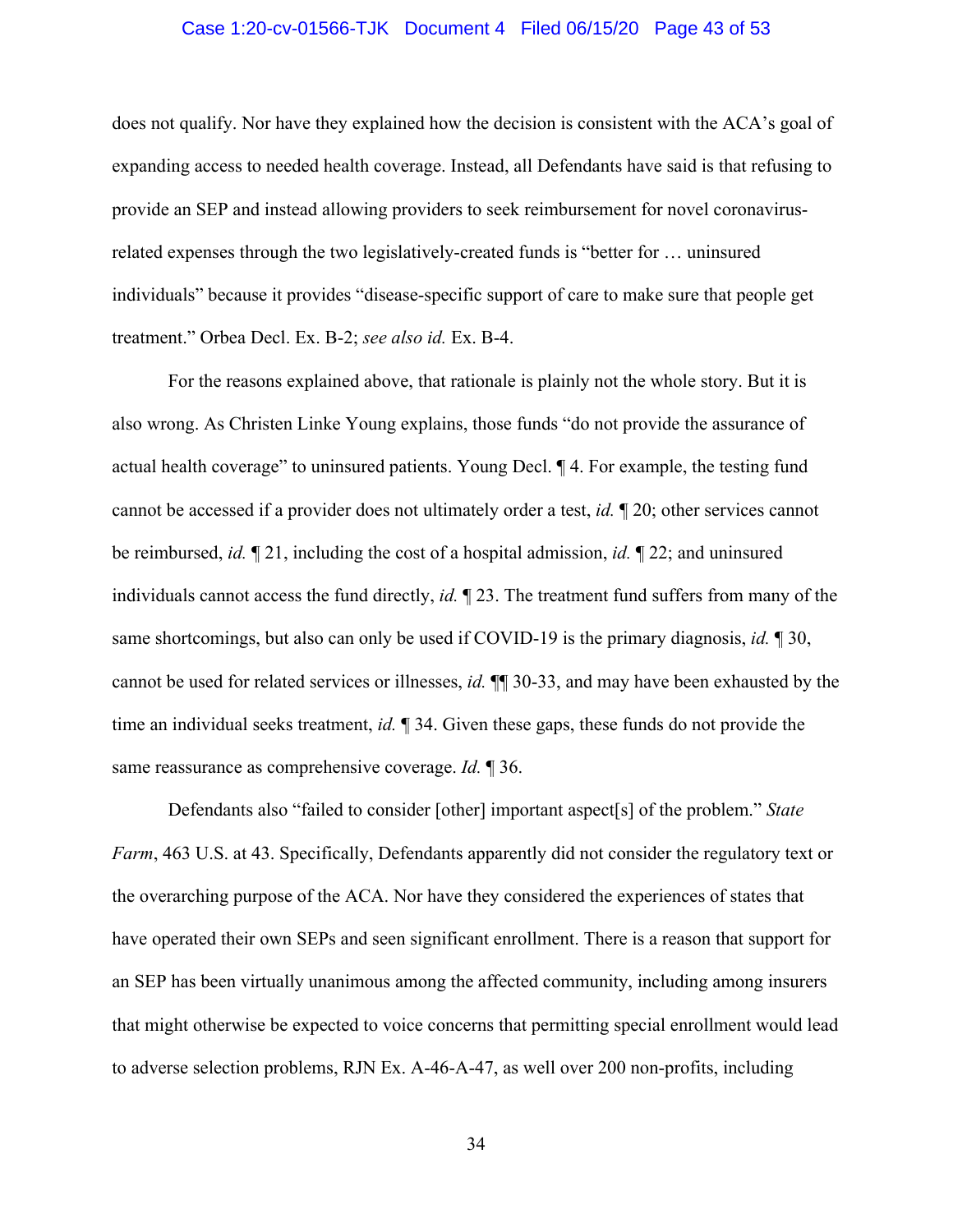#### Case 1:20-cv-01566-TJK Document 4 Filed 06/15/20 Page 44 of 53

provider groups. RJN Ex. A-48. These are serious policy questions that require reasoned deliberation, explanation, and evidentiary support—not the back of the hand.

Finally, Defendants' explanation cannot be squared with Defendants' other efforts to give enrollment flexibility. As explained above, HHS and CMS have assented to special enrollment periods in the context of Medicare, RJN Ex. A-40 at 1-2, A-41 at 1, and for group health plans, 85 Fed. Reg. at 26,351. There is no reason, in Defendants' professed explanation or in logic, why the individuals who were permitted to enroll by virtue of these actions could not also have resorted to the testing and treatment funds. Nor have Defendants explained why the circumstances are so exigent that they need to give extraordinary flexibility to regulated industries, but not consumers. RJN Exs. A-42-A-44. These fundamental inconsistencies further illustrate the arbitrariness in Defendants' refusal to provide an SEP.

#### <span id="page-43-0"></span>**In the alternative, Defendants have unlawfully withheld a special enrollment**  D. **period.**

Defendant's decision not to provide a special enrollment period is best understood as a denial of agency action or as a rule that the novel coronavirus does not constitute an exceptional circumstance. *See supra* note 3. "A 'failure to act' is not the same thing as a 'denial.' The latter is the agency's act of saying no to a request; the former is simply the omission of an action without formally rejecting a request." *S. Utah Wilderness All.*, 542 U.S. at 63.

However, to the extent Defendants' decision is instead characterized as the unlawful withholding of agency action, Chicago remains entitled to relief. The APA requires a reviewing court to "compel agency action unlawfully withheld or unreasonably delayed." 5 U.S.C. § 706(1). A plaintiff may sue under Section 706(1) where they assert that "an agency failed to take a *discrete* agency action that it is *required* to take," *S. Utah Wilderness All.*, 542 U.S. at 64—*i.e.*, where "a federal agency has a 'ministerial or non-discretionary' duty amounting to 'a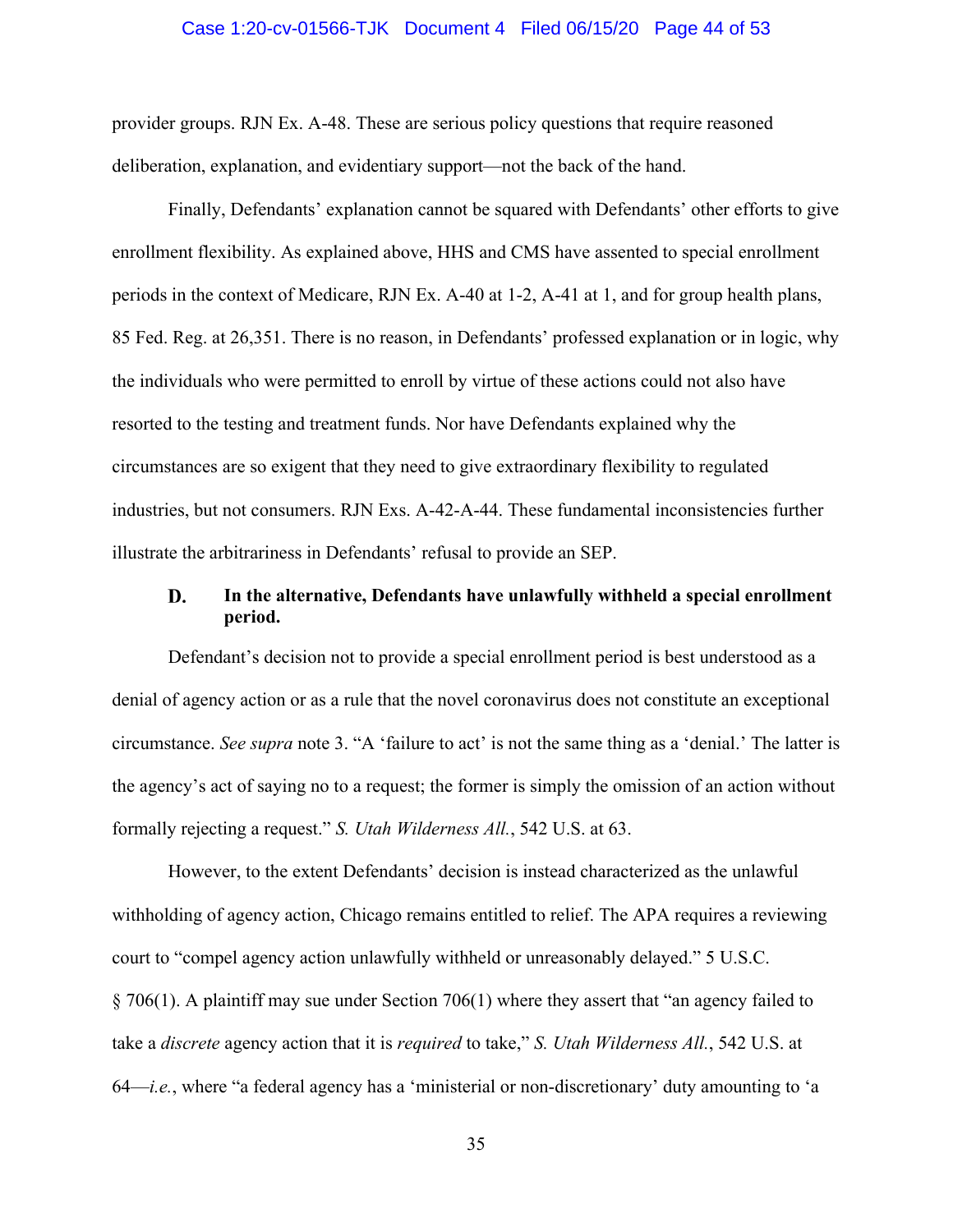#### Case 1:20-cv-01566-TJK Document 4 Filed 06/15/20 Page 45 of 53

specific, unequivocal command.'" *Anglers Conservation Network v. Pritzker*, 809 F.3d 664, 670 (D.C. Cir. 2016) (quoting *id.* at 63-64).

Those standards are met here. In seeking a special enrollment period, Chicago asks for a "discrete agency action," and does not mount a "broad programmatic attack." *S. Utah Wilderness All.*, 542 U.S. at 64. And, as explained above, Defendants have no discretion in determining whether to provide an SEP in response to "exceptional circumstances." The only question is, again, whether "exceptional circumstances" exist; they do, for the reasons described above. Defendants' failure to provide an SEP therefore constitutes unlawfully withheld agency action.

# <span id="page-44-0"></span>**II. Defendants' decision not to provide a special enrollment period irreparably harms Chicago.**

<span id="page-44-1"></span>Chicago also meets the other preliminary injunction factors. Defendants' decision exacerbates the spread of a deadly pandemic and places additional demand on the alreadystrained uncompensated care services that Chicago provides. Those are injuries that are "certain and great, actual and not theoretical, beyond remediation, and of such *imminence* that there is a clear and present need for equitable relief to prevent irreparable harm." *Mexichem Specialty Resins, Inc. v. EPA*, 787 F.3d 544, 555 (D.C. Cir. 2015) (quotation omitted). And they are irreparable: "there can be no do over and no redress" if Chicago prevails at a delayed final judgment. *League of Women Voters v. Newby*, 838 F.3d 1, 9 (D.C. Cir. 2016). [4](#page-44-3)

Courts across the country have recognized that "the escalating spread of COVID-19," and the government's "critical interest in protecting the public health," present harms that are both

<span id="page-44-3"></span><span id="page-44-2"></span><sup>4</sup> Because Chicago is suffering irreparable harm, it has also suffered injury for purposes of Article III standing. *See League of Women Voters*, 838 F.3d at 9 (holding that the same harms provided "injury for purposes both of standing and irreparable harm"); *In re Navy Chaplaincy*, 516 F. Supp. 2d 119, 125 (D.D.C. 2007) ("In the bulk of cases, a finding of an irreparable injury *a fortiori* signals the existence of an injury-in-fact sufficient to confer standing."), *aff'd*, 534 F.3d 756 (D.C. Cir. 2008).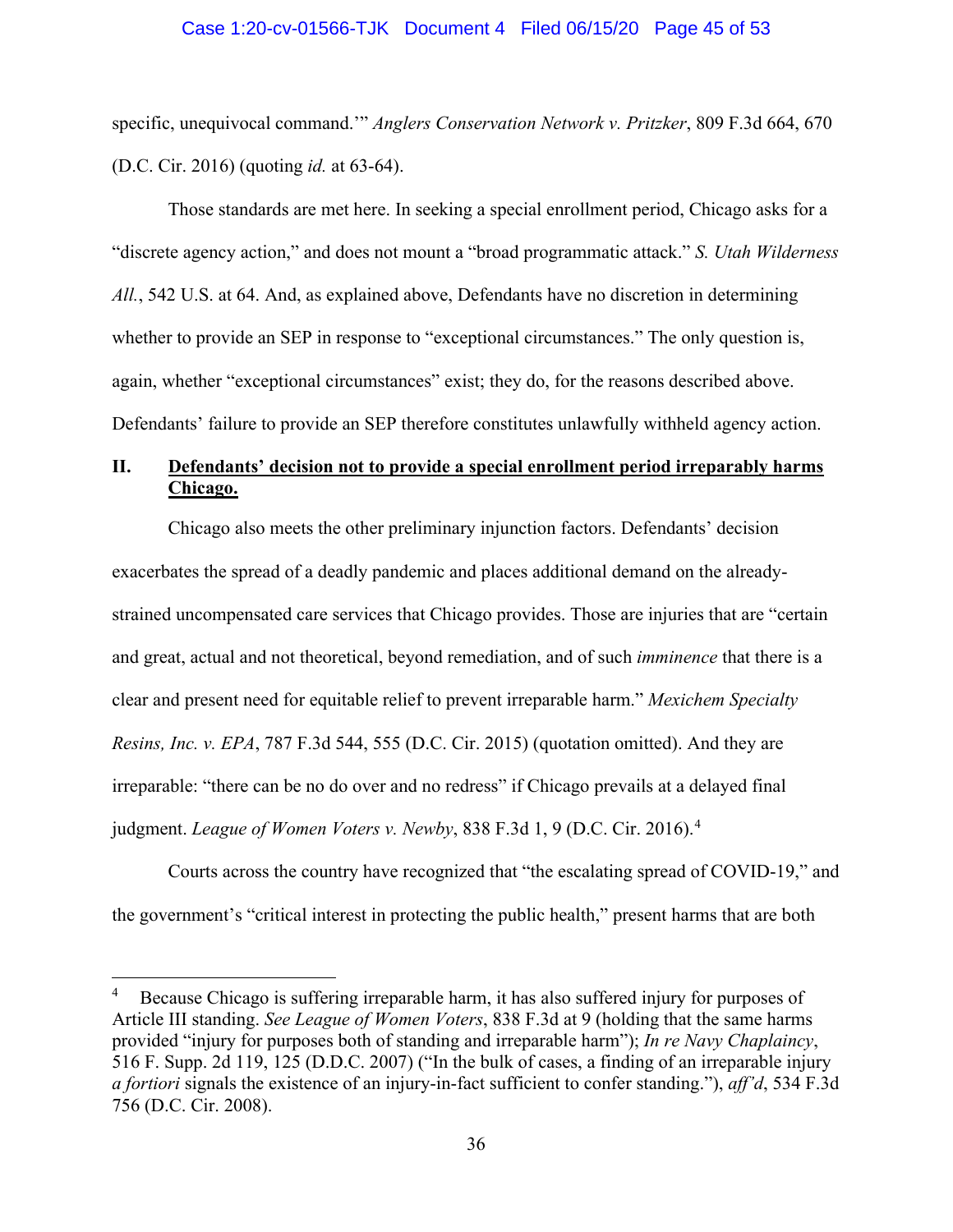#### Case 1:20-cv-01566-TJK Document 4 Filed 06/15/20 Page 46 of 53

substantial and irreparable. *In re Abbott*, 954 F.3d 772, 778 (5th Cir. 2020); *see also, e.g.*, *Altman v. Santa Clara*, 2020 WL 2850291, at \*19 (N.D. Cal. 2020) ("the government's—and the public's—interest in controlling the spread of a dangerous pandemic"); *Bayley's Campground Inc. v. Mills*, 2020 WL 2791797, at \*13 (D. Me. 2020) ("upset [ting] the bedrock of the state's public health response to COVID-19"); *Benner v. Wolf*, 2020 WL 2564920, at \*9 (M.D. Pa. 2020) ("grave harms that could result to all Pennsylvanians from a widespread COVID-19 outbreak"); *Antietam Battlefield KOA v. Hogan*, 2020 WL 2556496, at \*17 (D. Md. 2020) ("more transmissions of COVID-19 and more cases of serious illness and death"); *Elim Romanian Pentecostal Church v. Pritzker*, 2020 WL 2468194, at \*6 (N.D. Ill. 2020) ("the health and safety of the public"), *injunction pending appeal denied*, Order, No. 20-1811 (7th Cir. May 16, 2020) ("extraordinary public health emergency"); *Calvary Chapel of Bangor v. Mills*, --- F. Supp. 3d ----, 2020 WL 2310913, at \*10 (D. Me. 2020) ("If the prevalence of COVID-19 pulses up within a community, it puts lives … at risk."); *SH3 Health Consulting, LLC v. Page*, 2020 WL 2308444, at \*11 (E.D. Mo. 2020) ("the severe harm the residents of the City and County could suffer"); *Legacy Church, Inc. v. Kunkel*, 2020 WL 1905586, at \*44 (D.N.M. 2020) ("[t]he public's interest in limiting the COVID-19 outbreak in the state"). And with good reason: the pandemic is inflicting incalculable damage on state and local governments and their residents.

If Chicago's residents cannot enroll in affordable, ACA-compliant health insurance coverage, they will be less likely to seek medical care, further spreading the novel coronavirus. As Dr. Gee estimates, the consequence of Defendants' decision is that several hundred thousand Americans—and potentially millions—will not obtain affordable, high-quality health insurance, Gee Decl. ¶¶ 5, 25, many of whom reside in the City. And, as explained above, Americans who lack health insurance coverage are less willing to seek critical testing and treatment from places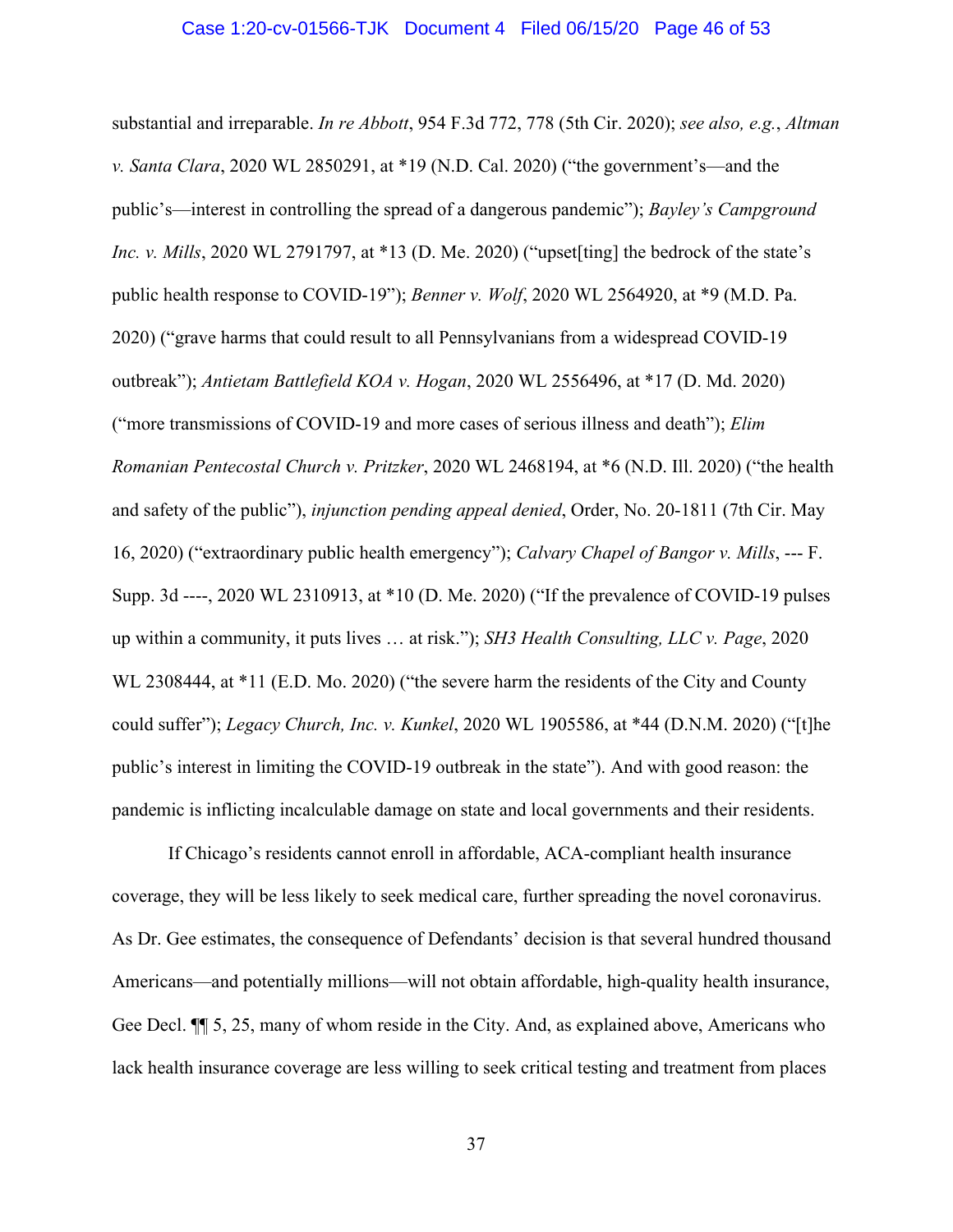#### Case 1:20-cv-01566-TJK Document 4 Filed 06/15/20 Page 47 of 53

that charge, including for the novel coronavirus. That conclusion has been confirmed by study after study, including those conducted by federal agencies, as well as recent polling about Americans' reactions to the novel coronavirus. Young Decl. ¶¶ 6-14. Uninsured and underinsured individuals also delay care, allowing conditions to worsen, *id.* ¶ 15; seek care from emergency services, like the ambulance services provided by the City, *id.* ¶ 16; and are less able to obtain care at home, forcing them to go places where they might infect others, *id.* ¶ 17. Increased funding for testing and treatment, and non-ACA-compliant coverage, simply cannot provide uninsured and underinsured Americans with the peace of mind needed to encourage them to seek care. *Id.* ¶¶ 18-40; Gee Decl. ¶¶ 11, 13.

The spread of the novel coronavirus, in turn, places additional strain on the city's health and other systems. If more City residents become sick, more City residents will seek forms of free- or reduced-cost care from clinics and community health centers, call ambulance services when their conditions worsen, and the like. The continued spread of the pandemic also requires Chicago to further stretch its emergency response capabilities, including the support it provides with respect to testing, tracking, and personal protective equipment. Arwady Decl.  $\P$  14, 29-34. And it will continue to harm the City's operations, impacting City offices and programs and sickening City employees. *Id*. ¶ 38. That's not to mention the downstream harm to a City's health, productivity, and liveliness that comes from the continued threat posed by the pandemic. *Id.* **¶** 36. The two reimbursement funds, which suffer from serious shortcomings and cannot substitute for widespread coverage, do not cure these injuries. Young Decl. ¶¶ 4, 18-36.

Even forgetting for a moment that a once-in-a-century pandemic is ravaging the Nation, there is a close relationship between the uninsured and underinsured rate in a given jurisdiction and the cost of uncompensated care paid for by local authorities. Arwady Decl. ¶¶ 10-13, 20-22;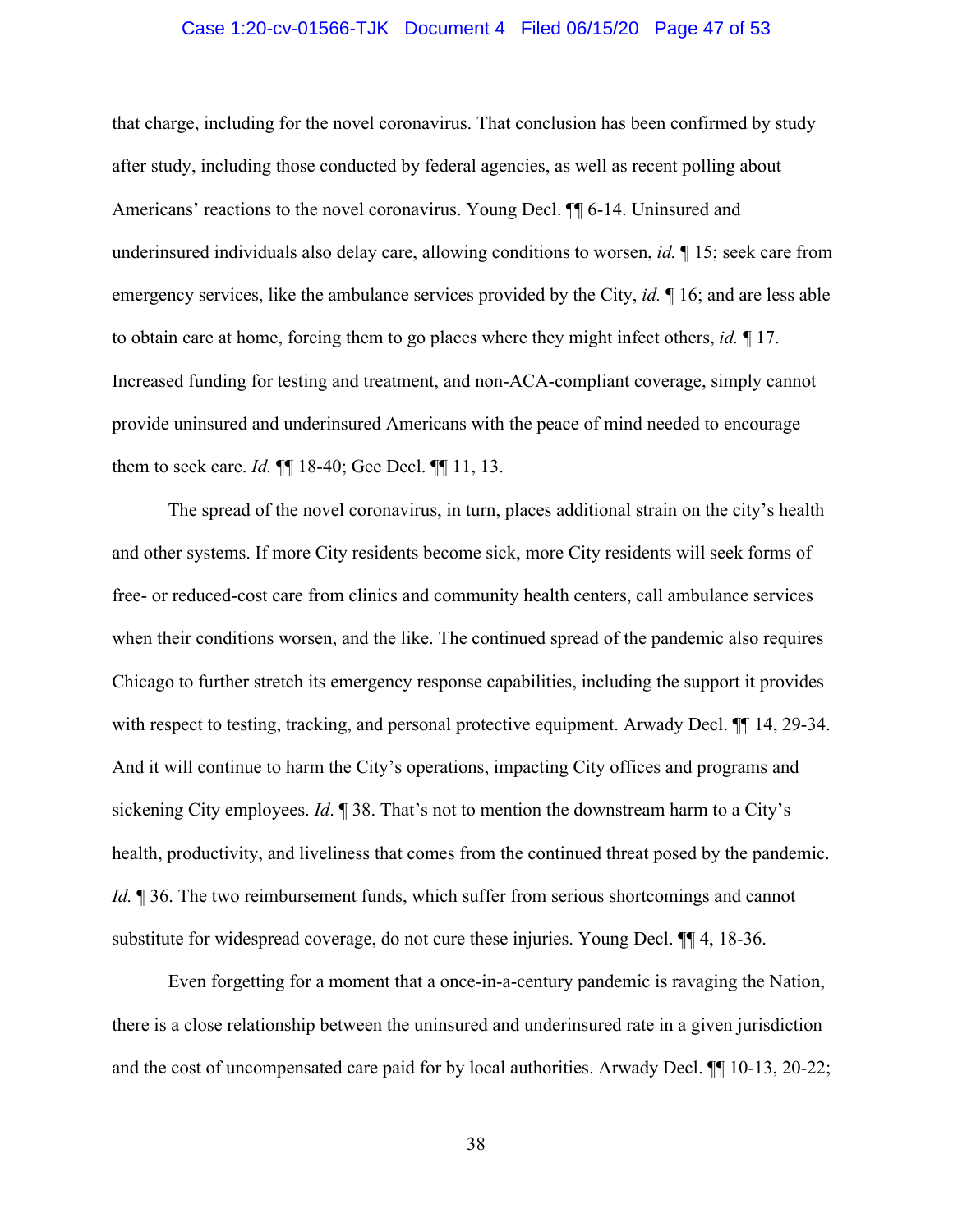#### Case 1:20-cv-01566-TJK Document 4 Filed 06/15/20 Page 48 of 53

RJN Exs. A-37, 38; Gee Decl. ¶ 12. All things equal, Chicago would prefer that as many of its residents as possible have health insurance, so that they will not need to resort to the City's uncompensated care programs. But when they do, Chicago is committed to providing those services, often at significant cost. To take one example, Chicago recovers, on average, about 2- 3% of what it bills for providing ambulance transports to uninsured individuals, yielding a shortfall in the tens of millions. Arwady Decl. ¶ 21. Thus, even in normal times, Defendants' decision to limit the ability of Chicagoans to enroll in health coverage predictably increases the burden on Chicago's uncompensated care services.

To be clear, Chicago's interests in fighting the spread of the pandemic, ensuring that its residents can get the care they need, and preventing City health systems from being overburdened, are not easily reducible to mere dollars-and-cents. To the contrary, Chicago's specific "expenditures are merely a symptom of [its] programmatic injury." *League of Women Voters*, 838 F.3d at 9. What Chicago faces is a series of profound disruptions to its health, its economy, and its way of life, harming the City's overall ability to function.

<span id="page-47-0"></span>To the extent those injuries have a financial component to them, however, they qualify as irreparable all the same. "Economic loss sustained due to a federal administrative action is typically 'uncompensable' in the sense that federal agencies enjoy sovereign immunity, and the waiver of sovereign immunity in the APA does not reach damages claims," so long as it is particularly "serious." *Cal. Ass'n of Private Postsecondary Schs. v. DeVos*, 344 F. Supp. 3d 158, 170 (D.D.C. 2018). Should Chicago prevail at final judgment, it obviously "will not be able to recover from CMS for any economic loss [it] suffer[s]." *Northport Health Servs. of Arkansas, LLC v. HHS*, 2020 WL 2091796, at \*3 (W.D. Ark. 2020). Those losses are significant; as explained above, the increased strain on Chicago's operations comes at a time when the City can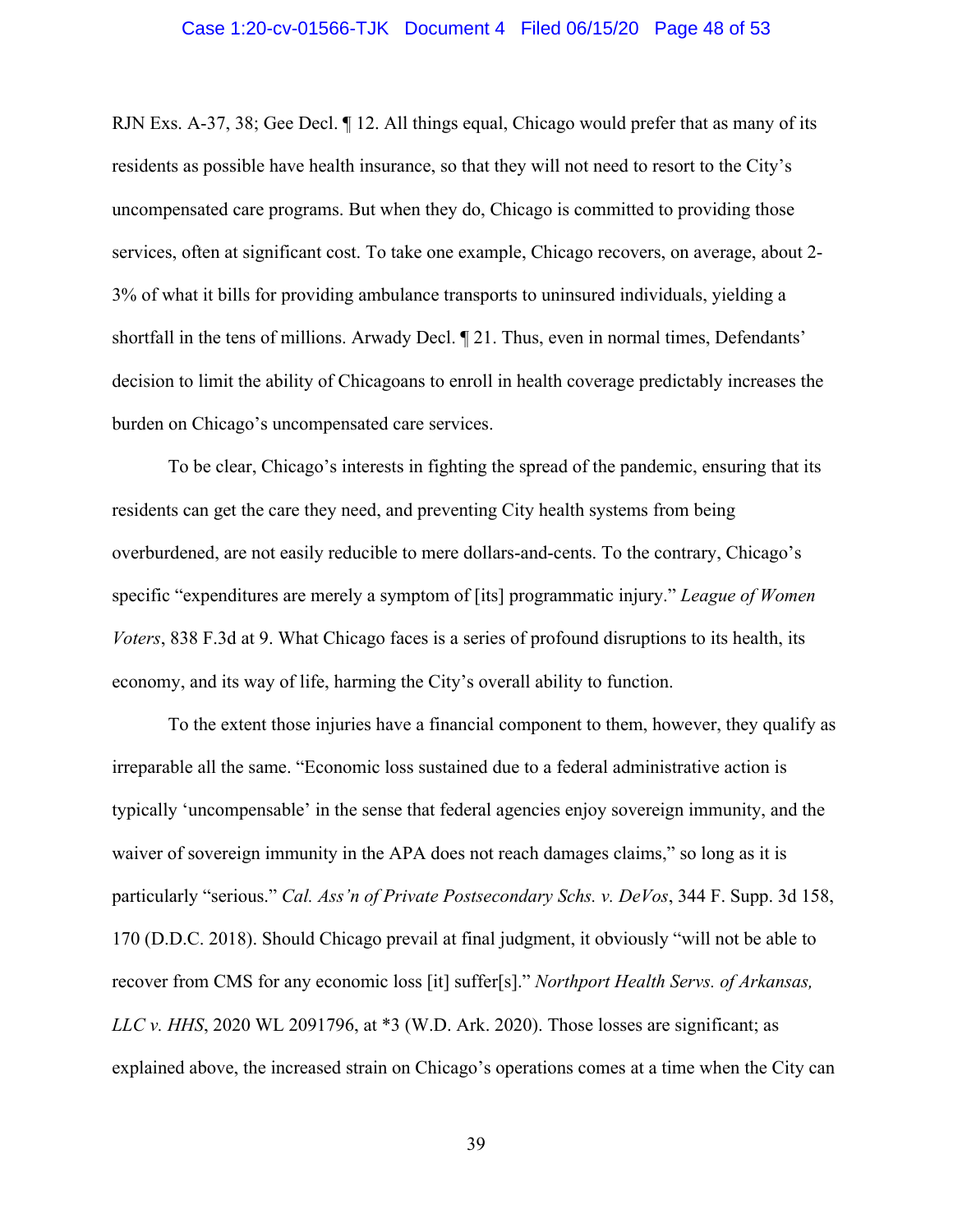#### Case 1:20-cv-01566-TJK Document 4 Filed 06/15/20 Page 49 of 53

least afford to bear it. That is all the more true where "COVID-19 and the public health measures necessary to combat the novel coronavirus have … creat[ed] a crisis in funding" for many jurisdictions, including Chicago (which faces at least a \$700 million budget shortfall, Arwady Decl. ¶ 39). *Confederated Tribes of Chehalis Reservation v. Mnuchin*, 2020 WL 1984297, at \*8 (D.D.C. 2020); *cf. Asante v. Azar*, 2020 WL 1930263, at \*4 (D.D.C. 2020) (declining "to disrupt funding to California hospitals during this national emergency").

At the end of the day, thousands of Chicago residents lack health insurance when they could otherwise have it. Chicago's resulting injuries are irreparable and significant and therefore warrant preliminary relief.

#### <span id="page-48-0"></span>**III. The balance of equities and the public interest favor a preliminary injunction.**

<span id="page-48-1"></span>The balance of the equities and public interest factors "merge when the Government is the opposing party." *Guedes v. Bureau of Alcohol, Tobacco, Firearms & Explosives*, 920 F.3d 1, 10 (D.C. Cir. 2019). In considering whether to grant a preliminary injunction, the Court must "balance the competing claims of injury and ... consider the effect on each party of the granting or withholding of the requested relief." *Jacinto-Castanon de Nolasco v. ICE*, 319 F. Supp. 3d 491, 503 (D.D.C. 2018) (quoting *Texas Child. Hosp. v. Burwell*, 76 F. Supp. 3d 224, 245 (D.D.C. 2014)). That balance here favors a preliminary injunction.

<span id="page-48-2"></span>*First*, for all the reasons explained above, a special enrollment period is essential to ensuring that uninsured and underinsured individuals can access health coverage amidst a global pandemic. That coverage is, in turn, key to limiting the spread of the pandemic, and to reducing the strain on health care providers. In this respect, Chicago's injuries are emblematic of those faced by city and state governments, as well as private entities like privately owned hospitals, health clinics, and EMS services, in every state with a federally-facilitated or hybrid Exchange.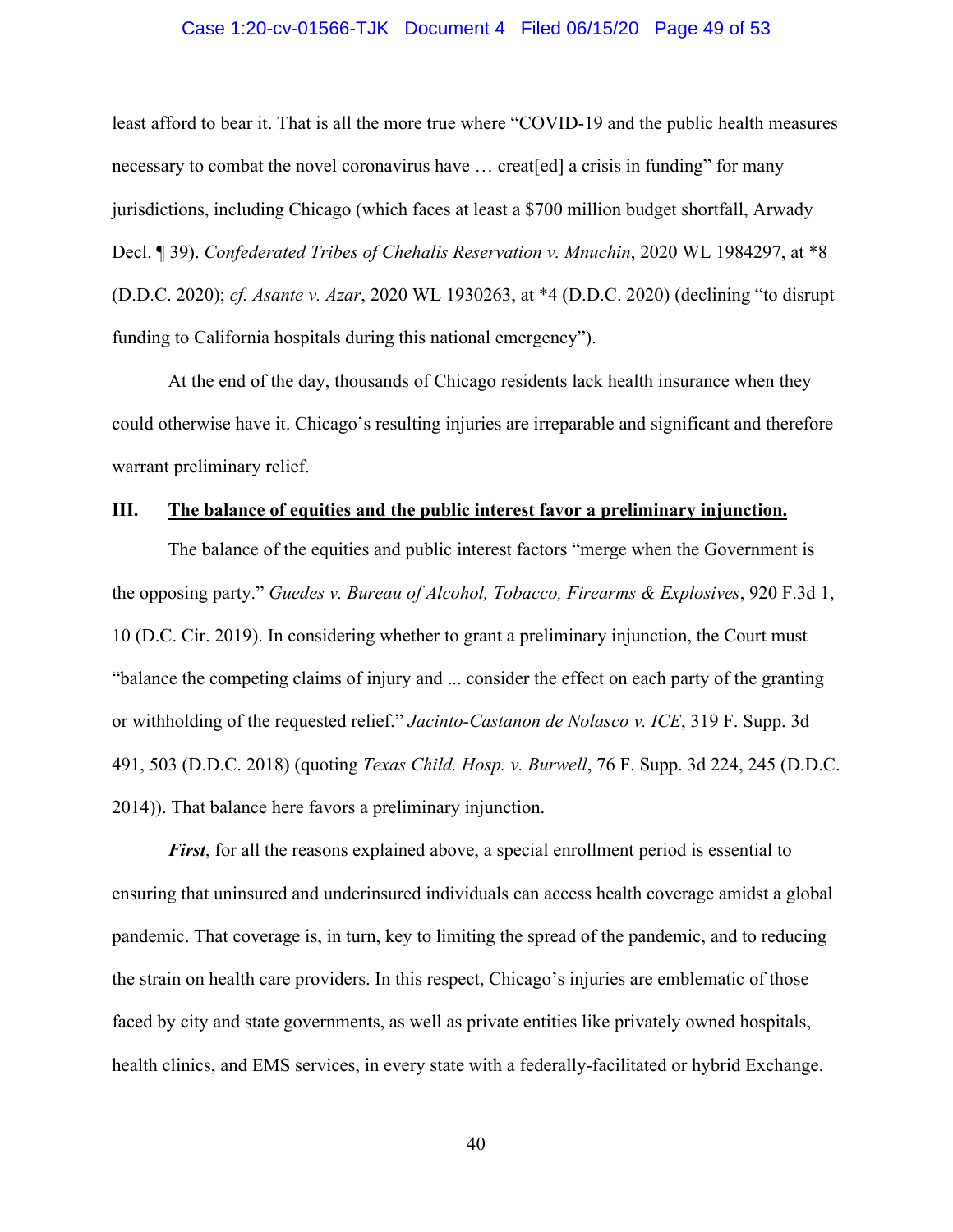#### <span id="page-49-1"></span>Case 1:20-cv-01566-TJK Document 4 Filed 06/15/20 Page 50 of 53

Indeed, many of the cases cited above recognize the *public's* interest in abating the effects of the pandemic.

<span id="page-49-0"></span>*Second*, Chicago has shown that Defendants' decision contravenes the Administrative Procedure Act as well as the Affordable Care Act and its implementing regulations. The D.C. Circuit has emphasized that "there is a substantial public interest 'in having governmental agencies abide by the federal laws that govern their existence and operations.'" *League of Women Voters*, 838 F.3d at 12 (citation omitted); *Jacksonville Port Auth. v. Adams*, 556 F.2d 52, 58-59 (D.C. Cir. 1977) (recognizing that "there is an overriding public interest … in the general importance of an agency's faithful adherence to its statutory mandate"). In particular, "[t]he public interest is served when administrative agencies comply with their obligations under the APA." *N. Mariana Islands v. United States*, 686 F. Supp. 2d 7, 21 (D.D.C. 2009). Defendants did not do so here.

<span id="page-49-2"></span>And *third*, Defendants cannot point to any harm that would result from providing a special enrollment period. The only cost that Defendants might face is the expense necessary to adapt Healthcare.Gov to facilitate an enrollment period. Nor would opening an SEP harm any private parties, a conclusion reinforced by the manifest insurer and provider support for doing so. RJN Exs. A-46-47. Indeed, twelve of thirteen state Exchanges already have, RJN Exs. A-18-29, with no indication that doing so resulted in any problems for insurers or providers. Thus, the public interest and the balance of the equities plainly point toward allowing uninsured and underinsured Americans to purchase high-quality, affordable coverage under the ACA when the need for such coverage simply could not be greater.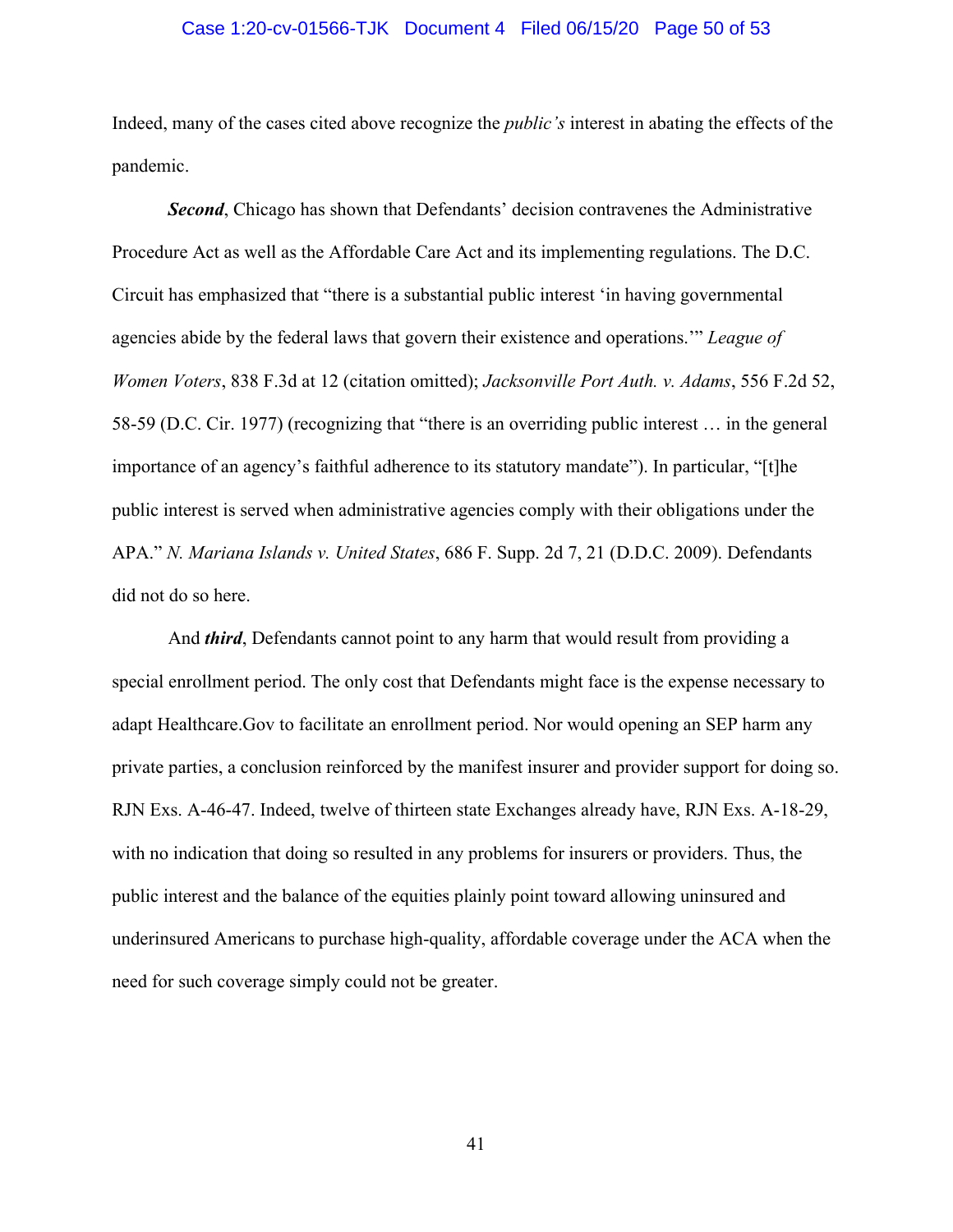# <span id="page-50-0"></span>**IV. In the alternative, the Court should convert Chicago's motion to a motion for summary judgment, expedite consideration of that motion, and enter judgment for Chicago.**

For the reasons explained above, Chicago is likely to prevail on the merits, and its injuries tip the scales toward relief. Nevertheless, if the Court concludes that Chicago is not entitled to a preliminary injunction, or believes that summary judgment would be a more efficient way of resolving this case, Chicago respectfully requests that the Court convert this motion to a motion for summary judgment, expedite briefing and consideration of that motion, including the submission of an administrative record, and enter judgment for Chicago.

Such expedited consideration is consistent with the federal rules. "Before or after beginning the hearing on a motion for a preliminary injunction, the court may advance the trial on the merits and consolidate it with the hearing." Fed. R. Civ. P. 65(a)(2). And "a party may file a motion for summary judgment at any time until 30 days after the close of all discovery." *Id.* 56(b); *see also* 28 U.S.C.A. § 1657 ("[T]he court shall expedite the consideration of any action … if good cause therefor is shown."). "In APA cases early summary judgment motions are often appropriate, as '[t]he entire case on review is a question of law, and only a question of law.'" *Am. Hosp. Ass'n v. HHS*, 2018 WL 5777397, at \*2 (D.D.C. 2018) (quoting *Marshall Cty. Health Care Auth. v. Shalala*, 988 F. 2d 1221, 1226 (D.C. Cir. 1993)). Courts therefore can and do adjudicate APA cases on the basis of expedited cross-motions for summary judgment where there is reason for expedition. *See, e.g*., *L.M.-M. v. Cuccinelli*, --- F. Supp. 3d ----, 2020 WL 985376, at \*8 (D.D.C. 2020); *Policy & Research, LLC v. HHS*, 313 F. Supp. 3d 62, 71 (D.D.C. 2018); *Clean Water Action v. Pruitt*, 2017 WL 8292486, at \*1 (D.D.C. 2017); *Sierra Club v. Pruitt*, 238 F. Supp. 3d 87, 89 (D.D.C. 2017).

Expedition is warranted here. For the reasons explained above, Defendants' decision not to provide a special enrollment period has prevented, and is preventing, Americans from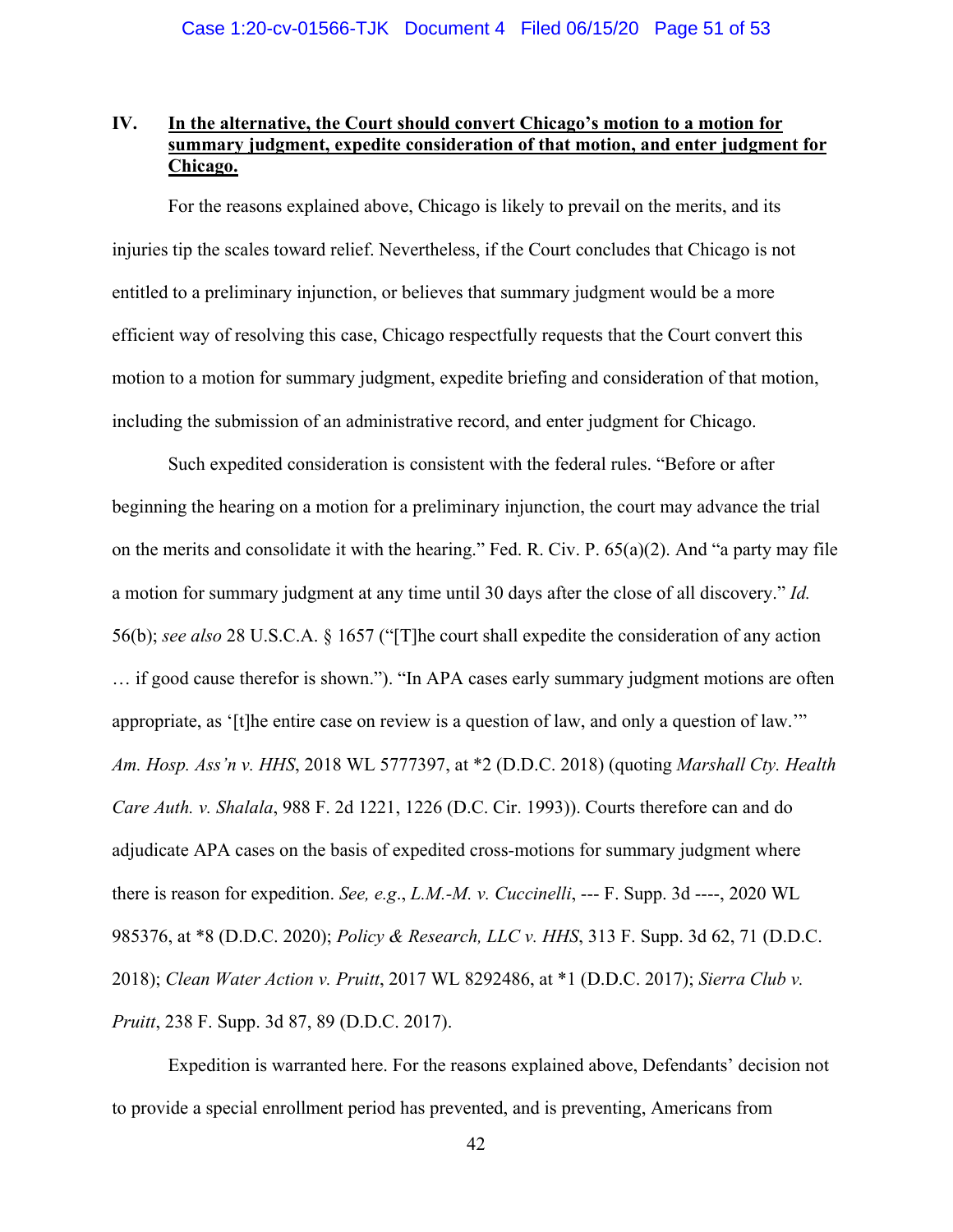#### Case 1:20-cv-01566-TJK Document 4 Filed 06/15/20 Page 52 of 53

enrolling in ACA-compliant health coverage amidst a global pandemic. Those individuals are less likely to seek testing and treatment for the novel coronavirus, allowing it to spread. And Chicago and other governments are bearing the cost with every day that passes. The legal issues raised by Chicago's lawsuit can be addressed quickly and efficiently through briefing on dispositive cross-motions.

Chicago is likewise entitled to judgment for the reasons explained above. And if the Court enters judgment for Chicago, it should vacate Defendants' decision not to provide a special enrollment period and enjoin them to do so. Defendants' decision is contrary to the governing statutes and regulations, and given that the agency had already decided to provide an SEP before that decision was countermanded based on impermissible and unreasoned grounds, there is not a "serious possibility" that the agency will be able to "substantiate its decision on remand." *Allied-Signal, Inc. v. U.S. Nuclear Reg. Comm'n*, 988 F.2d 146, 151 (D.C. Cir. 1993). Moreover, "the Court should not turn a blind eye to the danger of leaving the current rule in place," *Conservation Law Found. v. Pritzker*, 37 F. Supp. 3d 254, 271 (D.D.C. 2014)—*i.e.*, preventing people from obtaining coverage when they need it the most. The Court should therefore require Defendants to provide an SEP rather than permit them to continue to deny that desperately needed relief to the public.

#### **CONCLUSION**

<span id="page-51-0"></span>Plaintiffs' motion for a preliminary injunction or, in the alternative, expedited summary judgment should be granted.